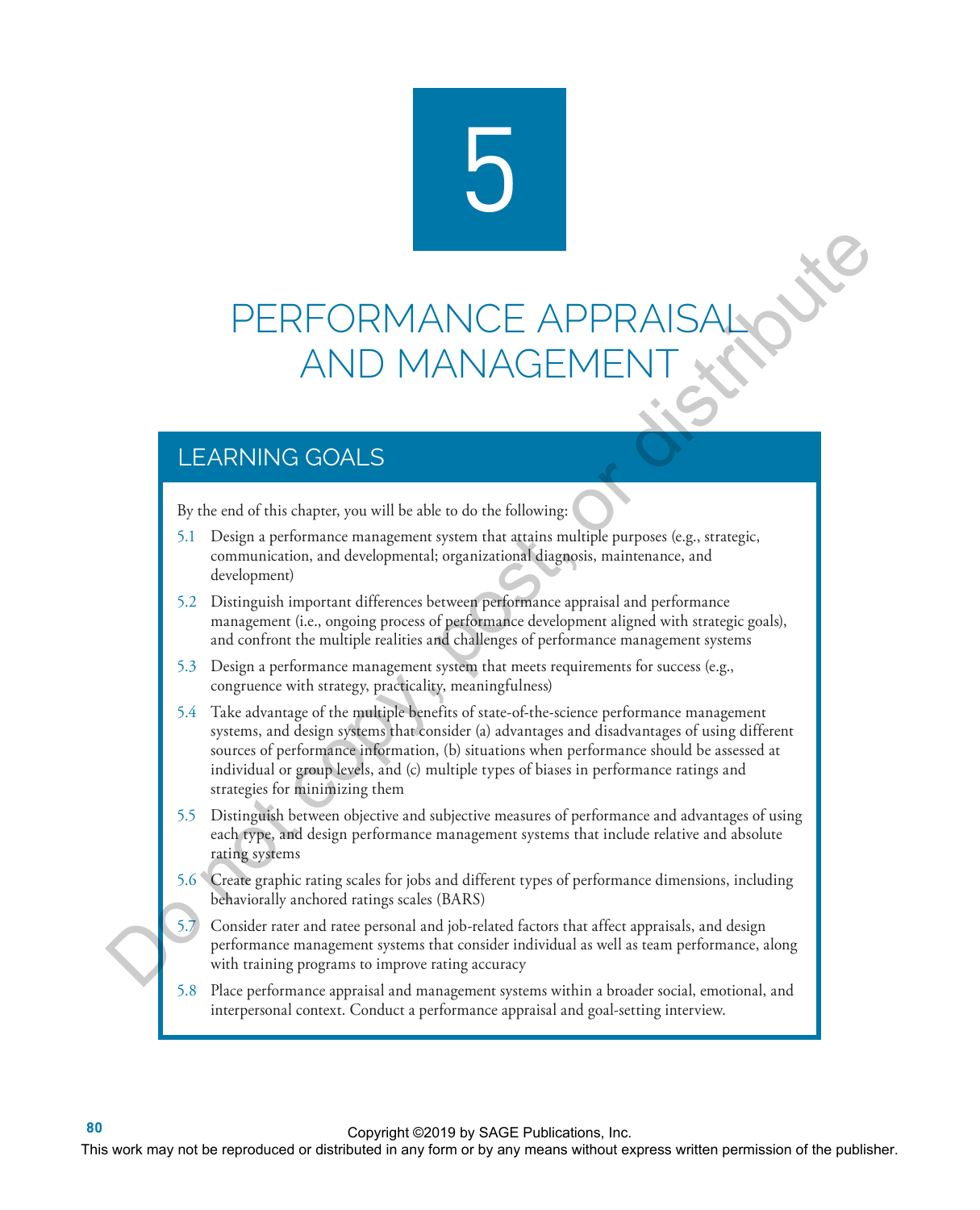**Performance management** is a "continuous process of identifying, measuring, and developing the performance of individuals and teams and aligning performance with the strategic goals of the organization" (Aguinis, 2019, p. 4). It is not a one-time event that takes place during the annual performance-review period. Rather, performance is assessed at regular intervals, and feedback is provided so that performance is improved on an ongoing basis. **Performance appraisal** is the systematic description of job-relevant strengths and weaknesses within and between employees or groups. It is a critical component of all performance management systems. Researchers and practitioners have been fascinated by how to measure and improve performance for decades; yet their overall inability to resolve definitively the knotty technical and interpersonal problems of performance appraisal and management has led one reviewer to term it the "Achilles heel" of human resource management (Heneman, 1975). This statement still applies today (DeNisi & Murphy, 2017). Supervisors and subordinates alike are intensely aware of the political and practical implications of the ratings and, in many cases, are acutely ill at ease during performance appraisal interviews. Despite these shortcomings, surveys of managers from both large and small organizations consistently show that they are unwilling to abandon performance management. For example, a survey of performance management systems and practices in 278 organizations across 15 countries found that about 90% use a company-sanctioned performance management system (Cascio, 2011). within and becomes or goodware, and produced of the priorites or distributed in any form or any means with the component or distributed in any means which the latter the publisher of the publisher of the publisher of the

Many treatments of performance management scarcely contain a hint of the emotional overtones, the human problems, so intimately bound up with it (Aguinis, 2019). Traditionally, researchers have placed primary emphasis on technical issues—for example, the advantages and disadvantages of various rating systems, sources of error, and problems of unreliability in performance observation and measurement (Aguinis & Pierce, 2008). To be sure, these are vitally important concerns. No less important, however, are the human issues involved, for performance management is not merely a technique—it is a process, a dialogue involving both people and data, and this process also includes social, motivational, and interpersonal aspects (Fletcher, 2001). In addition, performance management needs to be placed within the broader context of the organization's vision, mission, and strategic priorities. A performance management system will not be successful if it is not linked explicitly to broader work unit and organizational goals.

In this chapter, we focus on both the measurement and the social/motivational aspects of performance management. As HR specialists, our task is to make the formal process as meaningful and workable as present research and knowledge will allow.

## PURPOSES SERVED

Performance management systems that are designed and implemented well can serve several important purposes:

- Performance management systems serve a **strategic purpose** because they help link employee activities with the organization's mission and goals. Well-designed performance management systems identify the behaviors and results needed to carry out the organization's strategic priorities and maximize the extent to which employees exhibit the desired behaviors and produce the intended results.
- Performance management systems serve an important **communication purpose** because they allow employees to know how they are doing and what the organizational expectations are regarding their performance. They convey the aspects of work the supervisor and other organization stakeholders believe are important.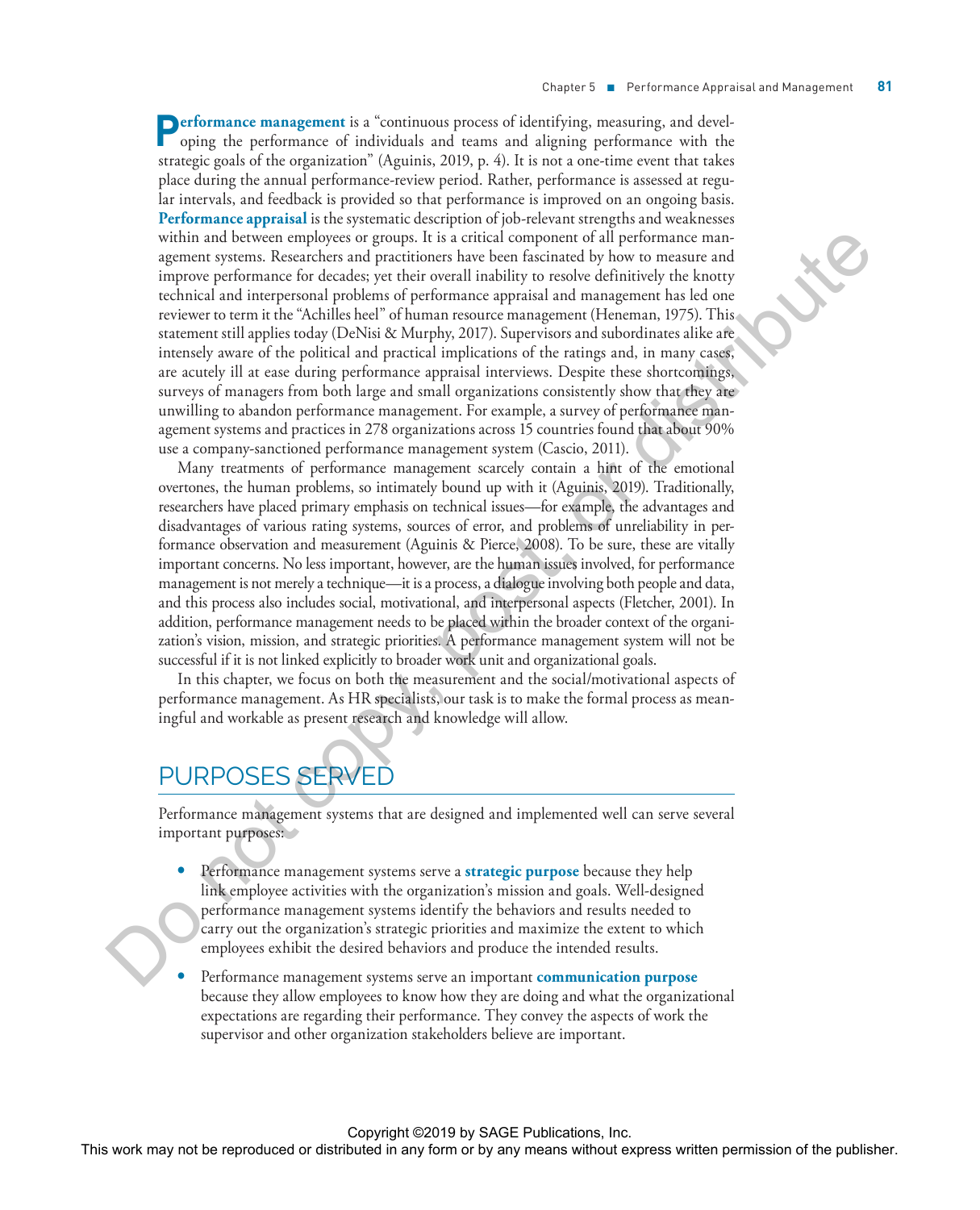- Performance management systems can serve as bases for **employment decisions**  decisions to promote outstanding performers; to terminate marginal or low performers; to train, transfer, or discipline others; and to award merit increases (or no increases). In short, information gathered by the performance management system can serve as predictors and, consequently, as key inputs for administering a formal organizational reward and punishment system (Cummings, 1973), including promotional decisions.
- Data regarding employee performance can serve as **criteria in HR research** (e.g., in test validation).
- Performance management systems also serve a developmental purpose because they can help establish objectives for training programs based on concrete **feedback**. To improve performance in the future, an employee needs to know what his or her weaknesses were in the past and how to correct them in the future. Pointing out strengths and weaknesses is a coaching function for the supervisor; receiving meaningful feedback and acting on it constitute a motivational experience for the subordinate. Thus, performance management systems can serve as vehicles for **personal development**. Frame in the representation of the representation of the results and the results of the results of the results of the results of the results of the publishers of the publishers of the publishers of the publishers of the
	- Performance management systems can facilitate **organizational diagnosis, maintenance, and development**. Proper specification of performance levels, in addition to suggesting training needs across units and indicating necessary skills to be considered when hiring, is important for HR planning and HR evaluation. It also establishes the more general organizational requirement of ability to discriminate effective from ineffective performers. Appraising employee performance, therefore, represents the beginning of a process rather than an end product (Jacobs, Kafry, & Zedeck, 1980).
	- Finally, performance management systems allow organizations to **keep proper records** to document HR decisions and legal requirements.

# REALITIES AND CHALLENGES OF PERFORMANCE MANAGEMENT SYSTEMS

Independent of any organizational context, the implementation of performance management systems at work confronts organizations with five realities (Ghorpade & Chen, 1995):

- This activity is inevitable in all organizations, large and small, public and private, and domestic and multinational. Organizations need to know if individuals are performing competently, and, in the current legal climate, appraisals are essential features of an organization's defense against challenges to adverse employment actions, such as terminations or layoffs.
- Appraisal is fraught with consequences for individuals (rewards and punishments) and organizations (the need to provide appropriate rewards and punishments based on performance).
- As job complexity increases, it becomes progressively more difficult, even for wellmeaning appraisers, to assign accurate, merit-based performance ratings.
- When evaluating coworkers, there is an ever-present danger of the parties being influenced by the political consequences of their actions—rewarding allies and punishing enemies or competitors (Longenecker & Gioia, 1994).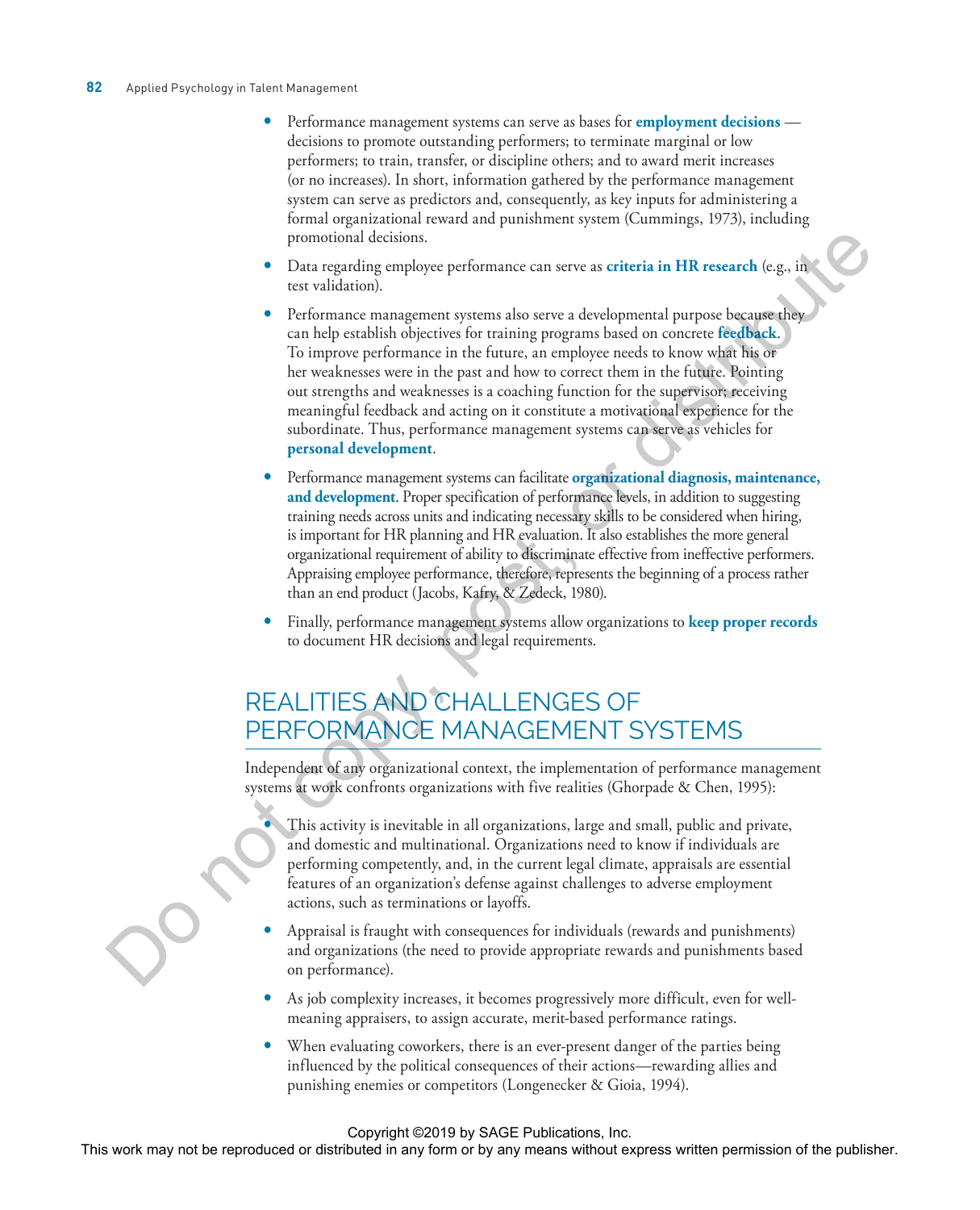The implementation of performance management systems takes time and effort, and participants (those who rate performance and those whose performance is rated) must be convinced the system is useful and fair. Otherwise, the system may carry numerous negative consequences. For example, high-performing employees may quit, time and money may be wasted, and adverse legal consequences may result.

Overall, these five realities involve several political and interpersonal challenges. **Political challenges** stem from deliberate attempts by raters to enhance or to protect their self-interests when conflicting courses of action are possible. Political considerations are facts of organizational life (Westphal & Clement, 2008). Appraisals take place in an organizational environment that is anything but completely rational, straightforward, or dispassionate. It appears that achieving accuracy in appraisal is less important to managers than motivating and rewarding their subordinates. Many managers will not allow excessively accurate ratings to cause problems for themselves, and they attempt to use the appraisal process to their own advantage. **Interpersonal challenges** arise from the actual face-to-face encounter between subordinate and superior. Because of a lack of communication, employees may think they are being judged according to one set of standards when their superiors actually use different ones. Furthermore, supervisors often delay or resist making face-to-face appraisals. Rather than confronting substandard performers with low ratings, negative feedback, and below-average salary increases, supervisors often find it easier to "damn with faint praise" by giving average or above-average ratings to inferior performers (Benedict & Levine, 1988). Finally, some managers complain that formal performance appraisal interviews tend to interfere with the more constructive coaching relationship that should exist between superior and subordinate. They claim that appraisal interviews emphasize the superior position of the supervisor by placing him or her in the role of *judge,* which conflicts with the supervisor's equally important roles of *teacher* and *coach* (Meyer, 1991). Overlay the repression of the repression of the repression of the rest in any formula in any formula in any formula in any formula in a simple state of the rest in a simple state of the rest in a simple state of the publi

This, then, is the performance management dilemma: It is widely accepted as a potentially useful tool, but political and interpersonal barriers often thwart its successful implementation. There is currently an intense debate in both research and practitioner circles on how to solve this dilemma. In recent years, some large organizations including Accenture, Deloitte, Microsoft, Gap, Inc., and Eli Lilly chose to abandon or substantially curtail their use of performance appraisal (Adler et al., 2016), but most of them later realized that appraisals are critical given the purposes listed earlier (Hunt, 2016).

Much of the research on appraisals has focused on measurement issues. This is important, but HR professionals may contribute more by improving the attitudinal and interpersonal components of performance appraisal systems, as well as their technical aspects. Let's begin by considering the fundamental requirements for a best-in-class performance management system.

## FUNDAMENTAL REQUIREMENTS OF SUCCESSFUL PERFORMANCE MANAGEMENT SYSTEMS

For any performance management system to be used successfully, it should have the following nine characteristics (Aguinis, 2019; Aguinis, Joo, & Gottfredson, 2011):

- *Congruence with strategy:* The system should measure and encourage behaviors that will help achieve organizational goals.
- *Thoroughness:* All employees should be evaluated, all key job-related responsibilities should be measured, and evaluations should cover performance for the entire time period included in any specific review.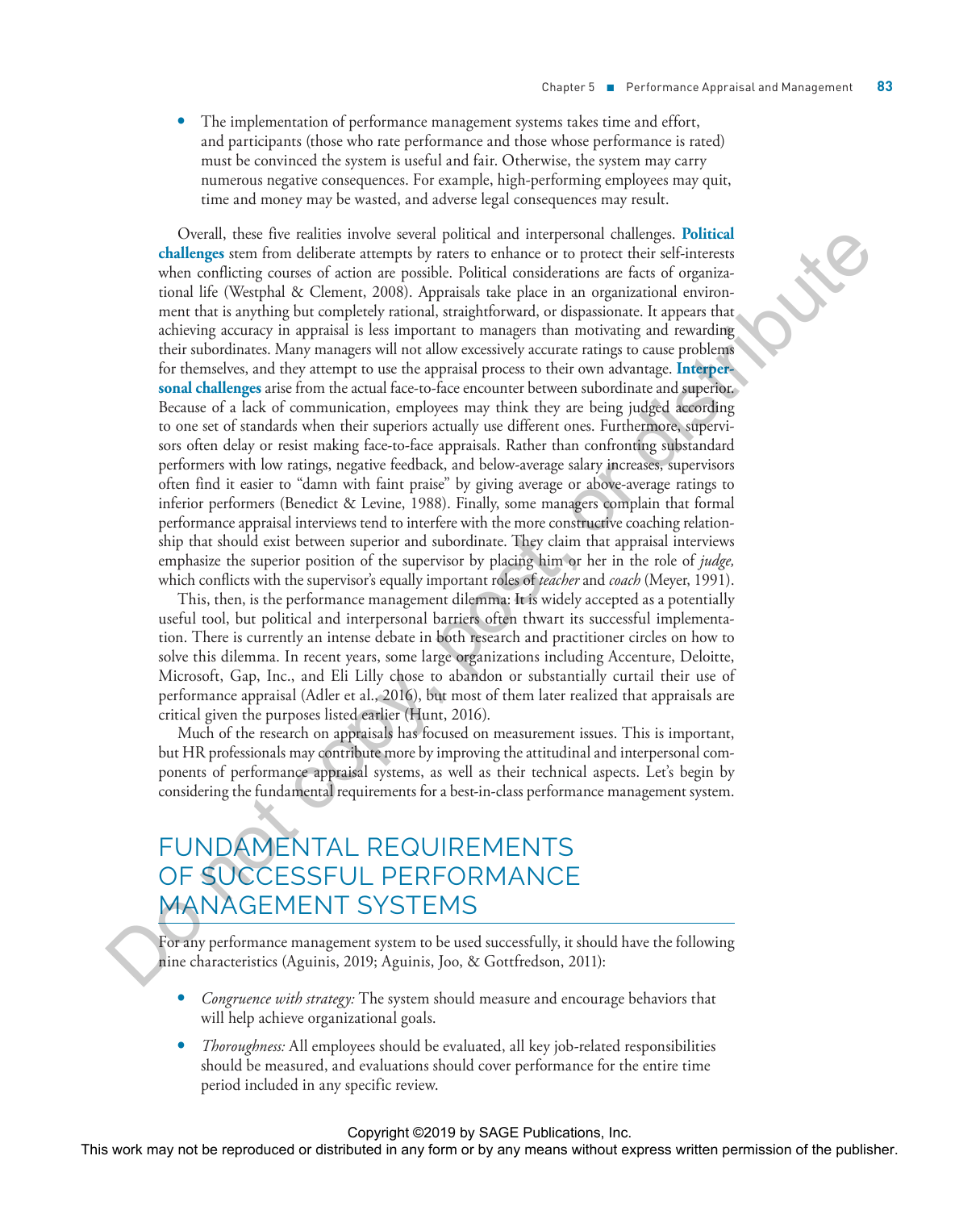- *Practicality:* The system should be available, plausible, acceptable, and easy to use, and its benefits should outweigh its costs.
- *Meaningfulness:* Performance measurement should include only matters under the employee's control, appraisals should occur at regular intervals, the system should provide for continuing skill development of raters and ratees, results should be used for important HR decisions, and implementation of the system should be seen as an important part of everyone's job.
- *Specificity:* The system should provide specific guidance to both raters and ratees about what is expected of them and also how they can meet these expectations.
- *Discriminability:* The system should allow for clear differentiation between effective and ineffective performance and performers.
- *Reliability and validity:* Performance scores should be consistent over time and across raters observing the same behaviors (see Chapter 6) and should not be deficient or contaminated (see Chapter 4).
- *Inclusiveness:* Successful systems allow for the active participation of raters and ratees, including in the design of the system (Kleingeld, Van Tuijl, & Algera, 2004). This includes allowing ratees to provide their own performance evaluations and to assume an active role during the appraisal interview, and allowing both raters and ratees an opportunity to provide input in the design of the system.
- *Fairness and acceptability:* Participants should view the process and outcomes of the system as being just and equitable.

Several studies have investigated these characteristics, which dictate the success of performance management systems (Cascio, 1982). For example, regarding meaningfulness, a study including 176 Australian government workers indicated that the system's meaningfulness (i.e., perceived consequences of implementing the system) was an important predictor of the decision to adopt or reject a system (Langan-Fox, Waycott, Morizzi, & McDonald, 1998). Regarding inclusiveness, a meta-analysis of 27 studies, including 32 individual samples, found that the overall correlation between employee participation and employee reactions to the system (corrected for unreliability) was .61 (Cawley, Keeping, & Levy, 1998). Specifically, the benefits of designing a system in which ratees are given a "voice" included increased satisfaction with the system, increased perceived utility of the system, increased motivation to improve performance, and increased perceived fairness of the system (Cawley et al., 1998). The repression or the reproduced or distributed or distributed or distributed or distributed or distributed or distributed in any means with an express with the publisher. The publisher or distributed in any form of the p

Taken together, the nine key characteristics indicate that performance appraisal should be embedded in the broader performance management system and that a lack of understanding of the context surrounding the appraisal is likely to result in a failed system. With that in mind, let's consider the benefits of state-of-the-science performance management systems.

## BENEFITS OF STATE-OF-THE-SCIENCE PERFORMANCE MANAGEMENT SYSTEMS

When performance management systems are implemented following the requirements described in the previous section, they can be a clear source of competitive advantage (Aguinis, Joo, & Gottfredson, 2011). Specifically, such state-of-the-science systems benefit employees,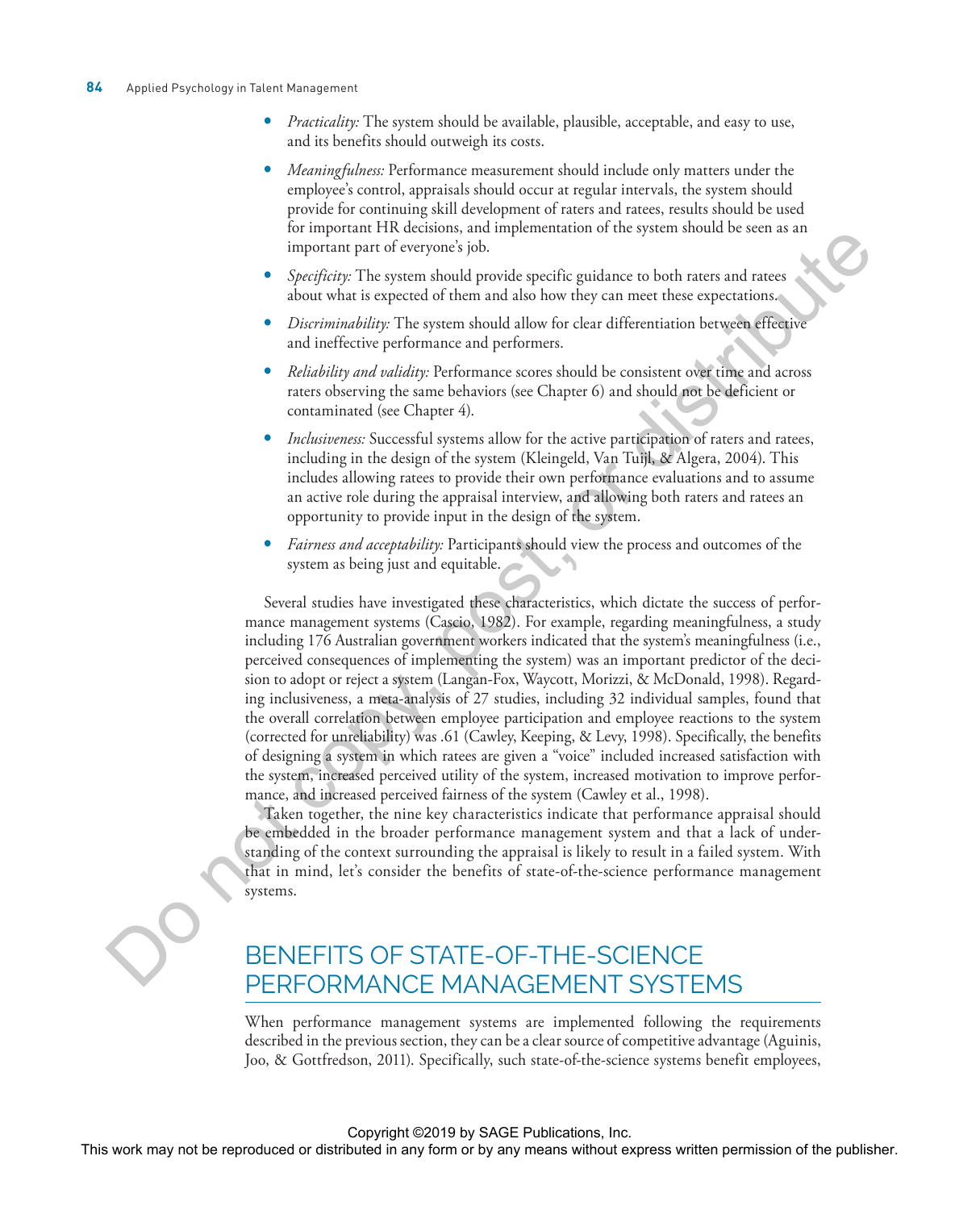### **TABLE 5.1** ■ **Benefits From Implementing a State-of-the-Science Performance Management System**

#### **For employees**

Increased self-esteem

Better understanding of the behaviors and results required of their positions

Better understanding of ways to maximize their strengths and minimize weaknesses

#### **For managers**

Development of a workforce with a heightened motivation to perform

Greater insight into their subordinates

Better differentiation between good and poor performers

Clearer communication to employees about employees' performance

#### **For organizations**

Increased appropriateness of administrative actions

Reduction in employee misconduct

Better protection from lawsuits

Enhanced employee engagement

*Source:* Adapted from Aguinis, Joo, and Gottfredson (2011).

managers, and organizations. For example, as shown in Table 5.1, employees understand what is expected of them and learn about their own strengths and weaknesses, which is useful information for their own personal development. Similarly, managers obtain insights regarding their subordinates and are able to obtain more precise and differentiating information that is necessary for making administrative decisions (e.g., promotions, compensation decisions), as well as for creating personal development plans. Finally, organizations are able to implement policies that are fair, standardized, and acceptable. Overall, the way to solve the dilemma mentioned earlier is not to get rid of performance appraisal and management, but to implement systems following best-practice recommendations based on the available empirical evidence. For the collection of the representation of the representation or between the publishers with a response to the representation or be representation of the rest of the rest of the publishers with a response or between permi

## WHO SHALL RATE?

In view of the purposes served by performance management, *who* does the rating is important. In addition to being cooperative and trained in the techniques of rating, raters must have direct experience with, or firsthand knowledge of, the individual to be rated. In many jobs, individuals with varying perspectives have such firsthand knowledge. Following are descriptions of five of these perspectives that will help answer the question of who shall rate performance.

## **Immediate Supervisor**

The supervisor is probably the person best able to evaluate each subordinate's performance in light of the organization's overall objectives. Since the supervisor is probably also responsible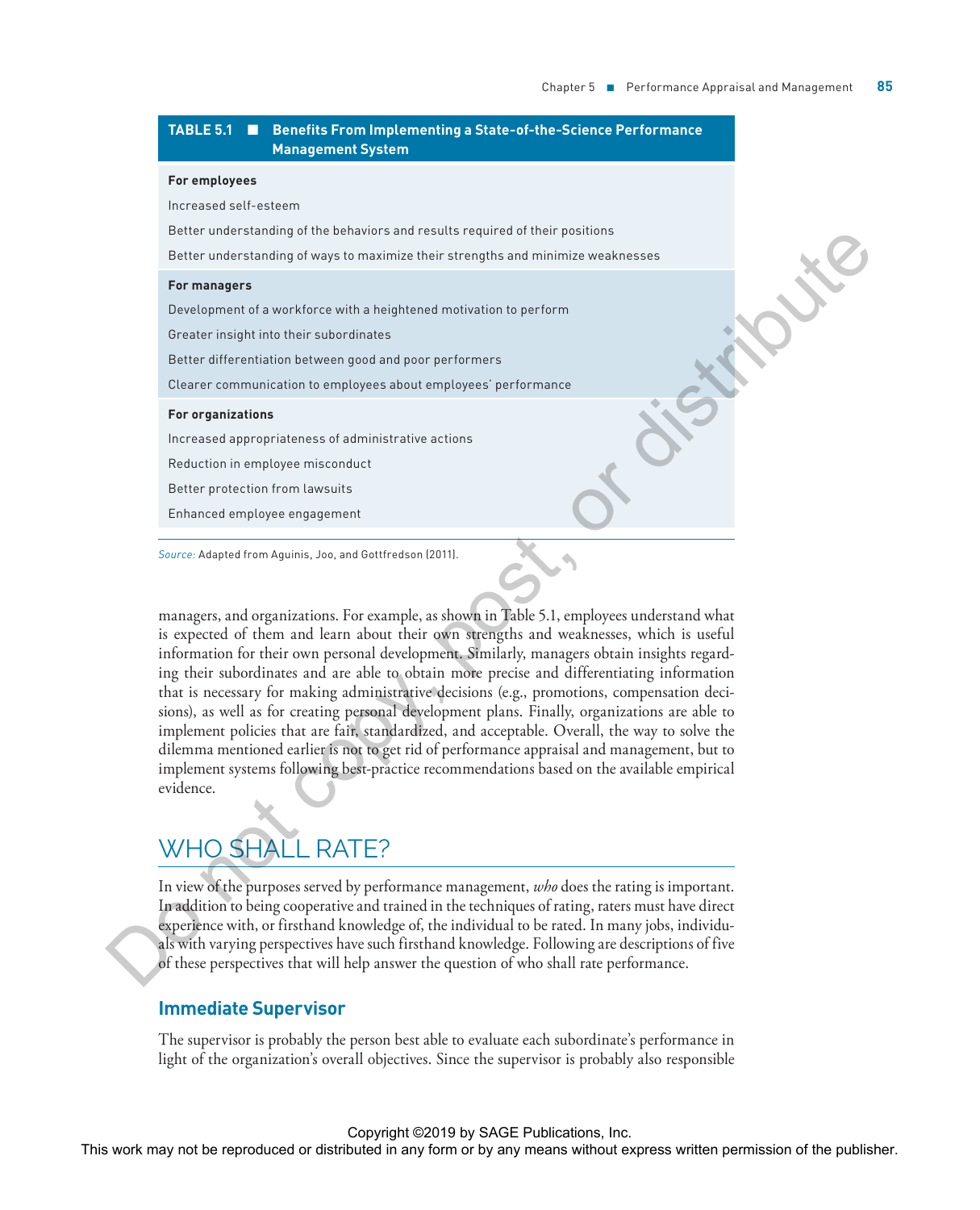for reward (and punishment) decisions such as pay, promotion, and discipline, he or she must be able to tie effective (ineffective) performance to the employment actions taken. Inability to form such linkages between performance and punishment or reward is one of the most serious deficiencies of any performance management system.

However, in jobs such as teaching, law enforcement, or sales and in self-managed work teams, the supervisor may only rarely observe his or her subordinate's performance directly. In addition, performance ratings provided by the supervisor may reflect not only whether an employee is helping advance organizational objectives but also whether the employee is contributing to goals valued by the supervisor, which may or may not be congruent with organizational goals (Hogan & Shelton, 1998). Moreover, if a supervisor has recently received a positive evaluation regarding his or her own performance, he or she is also likely to provide a positive evaluation regarding his or her subordinates (Latham, Budworth, Yanar, & Whyte, 2008). Fortunately, several other perspectives can be used to provide a fuller picture of the individual's total performance.

### **Peers**

*Peer assessment* refers to three of the more basic methods used by members of a well-defined group in judging each other's job performance. These include **peer nominations**, most useful for identifying persons with extreme high or low levels of performance; **peer rating**, most useful for providing feedback; and **peer ranking**, best at discriminating various levels of performance from highest to lowest on each dimension.

Reviews of peer assessment methods reached favorable conclusions regarding the reliability, validity, and freedom from biases of this source of performance information (e.g., Kane & Lawler, 1978). However, some problems still remain. First, two characteristics of peer assessments appear to be related significantly and independently to user acceptance (McEvoy & Buller, 1987). Perceived friendship bias is related negatively to user acceptance, and use for developmental purposes is related positively to user acceptance. How do people react upon learning that they have been rated poorly (favorably) by their peers? Research in a controlled setting indicates that such knowledge has predictable effects on group behavior. Negative peer-rating feedback produces significantly lower perceived performance of the group, plus lower cohesiveness, satisfaction, and peer ratings on a subsequent task. Positive peer-rating feedback produces nonsignificantly higher values for these variables on a subsequent task (DeNisi, Randolph, & Blencoe, 1983). One possible solution that might simultaneously increase feedback value and decrease the perception of friendship bias is to specify clearly (e.g., using critical incidents) the performance criteria on which peer assessments are based. Results of the peer assessment may then be used in joint employee–supervisor reviews of each employee's progress, prior to later administrative decisions concerning the employee. In a delition, profession contributed in the represented or the representation of the representation or distributed in any means we are the publisher and the express with the publisher. This of the publisher and the publi

A second problem with peer assessments is that they seem to include more **common method variance** than assessments provided by other sources. Method variance is the variance observed in a performance measure that is not relevant to the behaviors assessed, but instead is due to the method of measurement used (Brannick, Chan, Conway, Lance, & Spector, 2010; Conway, 2002). For example, Conway (1998) reanalyzed supervisor, peer, and self-ratings for three performance dimensions (i.e., altruism-local, conscientiousness, and altruism-distant) and found that the proportion of method variance for peers was .38, whereas the proportion of method variance for self-ratings was .22. This finding suggests that relationships among various performance dimensions, as rated by peers, can be inflated substantially due to common method variance (Conway, 1998).

Several data-analysis methods are available to estimate the amount of method variance present in a peer-assessment measure (Conway, 1998; Williams, Hartman, & Cavazotte, 2010).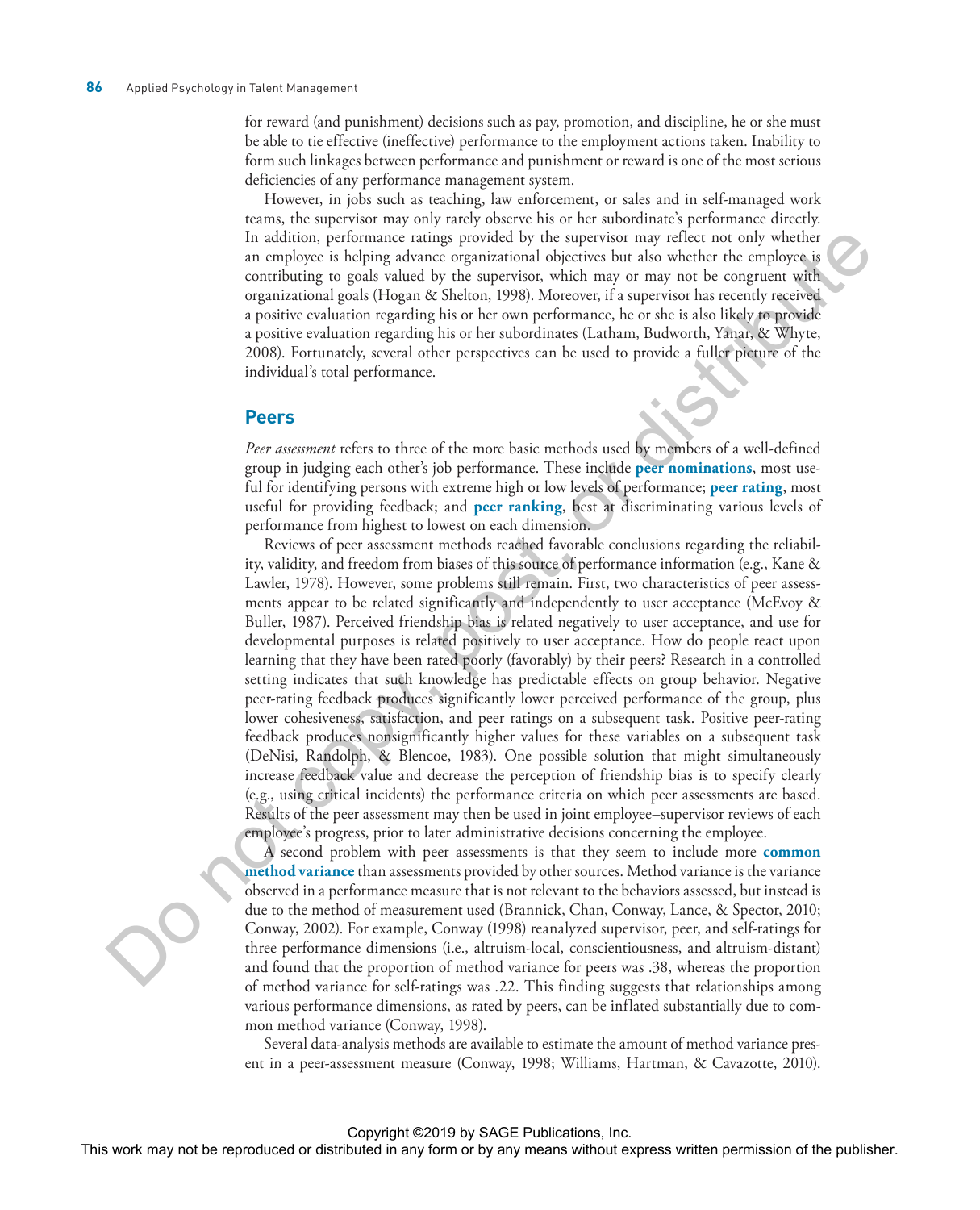At the very least, the assessment of common method variance can provide HR researchers and practitioners with information regarding the extent of the problem. In addition, Podsakoff, MacKenzie, Lee, and Podsakoff (2003) proposed two types of remedies to address this problem:

- *Procedural remedies:* These include obtaining measures of the predictor and criterion variables from different sources; separating the measurement of the predictor and criterion variables (i.e., temporal, psychological, or methodological separation); protecting respondent anonymity, thereby reducing socially desirable responding; counterbalancing the question order; and improving scale items.
- *Statistical remedies:* These include utilizing Harman's single-factor test (i.e., to determine whether all items load into one common underlying factor, as opposed to the various factors hypothesized); computing partial correlations (e.g., partialling out social desirability, general affectivity, or a general factor score); controlling for the effects of a directly measured latent methods factor; controlling for the effects of a single, unmeasured, latent method factor; implementing the correlated uniqueness model (i.e., where a researcher identifies the sources of method variance so that the appropriate pattern of measurement-error corrections can be estimated); and utilizing the direct-product model (i.e., which models trait-by-method interactions).

The overall recommendation is to follow all the procedural remedies listed here, but the statistical remedies to be implemented depend on the specific characteristics of the situation faced (Podsakoff et al., 2003).

Given our discussion thus far, peer assessments are probably best considered as only one element in a system that includes input from all sources that have unique information or perspectives to offer. Thus, the behaviors and outcomes to be assessed should be considered in the context of the groups and situations in which peer assessments are to be applied. It is impossible to specify, for all situations, the kinds of characteristics that peers are able to rate best.

## **Subordinates**

Subordinates offer a somewhat different perspective on a manager's performance. They know directly the extent to which a manager does or does not delegate, the extent to which he or she plans and organizes, the type of leadership style(s) he or she is most comfortable with, and how well he or she communicates. This is why subordinate ratings often provide information that accounts for variance in performance measures over and above other sources (Conway, Lombardo, & Sanders, 2001). This approach is used regularly by universities (students evaluate faculty) and sometimes by large corporations, where a manager may have many subordinates. In small organizations, however, considerable trust and openness are necessary before subordinate appraisals can pay off. Control or the results of the reproduced or distributed or distributed in any measure of the representation or the representation or the results of the results of the results of the results of the results of the results o

They can pay off, though. For example, a study in a public institution with about 2,500 employees that performs research, development, tests, and evaluation in South Korea provided evidence of the benefits of upward appraisals—particularly long-term benefits (Jhun, Bae, & Rhee, 2012). Functional managers received upward feedback once a year during a period of seven years. For purposes of the analysis, they were divided into low, medium, and high performers. Results showed that those in the low-performing group benefited the most. Moreover, when upward feedback was used for administrative rather than developmental purposes, the impact on performance improvement was even larger.

Subordinate ratings have been found to be valid predictors of subsequent supervisory ratings over two-, four-, and seven-year periods (McEvoy & Beatty, 1989). One reason for this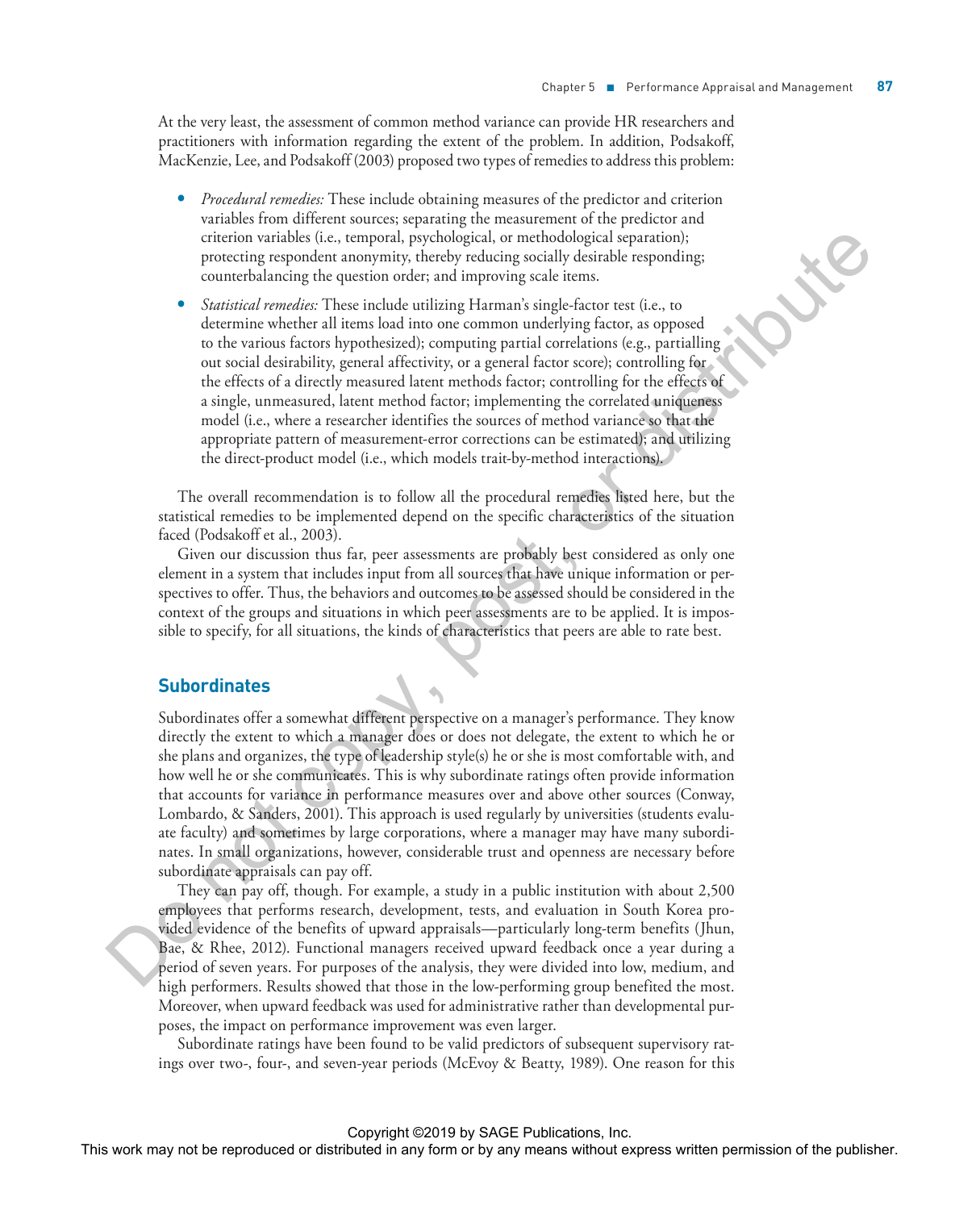may have been that multiple ratings on each dimension were made for each manager, and the ratings were averaged to obtain the measure for the subordinate perspective. Averaging has several advantages. First, averaged ratings are more reliable than single ratings. Second, averaging helps to ensure the anonymity of the subordinate raters. Anonymity is important; subordinates may perceive the process to be threatening, since the supervisor can exert administrative controls (salary increases, promotions, etc.). In fact, when the identity of subordinates is disclosed, inflated ratings of managers' performance tend to result (Antonioni, 1994).

Any organization contemplating use of subordinate ratings should pay careful attention to the intended purpose of the ratings. Evidence indicates that ratings used for salary administration or promotion purposes may be more lenient than those used for guided self-development (Zedeck & Cascio, 1982). In general, subordinate ratings are of significantly better quality when used for developmental purposes rather than administrative purposes (Greguras, Robie, Schleicher, & Goff, 2003).

## **Self**

It seems reasonable to have each individual judge his or her own job performance. On the positive side, we can see that the opportunity to participate in performance appraisal, especially if it is combined with goal setting, should improve the individual's motivation and reduce his or her defensiveness during an appraisal interview. Research to be described later in this chapter clearly supports this view. On the negative side, comparisons with appraisals by supervisors, peers, and subordinates suggest that self-appraisals tend to show more leniency, less variability, more bias, and less agreement with the judgments of others (Atkins & Wood, 2002; Harris & Schaubroeck, 1988). This seems to be the norm in Western cultures. In Taiwan, however, modesty bias (self-ratings lower than those of supervisors) has been found (Farh, Dobbins, & Cheng, 1991), although this may not be the norm in all Eastern cultures (Barron & Sackett, 2008).

To some extent, idiosyncratic aspects of self-ratings may stem from the tendency of raters to base their scores on different aspects of job performance or to weight facets of job performance differently. Self- and supervisor ratings agree much more closely when both parties have a thorough knowledge of the appraisal system or process (Williams & Levy, 1992). In addition, self-ratings are less lenient when done for self-development purposes rather than for administrative purposes (Meyer, 1991). In addition, self-ratings of contextual performance are more lenient than peer ratings when individuals are high on self-monitoring (i.e., tending to control self-presentational behaviors) and social desirability (i.e., tending to attempt to make oneself look good) (Mersman & Donaldson, 2000). The situation is far from hopeless, however. To improve the validity of self-appraisals, consider four research-based suggestions (Campbell & Lee, 1988; Fox & Dinur, 1988; Mabe & West, 1982): In distributed interaction of the reproduced permission control (Antonio). The reproduced interaction of the calibration of the reproduced interaction of the publisher or by any form or by any means we could be reproduced

 Instead of asking individuals to rate themselves on an *absolute* scale (e.g., a scale ranging from "poor" to "average"), provide a *relative* scale that allows them to compare their performance with that of others (e.g., "below average," "average," "above average"). In addition, providing comparative information on the relative performance of coworkers promotes closer agreement between self-appraisal and supervisor rating (Farh & Dobbins, 1989).

- Provide multiple opportunities for self-appraisal, for the skill being evaluated may well be one that improves with practice.
- Provide reassurance of confidentiality—that is, that self-appraisals will not be "publicized."
- Focus on the future—specifically on predicting future behavior.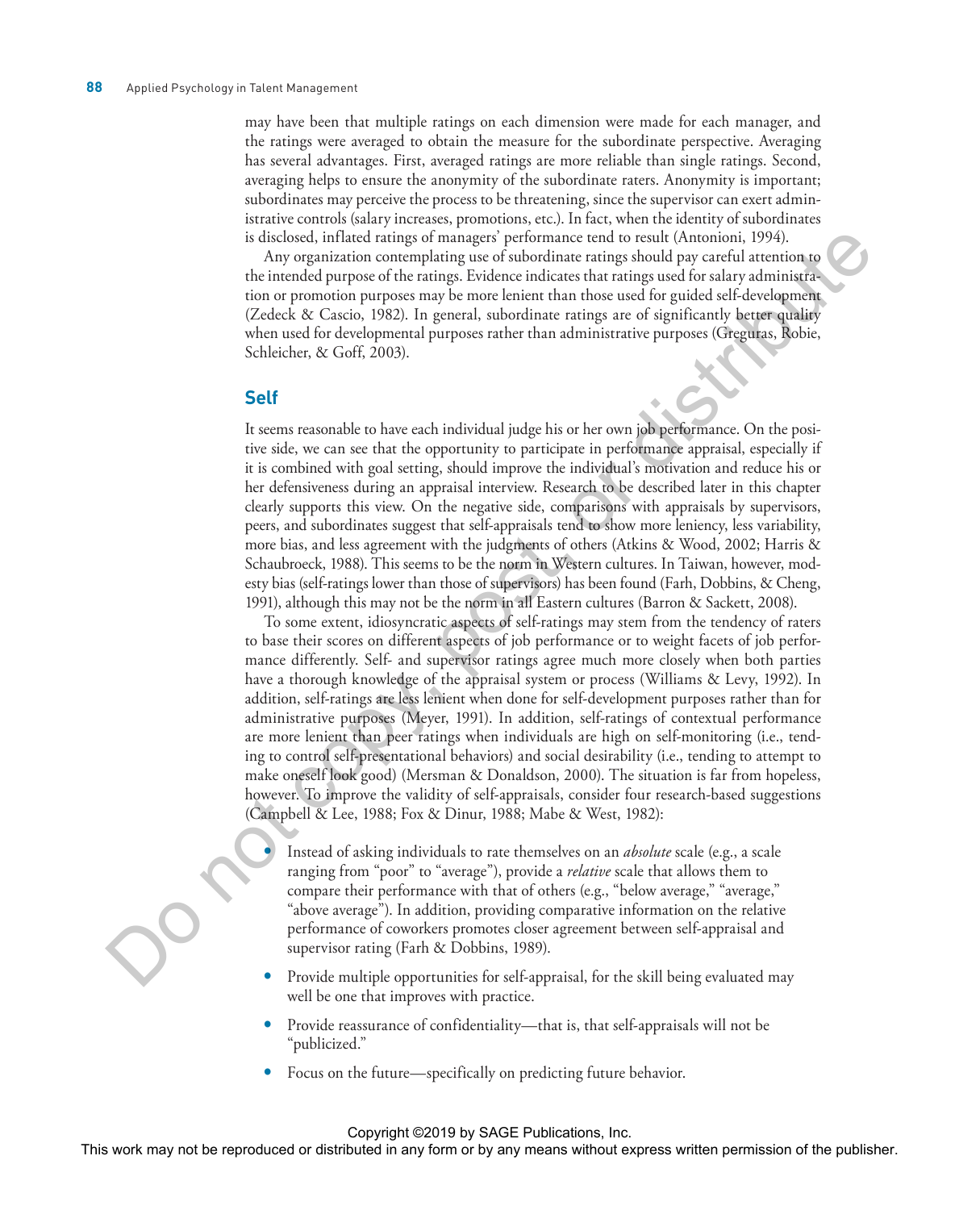Until the problems associated with self-appraisals can be resolved, however, they seem more appropriate for counseling and development than for employment decisions.

## **Clients Served**

Another group that may offer a different perspective on individual performance in some situations is that of clients served. In jobs that require a high degree of interaction with the public or with particular individuals (e.g., purchasing managers, suppliers, and sales representatives), appraisal sometimes can be done by the consumers of the organization's services. Although the clients served cannot be expected to identify completely with the organization's objectives, they can, nevertheless, provide useful information. Such information may affect employment decisions (promotion, transfer, need for training), but it also can be used in HR research (e.g., as a criterion in validation studies or in the measurement of training outcomes on the job) or as a basis for self-development activities.

## **Appraising Performance: Individual Versus Group Tasks**

So far, we have assumed that ratings are assigned on an individual basis. That is, each source—be it the supervisor, peer, subordinate, self, or client—makes the performance judgment individually and independently from other individuals. However, in practice, appraising performance is not strictly an individual task. A survey of 135 raters from six organizations indicated that 98.5% of raters reported using at least one secondhand (i.e., indirect) source of performance information (Raymark, Balzer, & De La Torre, 1999). In other words, supervisors often use information from outside sources in making performance judgments. Moreover, supervisors may change their own ratings in the presence of indirect information. For example, a study including participants with at least two years of supervisory experience revealed that supervisors are likely to change their ratings when the ratee's peers provide information perceived as useful (Makiney & Levy, 1998). A follow-up study that included students from a Canadian university revealed that indirect information is perceived to be most useful when it is in agreement with the rater's direct observation of the employee's performance (Uggerslev & Sulsky, 2002). For example, when a supervisor's judgment about a ratee's performance is positive, positive indirect observation produced higher ratings than negative indirect information. In addition, it seems that the presence of indirect information is more likely to change ratings from positive to negative than from negative to positive (Uggerslev & Sulsky, 2002). In sum, although direct observation is the main influence on ratings, the presence of indirect information is likely to affect ratings. stories work may not be represented to the representation of the publisher of the publisher or distributed in any form or by any means with the publisher any of the computer system. Although the column of the computer sys

If the process of assigning performance ratings is not entirely an individual task, might it pay off to formalize performance appraisals as a group task? One study found that groups are more effective than individuals at remembering specific behaviors over time, but that groups also demonstrate greater response bias (Martell & Borg, 1993). In a second related study, individuals observed a 14-minute military training videotape of five men attempting to build a bridge of rope and planks in an effort to get themselves and a box across a pool of water. Before observing the tape, study participants were given indirect information in the form of a positive or negative performance cue [i.e., "the group you will observe was judged to be in the top (bottom) quarter of all groups"]. Then ratings were provided individually or in the context of a four-person group (the group task required that the four group members reach consensus). Results showed that ratings provided individually were affected by the performance cue, but that ratings provided by the groups were not (Martell & Leavitt, 2002).

These results suggest that groups can be of help, but they are not a cure-all for the problems of rating accuracy. Groups can be a useful mechanism for improving the accuracy of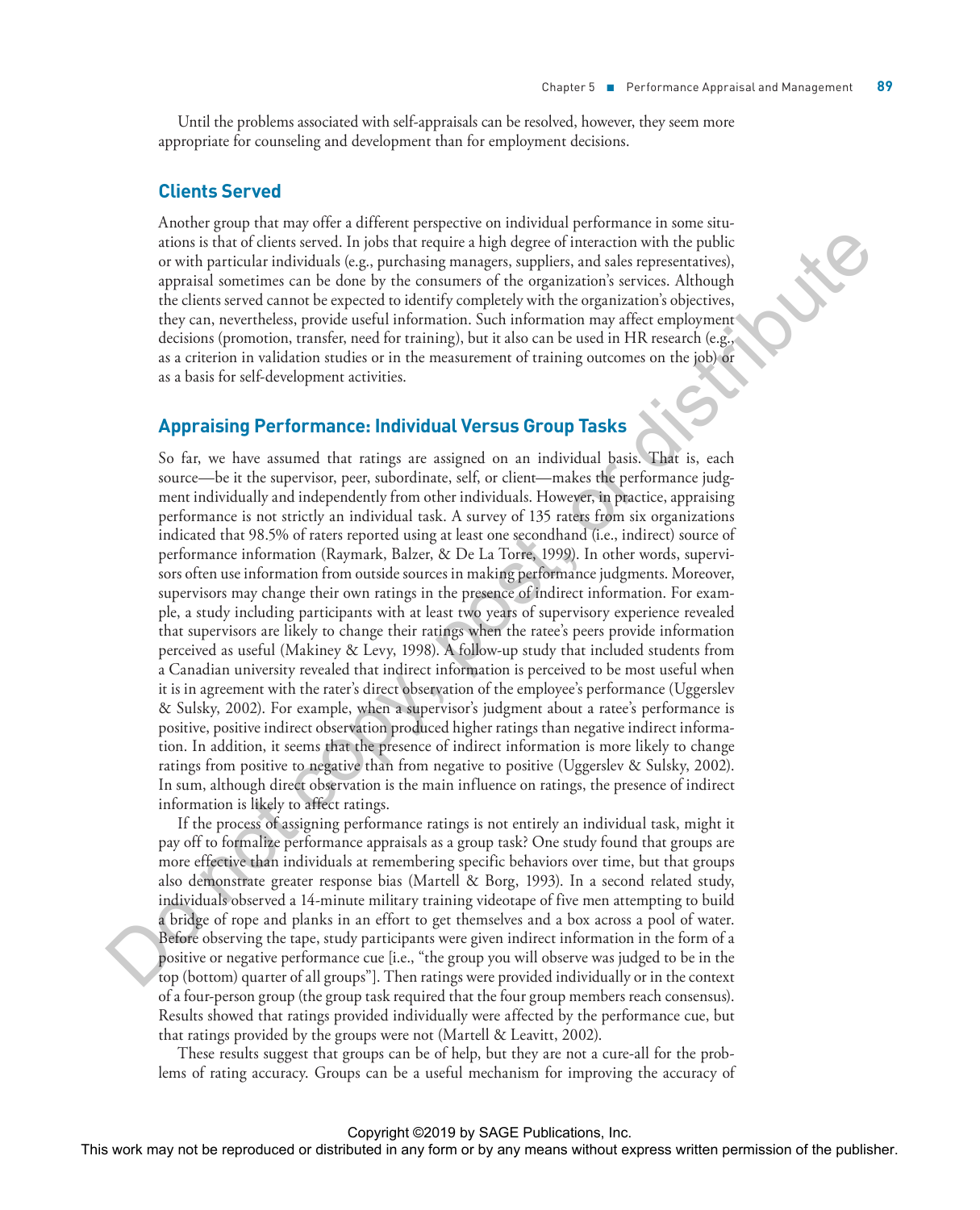performance appraisals under two conditions. First, the task needs to have a necessarily correct answer. For example, is the behavior present or not? Second, the magnitude of the performance cue should not be too large. If the performance facet in question is subjective (e.g., "what is the management potential for this employee?") and the magnitude of the performance cue is large, group ratings may amplify instead of attenuate individual biases (Martell & Leavitt, 2002).

In summary, there are several sources of appraisal information, and each provides a different perspective, a different piece of the puzzle. The various sources and their potential uses are shown in Table 5.2. Several studies indicate that data from multiple sources (e.g., self, supervisors, peers, subordinates) are desirable because they provide a complete picture of the individual's effect on others (Borman, White, & Dorsey, 1995; Murphy & Cleveland, 1995; Wohlers & London, 1989).

| TABLE 5.2 Sources and Uses of Appraisal Data |                   |              |                     |              |                       |
|----------------------------------------------|-------------------|--------------|---------------------|--------------|-----------------------|
|                                              |                   |              | <b>Source</b>       |              |                       |
| <b>Use</b>                                   | <b>Supervisor</b> | <b>Peers</b> | <b>Subordinates</b> | <b>Self</b>  | <b>Clients Served</b> |
| <b>Employment decisions</b>                  | X                 |              |                     |              | X                     |
| Self-development                             | X                 | $\times$     |                     | $\mathsf{X}$ | X                     |
| HR research                                  | X                 | X            |                     |              | X                     |
|                                              |                   | Alberta Co   |                     |              |                       |

## **Putting It All Together: 360-Degree Systems**

As is obvious by now, the different sources of performance information are not mutually exclusive. So-called **360-degree feedback** systems broaden the base of appraisals by including input from self, peers, subordinates, and (in some cases) clients. Moreover, there are several advantages to using these systems compared to a single source of performance information (Campion, Campion, & Campion, 2015). First, 360-degree feedback systems result in improved reliability of performance information because it originates from multiple sources and not just one source. Second, they consider a broader range of performance information, which is particularly useful in terms of minimizing criterion deficiency (as discussed in Chapter 4). Third, they usually include information not only on task performance but also on contextual performance and counterproductive work behaviors, which are all important given the multidimensional nature of performance. Finally, because multiple sources and individuals are involved, 360-degree systems have great potential to decrease biases—particularly compared to systems involving a single source of information. or properties or different person of the publishering in any positive distributed in any means with person of the publishering and distributed in any form of the publishering the statistic between the publishering and sta

For such systems to be effective, however, it is important to consider the following issues (Bracken & Rose, 2011):

- *Relevant content*: The definition of success, no matter which is the source, needs to be clear and aligned with strategic organizational goals.
- *Data credibility*: Each source needs to be perceived as capable and able to assess the performance dimensions assigned to it.
- *Accountability*: Each participant in the system needs to be motivated to provide reliable and valid information—to the best of his or her ability.
- *Participation:* Successful systems are typically implemented organizationwide rather than in specific units. This type of implementation will also facilitate acceptance.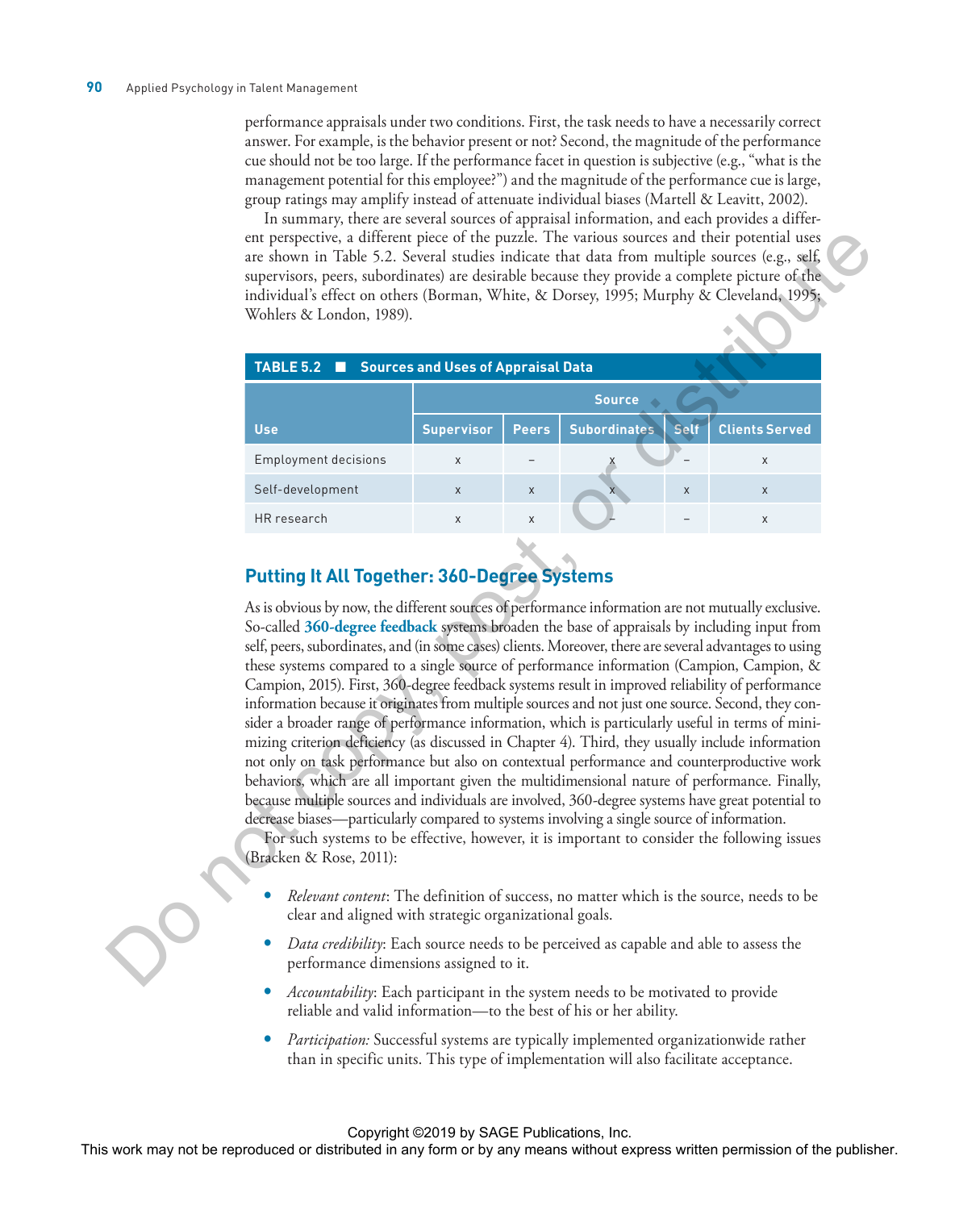## **Agreement and Equivalence of Ratings Across Sources**

To assess the degree of interrater agreement within rating dimensions (**convergent validity**) and to assess the ability of raters to make distinctions in performance across dimensions (**discriminant validity**), a matrix listing dimensions as rows and raters as columns might be prepared (Lawler, 1967). As we noted earlier, however, multiple raters for the same individual may be drawn from different organizational levels, and they probably observe different facets of a ratee's job performance (Bozeman, 1997). This may explain, in part, why the overall correlation between subordinate and self-ratings (corrected for unreliability) is only .14, the correlation between subordinate and supervisor ratings (also corrected for unreliability) is .22 (Conway & Huffcutt, 1997), and the correlation between self and supervisory ratings is also only .22 (Heidemeier & Moser, 2009). Hence, having interrater agreement for ratings on all performance dimensions across organizational levels not only is an unduly severe expectation but also may be erroneous. Although we should not always expect agreement, we should expect that the construct underlying the measure used should be equivalent across raters. In other words, does the underlying trait measured across sources relate to observed rating scale scores in the same way across sources? In general, it does not make sense to assess the extent of interrater agreement without first establishing **measurement equivalence** (also called **measurement invariance**) because a lack of agreement may be due to a lack of measurement equivalence (Cheung, 1999). A lack of measurement equivalence means that the underlying characteristics being measured are not on the same psychological measurement scale, which implies that differences across sources are possibly artifactual, contaminated, or misleading (Maurer, Raju, & Collins, 1998).

Fortunately, there is evidence that measurement equivalence is present in many appraisal systems. Specifically, measurement equivalence was found in a measure of managers' teambuilding skills as assessed by peers and subordinates (Maurer, Raju, & Collins, 1998). Equivalence was also found in a measure including 48 behaviorally oriented items designed to measure 10 dimensions of managerial performance as assessed by self, peers, supervisors, and subordinates (Facteau & Craig, 2001) and in a meta-analysis including measures of overall job performance, productivity, effort, job knowledge, quality, and leadership as rated by supervisors and peers (Viswesvaran, Schmidt, & Ones, 2002). However, lack of equivalence was found for measures of interpersonal competence, administrative competence, and compliance and acceptance of authority as assessed by supervisors and peers (Viswesvaran et al., 2002). At this point, it is not clear what may account for differential measurement equivalence across studies and constructs, and this is a fruitful avenue for future research. One possibility is that behaviorally based ratings provided for developmental purposes are more likely to be equivalent than those reflecting broader behavioral dimensions (e.g., interpersonal competence) and collected for research purposes (Facteau & Craig, 2001). One conclusion is clear, however: Measurement equivalence needs to be established before ratings can be assumed to be directly comparable. Several methods exist for this purpose, including those based on confirmatory factor analysis (CFA) and item response theory (Barr & Raju, 2003; Cheung & Rensvold, 1999, 2002; Maurer, Raju, & Collins, 1998; Vandenberg, 2002). may in either any total permission or distributed in any field in any means with the reproduced or distributed in any form or by any means with the publisher in any form or by a 2 (Finderheit is a November 100, the main of

Once measurement equivalence has been established, we can assess the extent of agreement across raters. For this purpose, raters may use a hybrid multitrait–multirater analysis (see Figure 5.1), in which raters make evaluations *only* on those dimensions that they are in good position to rate (Borman, 1974) and that reflect measurement equivalence. In the hybrid analysis, within-level interrater agreement is taken as an index of convergent validity. The hybrid matrix provides an improved conceptual fit for analyzing performance ratings, and the probability of obtaining convergent and discriminant validity is probably higher for this method than for the traditional multitrait–multirater analysis.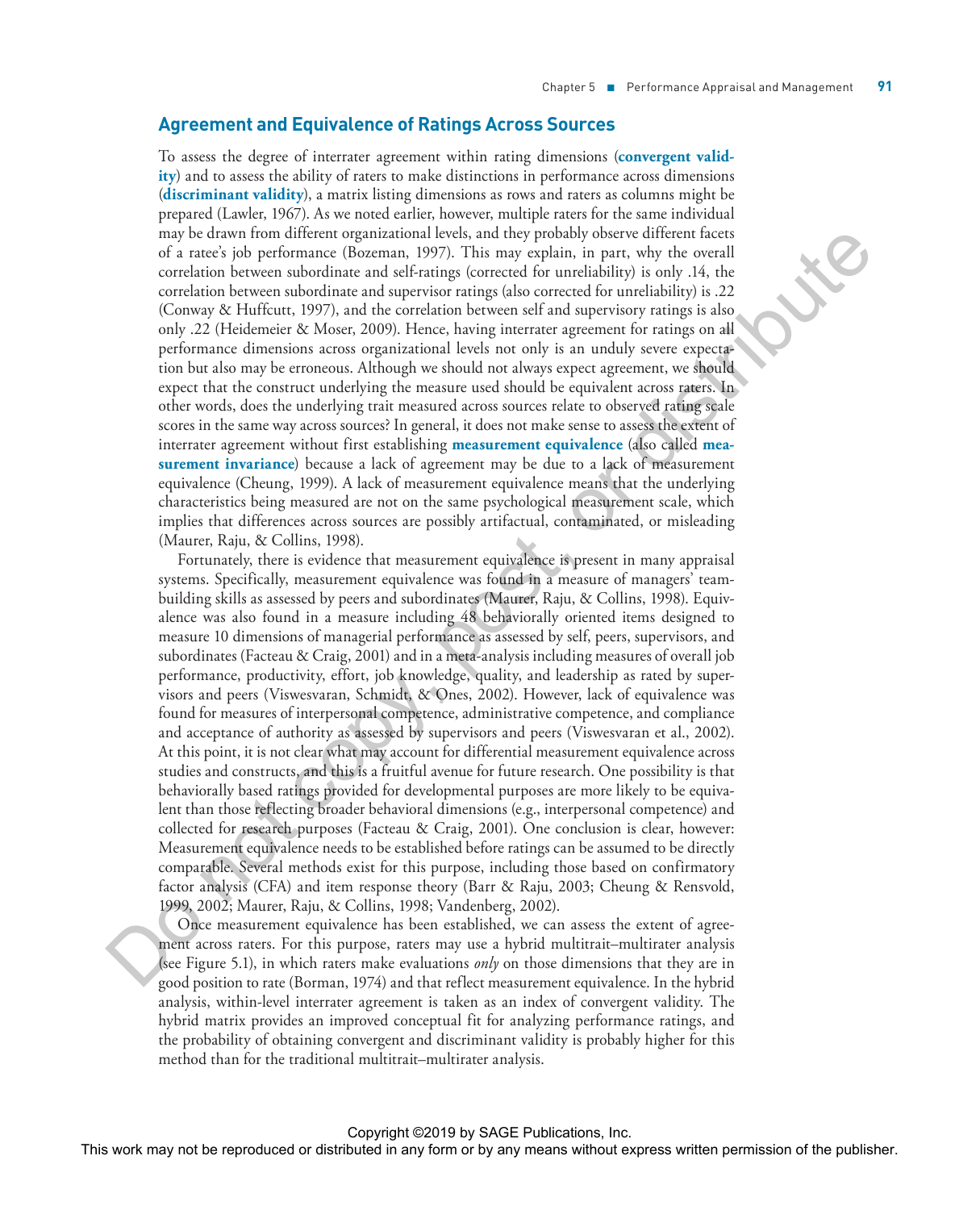

Another approach for examining performance ratings from more than one source is based on CFA (Williams et al., 2010). CFA allows researchers to specify each performance dimension as a latent factor and assess the extent to which these factors are correlated with each other. In addition, CFA allows for an examination of the relationship between each latent factor and its measures, as provided by each source (e.g., supervisor, peer, self). One advantage of using a CFA approach to examine ratings from multiple sources is that it allows for a better understanding of source-specific method variance (i.e., the dimension-rating variance specific to a particular source).

## JUDGMENTAL BIASES IN RATING

*Note:* Level I rates only traits 1–4. Level II rates only traits 5–8.

In the traditional view, judgmental biases result from some systematic measurement error on the part of a rater. As such, they are easier to deal with than errors that are unsystematic or random. However, each type of bias has been defined and measured in different ways in the literature. This may lead to diametrically opposite conclusions, even in the same study (Saal, Downey, & Lahey, 1980). In the minds of many managers, however, these behaviors are not errors at all. For example,

in an organization in which a team-based culture exists, can we really say that if peers place more emphasis on contextual than task performance in evaluating others, this is an error that should be minimized or even eliminated (cf. Lievens, Conway, & De Corte, 2008)? Rather, this apparent error is really capturing an important contextual variable in this particular type of organization. With these considerations in mind, let's consider some of the most commonly observed judgmental biases, along with ways of minimizing them.

## **Leniency and Severity**

The use of ratings rests on the assumption that the human observer is capable of some degree of precision and some degree of objectivity (Guilford, 1954). His or her ratings are taken to mean something accurate about certain aspects of the person rated. "Objectivity" is the major hitch in these assumptions, and it is the one most often violated. Raters subscribe to their own sets of assumptions (that may or may not be valid), and most people have encountered raters who seemed either inordinately easy (lenient) or inordinately difficult (severe). Evidence also indicates that leniency is a stable response tendency across raters (Kane, Bernardin, Villanova, & Peyrfitte, 1995). Moreover, some raters are more lenient than others, even in situations where there is little or no contact between raters and ratees after the performance evaluation (Dewberry, Davies-Muir, & Newell, 2013).

Senior managers recognize that leniency is not to be taken lightly. Fully 77% of sampled Fortune 100 companies reported that lenient appraisals threaten the validity of their appraisal systems (Bretz, Milkovich, & Read, 1990). An important cause for lenient ratings is the perceived purpose served by the performance management system in place. A meta-analysis that included 22 studies and a total sample size of more than 57,000 individuals concluded that when ratings are to be used for administrative purposes, scores are one third of a standard deviation larger than those obtained when the main purpose is research (e.g., validation study) or employee development (Jawahar & Williams, 1997). This difference is even larger when ratings are made in field settings (as opposed to lab settings), provided by practicing managers (as opposed to students), and provided for subordinates (as opposed to superiors). In **This work may not be reproduced** by the station of the respective matched extent in angle of station or distributed in any means with the publisher computer in any means were permission of the publisher. The computer or

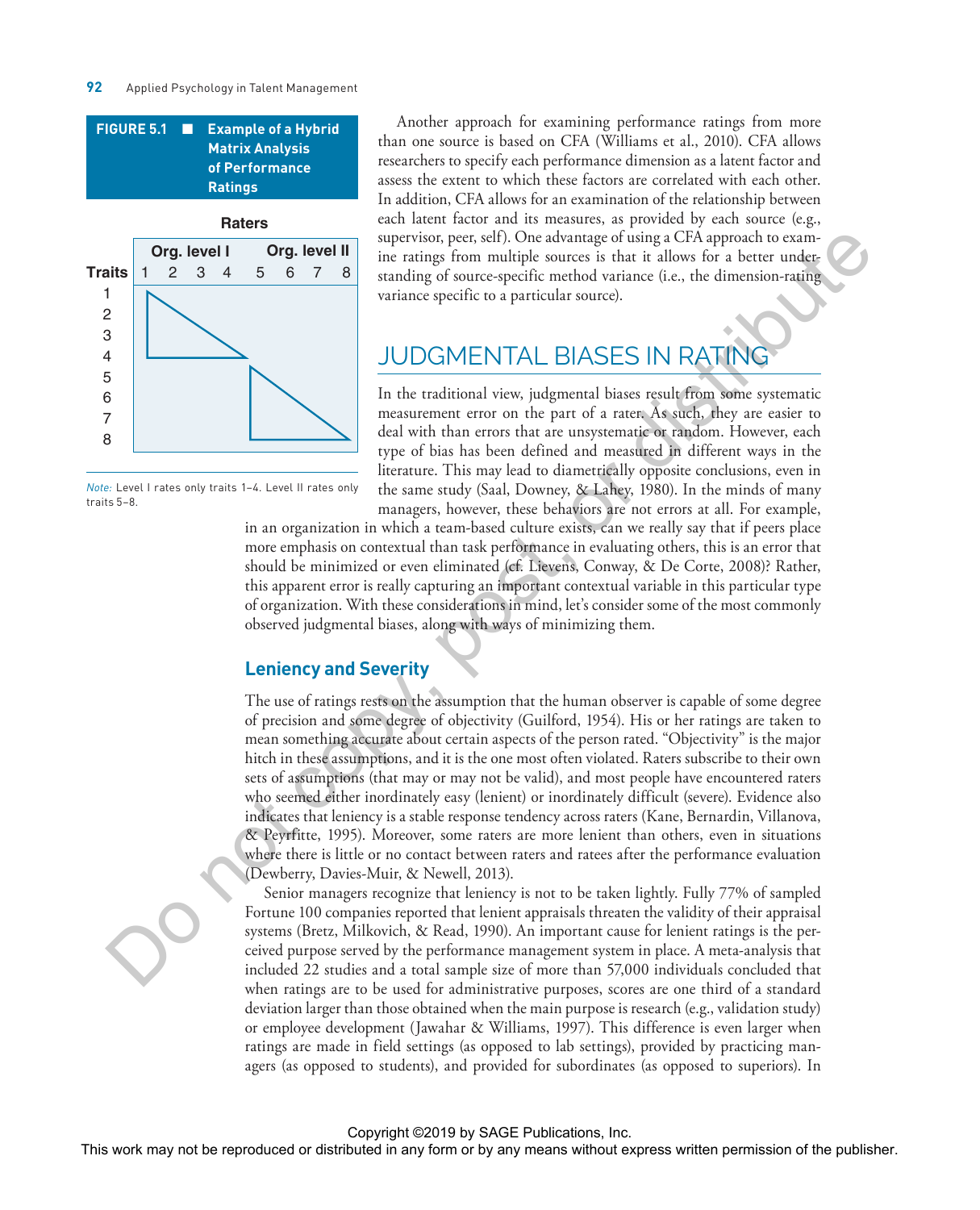other words, ratings tend to be more lenient when they have *real* consequences in *actual* work environments.

Leniency and severity biases can be controlled or eliminated in several ways: (a) by allocating ratings into a forced distribution, in which ratees are apportioned according to an underlying distribution (e.g., 20% of As, 70% of Bs, and 10% of Cs); (b) by requiring supervisors to rank order their subordinates; (c) by encouraging raters to provide feedback on a regular basis, thereby reducing rater and ratee discomfort with the process; and (d) by increasing raters' motivation to be accurate by holding them accountable for their ratings. For example, firms such as IBM, Pratt & Whitney, and Grumman implemented forced distributions because the extreme leniency in their ratings-based appraisal data hindered their ability to implement downsizing based on merit (Kane & Kane, 1993). Forced-distribution systems have their own disadvantages, however, as we describe later in this chapter.

## **Central Tendency**

When political considerations predominate, raters may assign all their subordinates ratings that are neither too good nor too bad. They avoid using the high and low extremes of rating scales and tend to cluster all ratings about the center of all scales. "Everybody is average" is one way of expressing the central tendency bias. The unfortunate consequence, as with leniency or severity biases, is that most of the value of systematic performance appraisal is lost. The ratings fail to discriminate either within people over time or between people, and the ratings become virtually useless as managerial decision-making aids, as predictors, as criteria, or as a means of giving feedback.

Central tendency biases can be minimized by specifying clearly what the various anchors mean. In addition, raters must be convinced of the value and potential uses of merit ratings if they are to provide meaningful information.

## **Halo**

Halo is perhaps the most actively researched bias in performance appraisal. A rater who is subject to the halo bias assigns ratings on the basis of a general impression of the ratee. An individual is rated either high or low on specific factors because of the rater's general impression (good–poor) of the ratee's overall performance (Lance, LaPointe, & Stewart, 1994). According to this theory, the rater fails to distinguish among levels of performance on different performance dimensions. Ratings subject to the halo bias show spuriously high positive intercorrelations (Cooper, 1981).

Two critical reviews of research in this area (Balzer & Sulsky, 1992; Murphy, Jako, & Anhalt, 1993) led to the following conclusions: (a) Halo is not as common as believed; (b) the presence of halo does not necessarily detract from the quality of ratings (i.e., halo measures are not strongly interrelated, and they are not related to measures of rating validity or accuracy); (c) it is impossible to separate true from illusory halo in most field settings; and (d) although halo may be a poor measure of rating quality, it may or may not be an important measure of the rating process. So, contrary to assumptions that have guided halo research since the 1920s, it is often difficult to determine whether halo has occurred, why it has occurred (whether it is due to the rater or to contextual factors unrelated to the rater's judgment), or what to do about it. To address this problem, Solomonson and Lance (1997) designed a study in which true halo was manipulated as part of an experiment, and, in this way, they were able to examine the relationship between true halo and rater error halo. Results indicated that the effects of rater error halo were homogeneous across a number of distinct performance dimensions, although true halo varied widely. In other words, true halo and rater error halo are, in fact, independent. thesely reduced interest down into the process and (d) by biotecomparison or bits and the publisher and the publisher and the publisher or bits with the publisher and Continues the control or the state of the state of the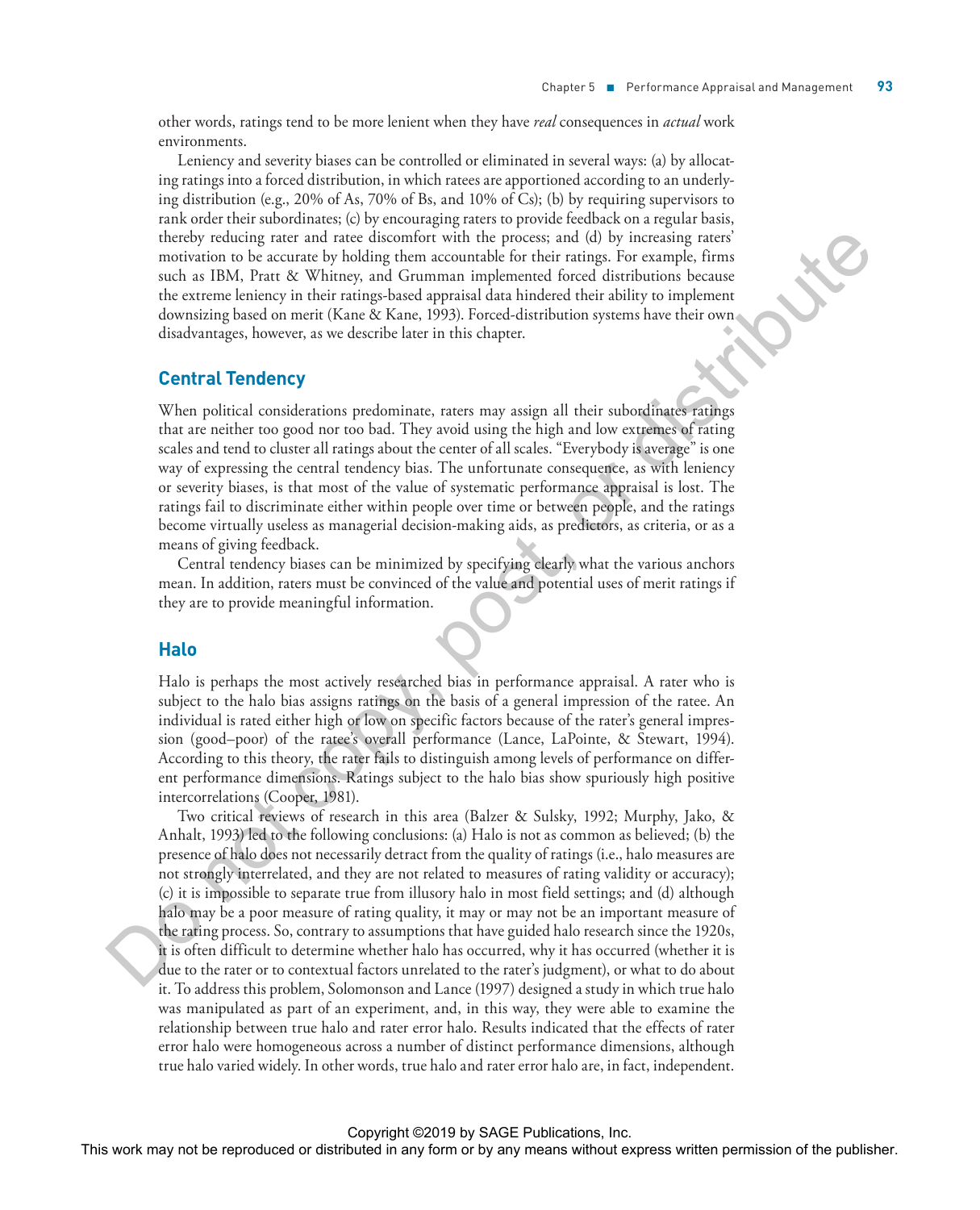Therefore, the fact that performance dimensions are sometimes intercorrelated may not mean that there is rater bias but, rather, that there is a common, underlying general performance factor. Further research is needed to explore this potential generalized performance dimension.

As we noted earlier, judgmental biases may stem from a number of factors. One factor that has received considerable attention over the years has been the type of rating scale used. Each type attempts to reduce bias in some way. Although no single method is free of flaws, each has its own particular strengths and weaknesses. In the following section, we examine some of the most popular methods of evaluating individual job performance.

## TYPES OF PERFORMANCE MEASURES

### **Objective Measures**

Related to our discussion of performance as behaviors or results in Chapter 4, performance measures may be classified into two general types: objective and subjective. **Objective performance** measures include production data (dollar volume of sales, units produced, number of errors, amount of scrap) and employment data (accidents, turnover, absences, tardiness). Objective measures are usually, but not always, related to results. These variables directly define the goals of the organization and, therefore, sometimes are outside the employee's control. For example, dollar volume of sales is influenced by numerous factors beyond a particular salesperson's control—territory location, number of accounts in the territory, nature of the competition, distances between accounts, price and quality of the product, and so forth. This is why general cognitive ability scores predict ratings of sales performance quite well (i.e., *r* = .40) but not objective sales performance (i.e., *r* = .04) (Vinchur, Schippmann, Switzer, & Roth, 1998). It is one publisher storegies and weakerster. It the following accelerate in any form or by any means with the representation or the publisher. TYPES OF PERFORMANCE MEASURES Objective Measures  $\sigma$  and the measure are be

Although objective measures of performance are intuitively attractive, they carry theoretical and practical limitations. But, because correlations between objective and subjective measures are far from being perfectly correlated ( $r = .39$ ; Bommer, Johnson, Rich, Podsakoff, & Mackenzie, 1995), objective measures can offer useful information.

## **Subjective Measures**

The disadvantages of objective measures have led researchers and managers to place major emphasis on **subjective measures** of job performance, which depend on human judgment. Hence, they are prone to the kinds of biases that we discuss in Chapter 6. To be useful, they must be based on a careful analysis of the behaviors viewed as necessary and important for effective job performance.

There is enormous variation in the types of subjective performance measures used by organizations. Some organizations use a long list of elaborate rating scales, others use only a few simple scales, and still others require managers to write a paragraph or two concerning the performance of each of their subordinates. In addition, subjective measures of performance may be *relative* (in which comparisons are made among a group of ratees) or *absolute* (in which a ratee is described without reference to others). In the next section, we briefly describe alternative formats.

## RATING SYSTEMS: RELATIVE AND ABSOLUTE

We can classify rating systems into two types: **relative** and **absolute**. Within this taxonomy, the following methods may be distinguished: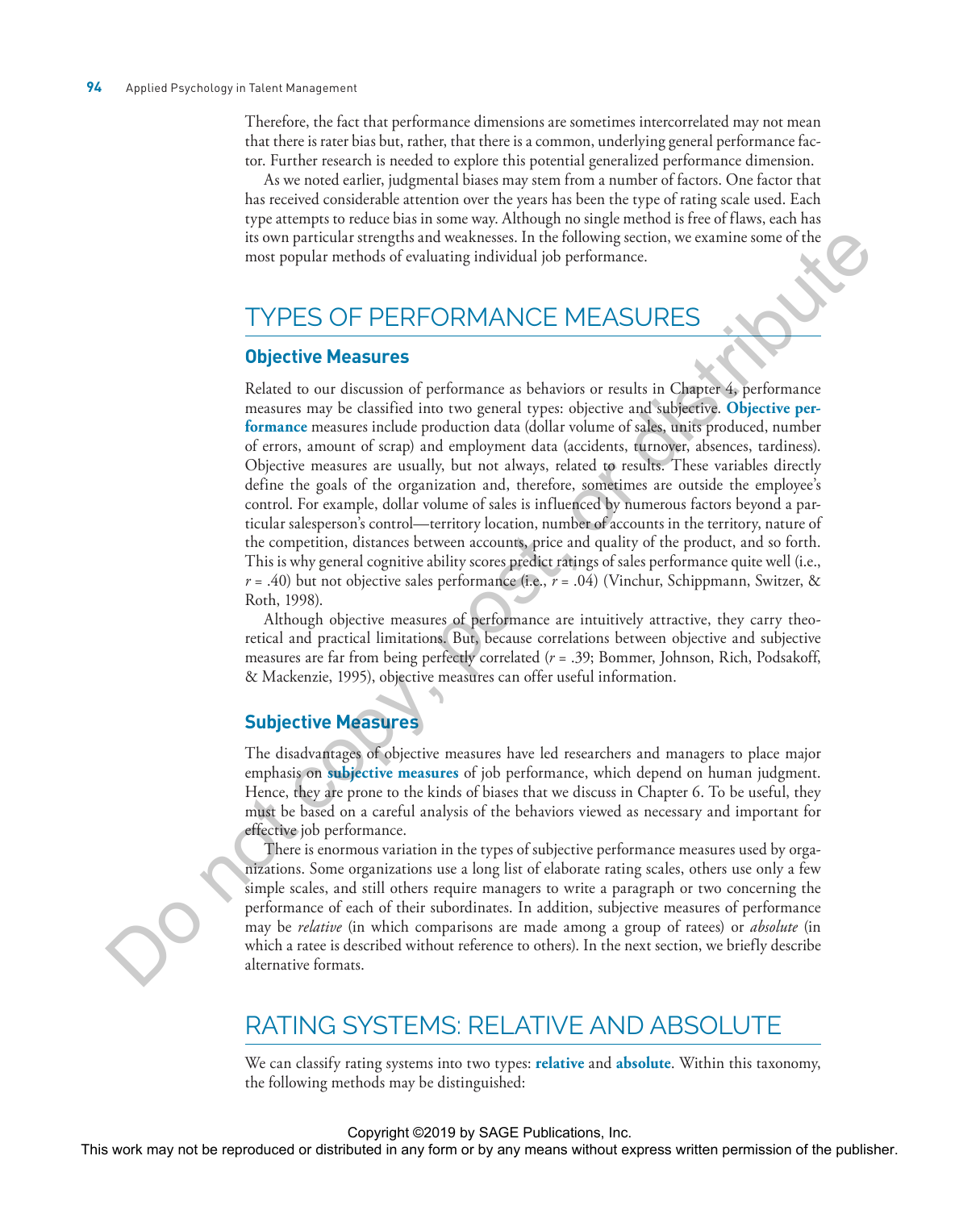| <b>Relative (Employee Comparison)</b> | <b>Absolute</b>                     |
|---------------------------------------|-------------------------------------|
| Rank ordering                         | Essays                              |
| Paired comparisons                    | Behavioral checklists               |
| Forced distribution                   | Critical incidents                  |
|                                       | Graphic rating scales               |
|                                       | Behaviorally anchored rating scales |

Results of an experiment in which undergraduate students rated the videotaped performance of a lecturer suggest that no advantages are associated with the absolute methods (Wagner & Goffin, 1997). By contrast, relative ratings based on various rating dimensions (as opposed to a traditional global performance dimension) seem to be more accurate with respect to differential accuracy (i.e., accuracy in discriminating among ratees within each performance dimension) and stereotype accuracy (i.e., accuracy in discriminating among performance dimensions averaging across ratees). Given that the affective, social, and political factors influencing performance management systems were absent in this experiment conducted in a laboratory setting, view the results with caution. Moreover, a more recent study involving two separate samples found that absolute formats are perceived as fairer than relative formats (Roch, Sternburgh, & Caputo, 2007). The experiment may not be represented or distribution or distributed in any means with the solution of the reproduced or distributed in any means we reproduced in a subsequent of the solution of the publisher. This we rep

Because both relative and absolute methods are used pervasively in organizations, next we discuss each of these two types of rating systems in detail.

## **Relative Rating Systems (Employee Comparisons)**

Employee comparison methods are easy to explain and are helpful in making employment decisions. They also provide useful criterion data in validation studies, for they effectively control leniency, severity, and central tendency bias. Like other systems, however, they suffer from several weaknesses that should be recognized.

Employees usually are compared only in terms of a single overall suitability category. The rankings, therefore, lack behavioral specificity and may be subject to legal challenge. In addition, employee comparisons yield only ordinal data—data that give no indication of the relative distance between individuals. Moreover, it is often impossible to compare rankings across work groups, departments, or locations. The last two problems can be alleviated, however, by converting the ranks to normalized standard scores that form an approximately normal distribution. An additional problem is related to reliability. Specifically, when asked to rerank all individuals at a later date, the extreme high or low rankings probably will remain stable, but the rankings in the middle of the scale may shift around considerably.

## Rank Ordering

**Simple ranking** requires only that a rater order all ratees from highest to lowest, from "best" employee to "worst" employee. **Alternation ranking** requires that the rater initially list all ratees on a sheet of paper. From this list, the rater first chooses the best ratee (#1), then the worst ratee (#*n*), then the second best (#2), then the second worst (#*n*−1), and so forth, alternating from the top to the bottom of the list until all ratees have been ranked.

## Paired Comparisons

Both simple ranking and alternation ranking implicitly require a rater to compare each ratee with every other ratee, but systematic ratee-to-ratee comparison is not a built-in feature of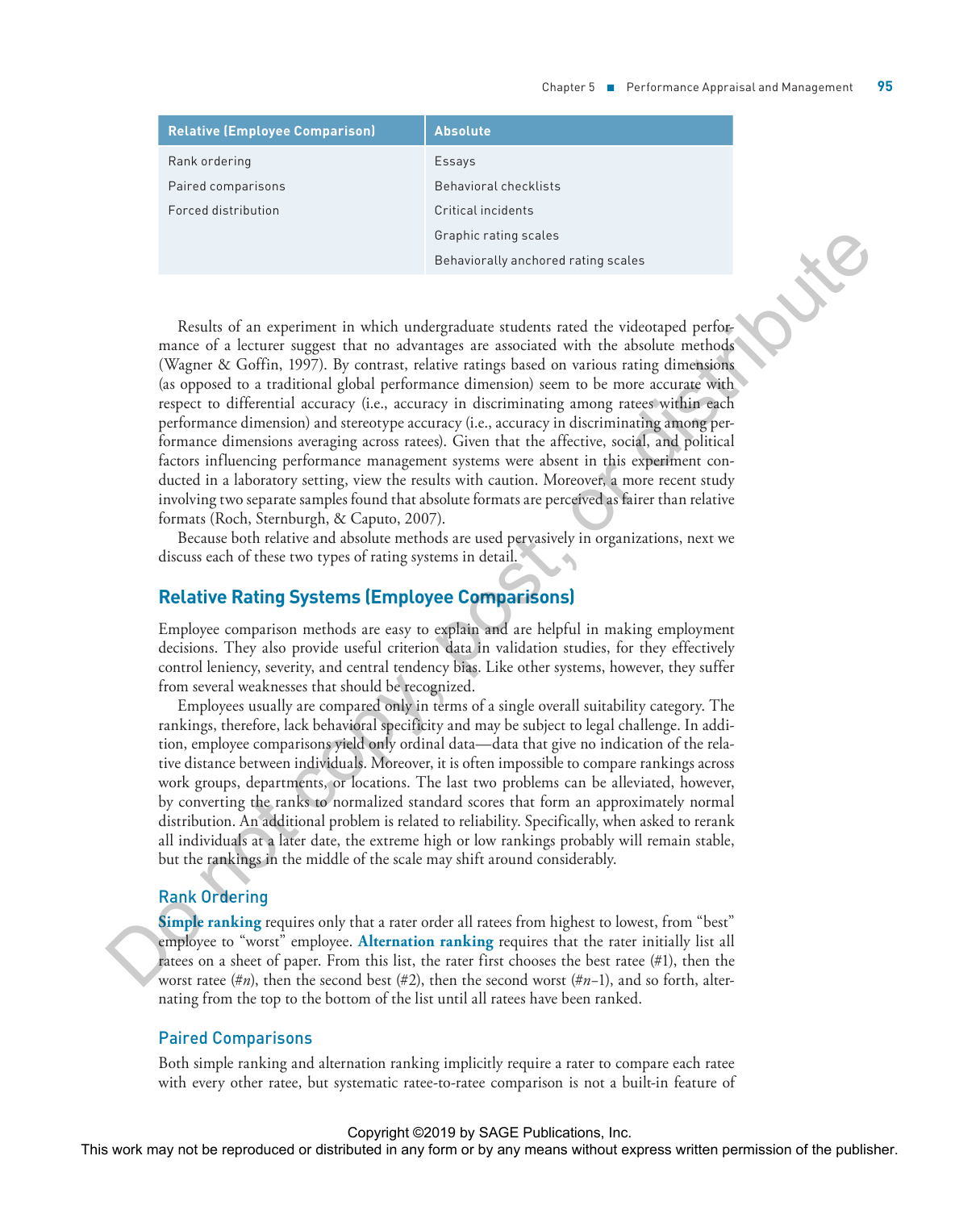these methods. For this, we need **paired comparisons**. The number of pairs of ratees to be compared may be calculated from the formula  $[n(n-1)]/2$ . Hence, if 10 individuals were being compared, [10(9)]/2 or 45 comparisons would be required. The rater's task is simply to choose the better of each pair, and each individual's rank is determined by counting the number of times he or she was rated superior.

### Forced Distribution

In forced-distribution systems, raters must distribute a predetermined percentage of employees into categories based on their performance relative to other employees. This type of system results in a clear differentiation among groups of employees and became famous after legendary GE CEO Jack Welch implemented what he labeled the "vitality curve," in which supervisors identified the "top 20%," "vital 70%," and "bottom 10%" of performers within each unit. A recent literature review of the effects of forced-distribution systems concluded that they are particularly beneficial for jobs that are very autonomous (i.e., employees perform their duties without much interdependence) (Moon, Scullen, & Latham, 2016). However, the risks of forced-distribution systems outweigh their benefits for jobs that involve task interdependence and social support from others. Overall, Moon et al. (2016) recommended using forced-distribution systems to rate a limited subset of activities—those that involve independent work effort and those that can be measured using objective performance measures. Force of the repression in the result of the results of the results of the state or the reproduced or distributions a state in the results are the relations of the relations of the relations of the relations of the relati

## **Absolute Rating Systems**

Absolute rating systems enable a rater to describe a ratee without making direct reference to other ratees.

## Essays

Perhaps the simplest absolute rating system is the **narrative essay**, in which the rater is asked to describe, in writing, an individual's strengths, weaknesses, and potential and to make suggestions for improvement. The assumption underlying this approach is that a candid statement from a rater who is knowledgeable of a ratee's performance is just as valid as more formal and more complicated appraisal methods.

The major advantage of narrative essays (when they are done well) is that they can provide detailed feedback to ratees regarding their performance. Drawbacks are that essays are almost totally unstructured, and they vary widely in length and content. Comparisons across individuals, groups, or departments are virtually impossible, since different essays touch on different aspects of ratee performance or personal qualifications. Finally, essays provide only qualitative information; yet, for the appraisals to serve as criteria or to be compared objectively and ranked for the purpose of an employment decision, some form of rating that can be quantified is essential. Behavioral checklists provide one such scheme.

## Behavioral Checklists

When using a behavioral checklist, the rater is provided with a series of descriptive statements of job-related behavior. His or her task is simply to indicate ("check") statements that describe the ratee in question. In this approach, raters are not so much evaluators as they are reporters of job behavior. Moreover, ratings that are descriptive are likely to be higher in reliability than ratings that are evaluative (Stockford & Bissell, 1949), and they reduce the cognitive demands placed on raters, valuably structuring their information processing (Hennessy, Mabey, & Warr, 1998).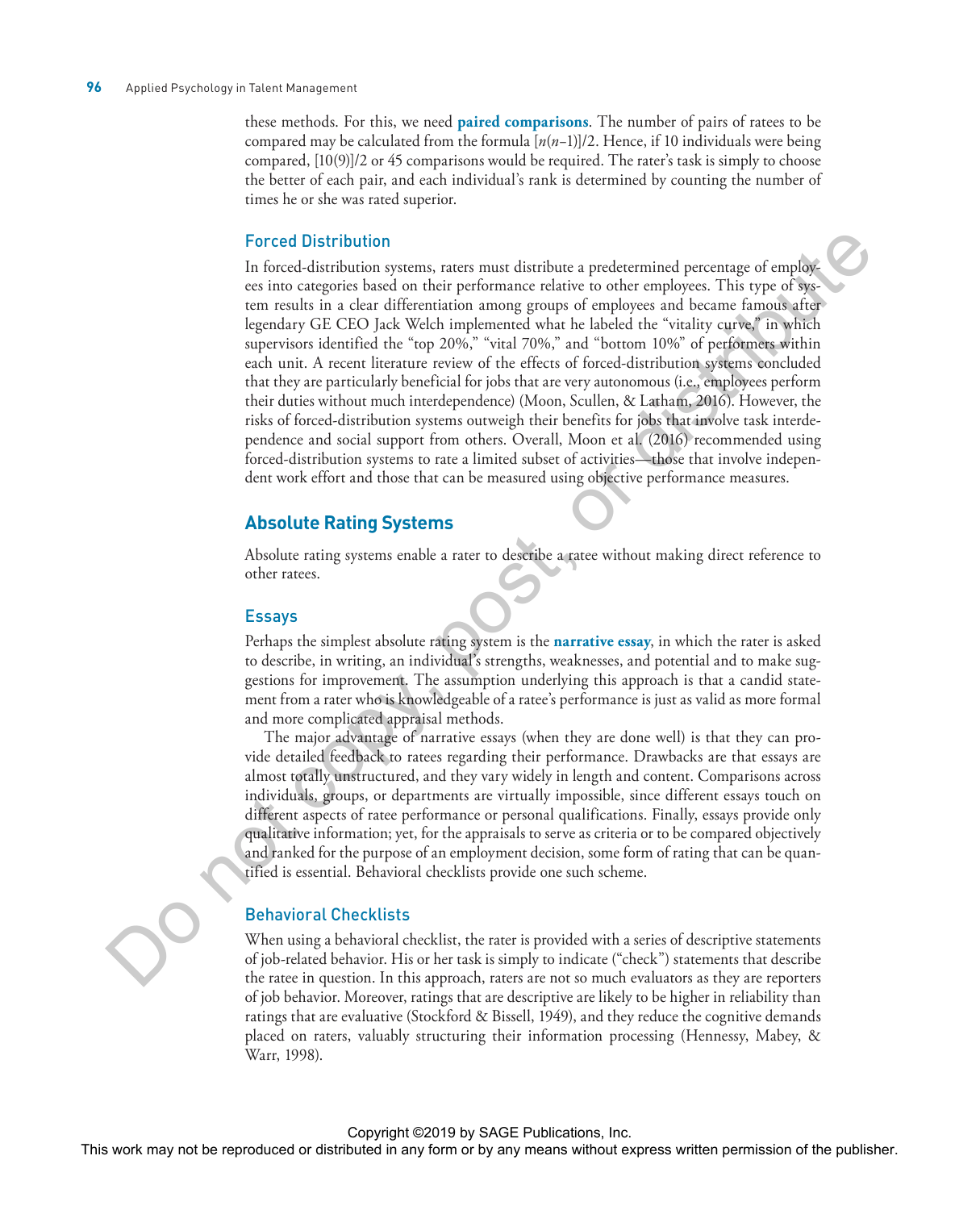To be sure, some job behaviors are more desirable than others; checklist items can, therefore, be scaled by using attitude-scale construction methods. In one such method, the Likert method of **summated ratings**, a declarative statement (e.g., "she follows through on her sales") is followed by several response categories, such as "always," "very often," "fairly often," "occasionally," and "never." The rater simply checks the response category he or she feels best describes the ratee. Each response category is weighted—for example, from 5 ("always") to 1 ("never") if the statement describes desirable behavior—or vice versa if the statement describes undesirable behavior. An overall numerical rating for each individual then can be derived by summing the weights of the responses that were checked for each item, and scores for each performance dimension can be obtained by using item analysis procedures (cf. Anastasi, 1988).

The selection of response categories for summated rating scales often is made arbitrarily, with equal intervals between scale points simply assumed. Scaled lists of adverbial modifiers of frequency and amount are available, however, together with statistically optimal four- to nine-point scales (Bass, Cascio, & O'Connor, 1974). Scaled values also are available for categories of agreement, evaluation, and frequency (Spector, 1976).

Checklists are easy to use and understand, but it is sometimes difficult for a rater to give diagnostic feedback based on checklist ratings, for they are not cast in terms of specific behaviors. On balance, however, the many advantages of checklists probably account for their widespread popularity in organizations today.

### Forced-Choice System

A special type of behavioral checklist is known as the **forced-choice system**—a technique developed specifically to reduce leniency errors and establish objective standards of comparison between individuals (Sisson, 1948). To accomplish this, checklist statements are arranged in groups, from which the rater chooses statements that are most or least descriptive of the ratee. An overall rating (score) for each individual is then derived by applying a special scoring key to the rater descriptions.

Forced-choice scales are constructed according to two statistical properties of the checklist items: (1) **discriminability**, a measure of the degree to which an item differentiates effective from ineffective workers, and (2) **preference**, an index of the degree to which the quality expressed in an item is valued by (i.e., is socially desirable to) people. The rationale of the forced-choice system requires that items be paired so that they appear equally attractive (socially desirable) to the rater. Theoretically, then, the selection of any single item in a pair should be based solely on the item's discriminating power, not on its social desirability. The assume decorial or distributed or distributed in the rest control or distributed in any control or distributed in any form or by any form or by any form or by any means the results of the publisher. The selection of pu

As an example, consider the following pair of items:

- 1. Separates opinion from fact in written reports.
- 2. Includes only relevant information in written reports.

Both statements are approximately equal in preference value, but only item 1 was found to discriminate effective from ineffective performers in a police department. This is the defining characteristic of the forced-choice technique: Not all equally attractive behavioral statements are equally valid.

The main advantage claimed for forced-choice scales is that a rater cannot distort a person's ratings higher or lower than is warranted, since he or she has no way of knowing which statements to check in order to do so. Hence, leniency should theoretically be reduced. Their major disadvantage is rater resistance. Since control is removed from the rater, he or she cannot be sure just how the subordinate was rated. Finally, forced-choice forms are of little use (and may even have a negative effect) in performance appraisal interviews, for the rater is unaware of the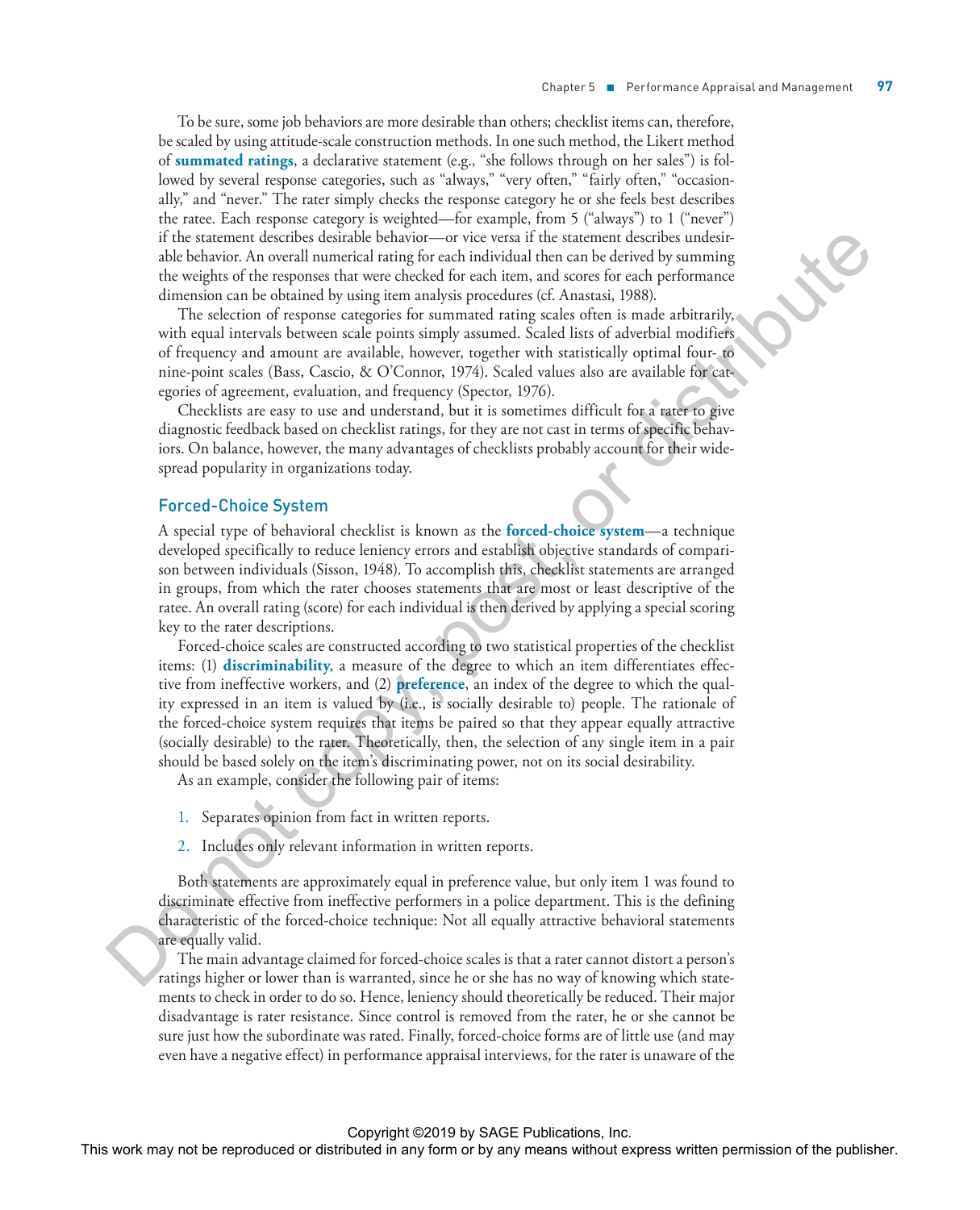scale values of the items he or she chooses. Since rater cooperation and acceptability are crucial determinants of the success of any performance management system, forced-choice systems tend to be unpopular choices in many organizations.

### Critical Incidents

This performance measurement method has generated a great deal of interest and several variations of the basic idea are currently in use. As described by Flanagan (1954a), the critical requirements of a job are those behaviors that make a crucial difference between doing a job effectively and doing it ineffectively. **Critical incidents** are simply reports by knowledgeable observers of things employees did that were especially effective or ineffective in accomplishing parts of their jobs. Supervisors record critical incidents for each employee as they occur. Thus, they provide a behaviorally based starting point for appraising performance. For example, in observing a police officer chasing an armed robbery suspect down a busy street, a supervisor recorded the following:

June 22, officer Mitchell withheld fire in a situation calling for the use of weapons where gunfire would endanger innocent bystanders.

These little anecdotes force attention on the situational determinants of job behavior and on ways of doing a job successfully that may be unique to the person described. The critical incidents method looks like a natural for performance management interviews because supervisors can focus on actual job behavior rather than on vaguely defined traits. Ratees receive meaningful feedback to which they can relate in a direct and concrete manner, and they can see what changes in their job behavior will be necessary in order for them to improve. In addition, when a large number of critical incidents are collected, abstracted, and categorized, they can provide a rich storehouse of information about job and organizational problems in general and are particularly well suited for establishing objectives for training programs (Flanagan & Burns, 1955). The results work may not be reproduced or distributed in a state of the repression of the reproduced or distributed in any form or by any means when  $\alpha$  is a coupled in a state of the publisher. This were also as a compl

As with other approaches to performance appraisal, the critical incidents method also has drawbacks. First, it is time consuming and burdensome for supervisors to record incidents for all of their subordinates on a daily or even weekly basis. Feedback may, therefore, be delayed. Nevertheless, incidents recorded in diaries allow raters to impose organization on unorganized information (DeNisi, Robbins, & Cafferty, 1989). Second, in their narrative form, incidents do not readily lend themselves to quantification, which, as we noted earlier, poses problems in between-individual and between-group comparisons, as well as in statistical analyses. For these reasons, a modification has been the development of behaviorally anchored rating scales, an approach we consider shortly.

## Graphic Rating Scales

Probably the most widely used method of performance rating is the **graphic rating scale**, examples of which are presented in Figure 5.2. In terms of the amount of structure provided, the scales differ in three ways: (1) the degree to which the meaning of the response categories is defined, (2) the degree to which the individual who is interpreting the ratings (e.g., an HR manager or researcher) can tell clearly what response was intended, and (3) the degree to which the performance dimension being rated is defined for the rater.

On a graphic rating scale, each point is defined on a continuum. Hence, to make meaningful distinctions in performance within dimensions, scale points must be defined unambiguously for the rater. This process is called **anchoring**. Scale (a) uses qualitative end anchors only. Scales (b) and (e) include numerical and verbal anchors, while scales (c), (d), and (f) use verbal anchors only. These anchors are almost worthless, however, since what constitutes high and low quality or "outstanding" and "unsatisfactory" is left completely up to the rater. A

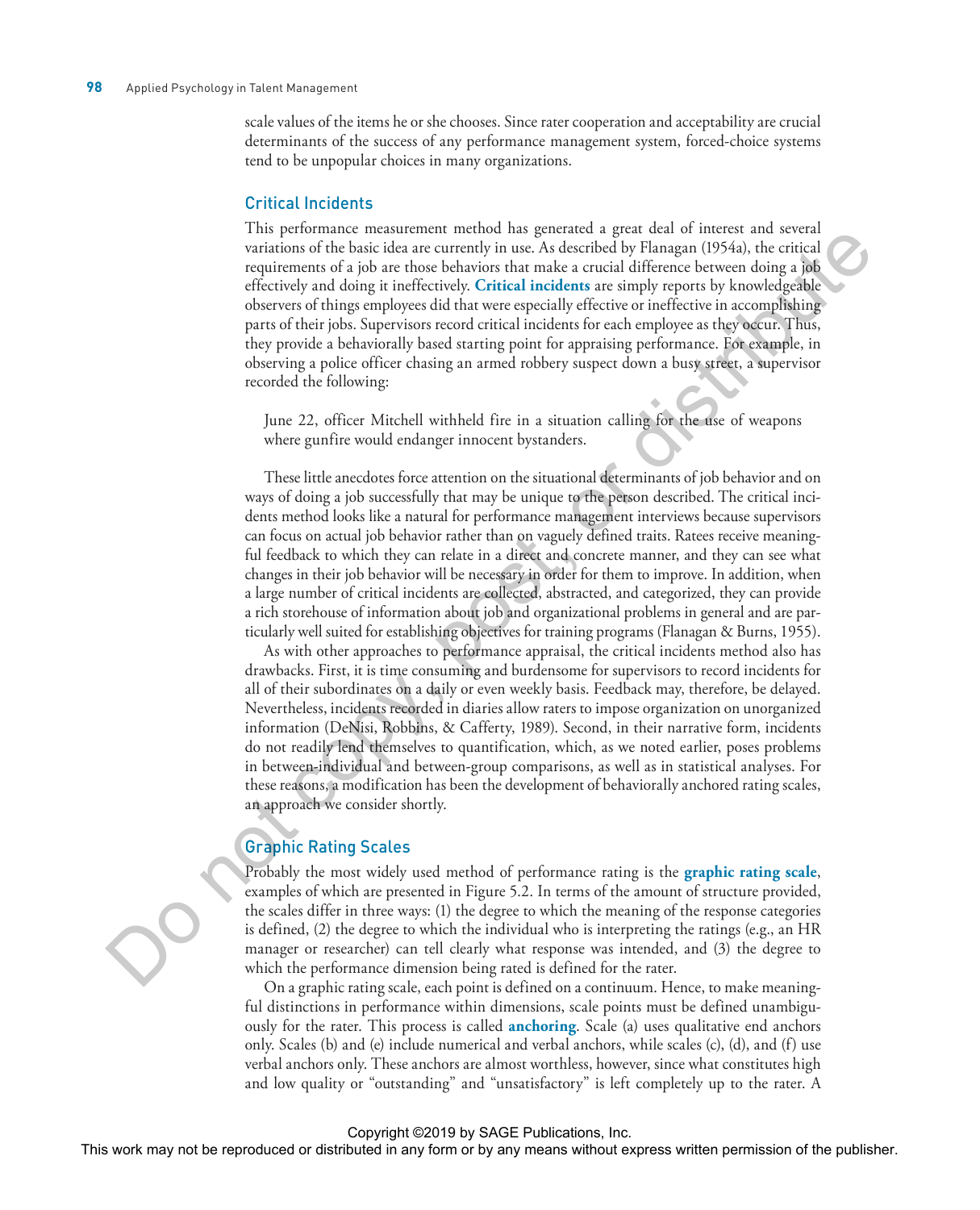|     | $E_{V_{E,R}}$<br>Employee's and supervisor's comments and<br>JOB PERFORMANCE -<br>suggestions for making improvement                                                                                                                                                                                                                                                                  |
|-----|---------------------------------------------------------------------------------------------------------------------------------------------------------------------------------------------------------------------------------------------------------------------------------------------------------------------------------------------------------------------------------------|
|     | (b) QUALITY AND QUANTITY OF WORK<br>PERFORMED: Consider neatness<br>and accuracy as well as volume and<br>consistency in carrying out work<br>assignments.                                                                                                                                                                                                                            |
|     | KEY TO LEVELS OF PERFORMANCE<br>3. COMMENDABLE<br>2. COMPETENT<br>1. NEEDS IMPROVING                                                                                                                                                                                                                                                                                                  |
|     | OUT-<br><b>ABOVE</b><br><b>BELOW</b><br>AVERAGE<br><b>MARGINAL</b><br>Factor<br><b>AVERAGE</b><br>STANDING AVERAGE                                                                                                                                                                                                                                                                    |
|     | (c) QUALITY OF WORK<br>Caliber of work produced or accomplished<br>compared with accepted quality standard.<br>Comments:                                                                                                                                                                                                                                                              |
|     | (d) QUALITY OF WORK<br>Unsatisfactory<br>Satisfactory<br>Excellent<br>Outstanding<br>(Consider employee's thoroughness,<br>dependability, and neatness in regard to<br>the work.)<br>Comments:                                                                                                                                                                                        |
|     |                                                                                                                                                                                                                                                                                                                                                                                       |
|     | (e) QUALITY OF<br><b>WORK</b><br>Frequent errors.<br>Accuracy and<br>Consistently good<br>Usually good quality.<br>Cannot be depended<br>Passable work if<br>effectiveness of work.<br>quality. Errors rare.<br>Few errors.<br>upon to be accurate.<br>closely supervised.<br>Freedom from error.<br>5<br>$\overline{c}$<br>3<br>4                                                    |
| (f) | Comments:<br><b>QUALITY OF WORK</b><br>Accuracy<br>Achievement of objectives;<br>effectiveness<br>Initiatives and resourcefulness<br>Neatness or work product                                                                                                                                                                                                                         |
|     | $\Box$ Other $\Box$<br><b>CHECK ITEMS</b><br>- Unsatisfactory<br><b>Excels</b><br><b>NA</b> Not Applicable<br>Satisfactory<br>Needs Improvement                                                                                                                                                                                                                                       |
|     | "commendable" for one rater may be only a "competent" for another. Scale (e) is better, for the<br>numerical anchors are described in terms of what "quality" means in that context.<br>The scales also differ in terms of the relative ease with which a person interpreting the<br>ratings can tell exactly what response was intended by the rater. In scale (a), for example, the |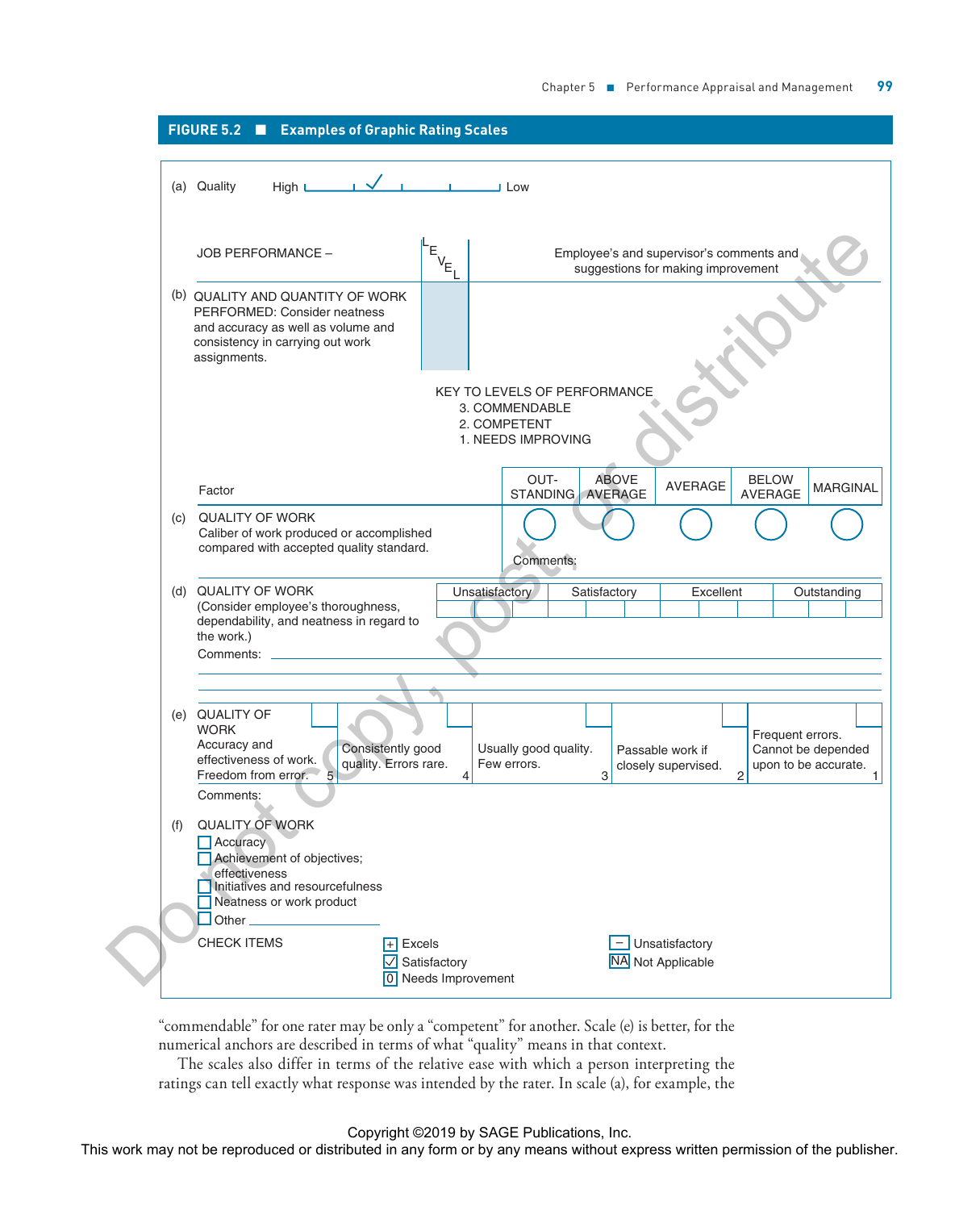particular value that the rater had in mind is a mystery. Scale (e) is less ambiguous in this respect.

Finally, the scales differ in terms of the clarity of the definition of the performance dimension in question. In terms of Figure 5.2, what does quality mean? Is quality for a nurse the same as quality for a cashier? Scales (a) and (c) offer almost no help in defining quality, scale (b) combines quantity and quality together into a single dimension (although typically they are independent), and scales (d) and (e) define quality in different terms altogether (thoroughness, dependability, and neatness versus accuracy, effectiveness, and freedom from error). Scale (f) is an improvement in the sense that, although quality is taken to represent accuracy, effectiveness, initiative, and neatness (a combination of scale (d) and (e) definitions), at least separate ratings are required for each *aspect* of quality.

Graphic rating scales may not yield the depth of information that narrative essays or critical incidents do, but they (a) are less time consuming to develop and administer, (b) permit quantitative results to be determined, (c) promote consideration of more than one performance dimension, and (d) are standardized and, therefore, comparable across individuals. A drawback is that graphic rating scales give maximum control to the rater, thereby exercising no control over leniency, severity, central tendency, or halo. For this reason, they have been criticized. However, when simple graphic rating scales have been compared against more sophisticated forced-choice ratings, the graphic scales consistently proved just as reliable and valid (King, Hunter, & Schmidt, 1980) and were more acceptable to raters (Bernardin & Beatty, 1991). This work may not be reproduced to the state of distributed in any filler to the representation of the representation of the representation of the representation of the representation of the publisher. This can be any mean

## Behaviorally Anchored Rating Scales

How can graphic rating scales be improved? According to Smith and Kendall (1963):

Better ratings can be obtained, in our opinion, not by trying to trick the rater (as in forced-choice scales) but by helping him to rate. We should ask him questions which he can honestly answer about behaviors which he can observe. We should reassure him that his answers will not be misinterpreted, and we should provide a basis by which he and others can check his answers. (p. 151)

Their procedure is as follows. At an initial conference, a group of workers and/or supervisors attempts to identify and define all of the important dimensions of effective performance for a particular job. A second group then generates, for each dimension, critical incidents illustrating effective, average, and ineffective performance. A third group is then given a list of dimensions and their definitions, along with a randomized list of the critical incidents generated by the second group. Their task is to sort or locate incidents into the dimensions they best represent (Hauenstein, Brown, & Sinclair, 2010).

This procedure is known as **retranslation**, since it resembles the quality control check used to ensure the adequacy of translations from one language into another. Material is translated into a foreign language by one translator and then retranslated back into the original by an independent translator. In the context of performance appraisal, this procedure ensures that the meanings of both the job dimensions and the behavioral incidents chosen to illustrate them are specific and clear. Incidents are eliminated if there is not clear agreement among judges (usually 60–80%) regarding the dimension to which each incident belongs. Dimensions are eliminated if incidents are not allocated to them. Conversely, dimensions may be added if many incidents are allocated to the "other" category.

Each of the items within the dimensions that survived the retranslation procedure is then presented to a fourth group of judges, whose task is to place a scale value on each incident (e.g., in terms of a seven- or nine-point scale from "highly effective behavior" to "grossly ineffective behavior"). The end product looks like that in Figure 5.3.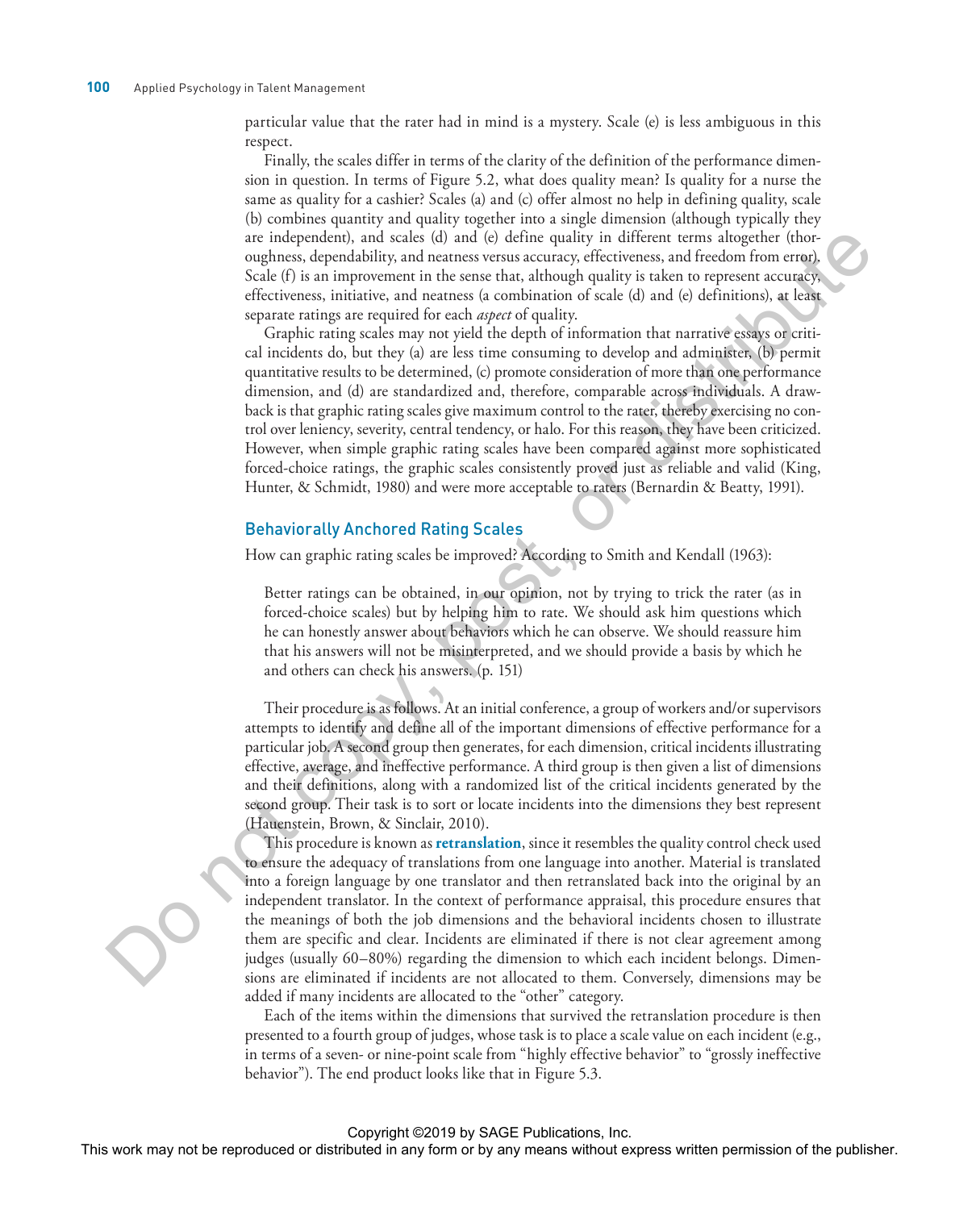

### **FIGURE 5.3** ■ **Scaled Expectations Rating for the Effectiveness With Which the Department Manager Supervises His or Her Sales Personnel**

*Source:* Campbell, J. P., Dunnette, M. D., Arvey, R. D., & Hellervik, L. V. (1973). The development and evaluation of behaviorally based rating scales. *Journal of Applied Psychology, 57*, 15–22. Copyright 1973 by the American Psychological Association.

As you can see, behaviorally anchored rating scales (BARS) development is a long, painstaking process that may require many individuals. Moreover, separate BARS must be developed for dissimilar jobs. Nevertheless, they are used quite frequently. For example, results of a survey involving hotels showed that about 40% used BARS (Woods, Sciarini, & Breiter, 1998).

How have BARS worked in practice? An enormous amount of research on BARS has been published (e.g., Maurer, 2002). At the risk of oversimplification, major known effects of BARS are summarized in Table 5.3 (cf. Bernardin & Beatty, 1991). A perusal of this table suggests that little empirical evidence supports the superiority of BARS over other performance rating systems.

## **Summary Comments on Rating Formats and Rating Process**

For several million workers today, especially those in the insurance, communications, transportation, and banking industries, being monitored on the job by a computer is a fact of life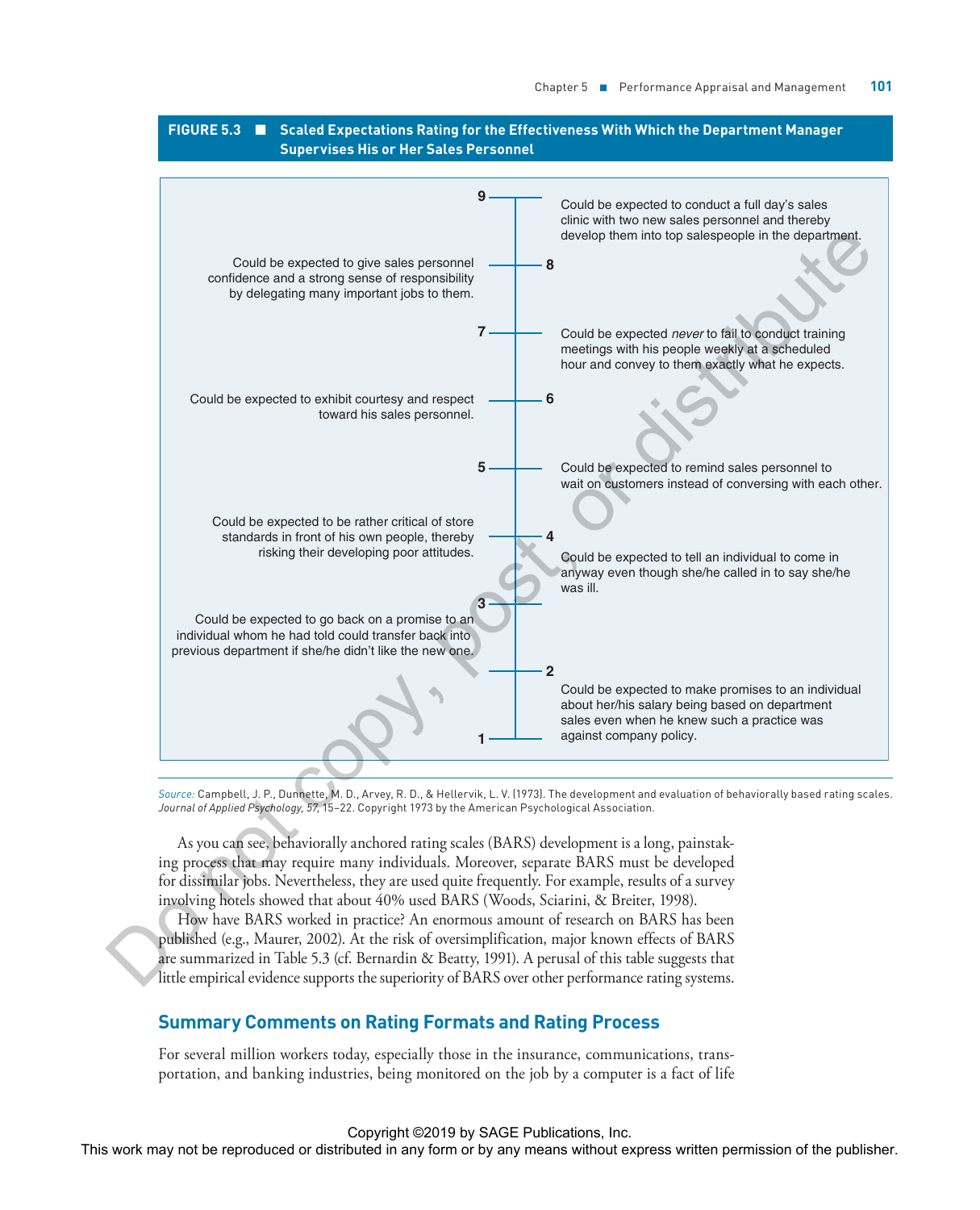#### **TABLE 5.3** ■ **Known Effects of BARS**

#### **Participation**

Participation seems to enhance the validity of ratings, but no more so for BARS than for simple graphic rating scales.

#### **Leniency, central tendency, halo, reliability**

BARS not superior to other methods (reliabilities across dimensions in published studies range from about .52 to .76).

#### **External validity**

Moderate (R<sup>2</sup>s of .21 to .47—Shapira and Shirom, 1980) relative to the upper limits of validity in performance ratings (Borman, 1978; Weekley & Gier, 1989).

#### **Comparisons with other formats**

BARS no better or worse than other methods.

#### **Variance in dependent variables associated with differences in rating systems**

Less than 5%. Rating systems affect neither the level of ratings (Harris & Schaubroeck, 1988), nor subordinates' satisfaction with feedback (Russell & Goode, 1988).

#### **Convergent/discriminant validity**

Low convergent validity, extremely low discriminant validity.

### **Specific content of behavioral anchors**

Anchors depicting behaviors observed by raters, but unrepresentative of true performance levels, produce ratings biased in the direction of the anchors (Murphy & Constans, 1987). This is unlikely to have a major impact on ratings collected in the field (Murphy & Pardaffy, 1989).

(Kurtzberg, Naquin, & Belkin, 2005; Tomczak, Lanzo, & Aguinis, 2018). In most jobs, though, human judgment about individual job performance is inevitable, no matter what format is used. This is the major problem with all formats.

Unless observation of ratees is extensive and representative, it is not possible for judgments to represent a ratee's true performance. Since the rater must often make *inferences* about performance, the appraisal is subject to all the biases that have been linked to rating scales. Raters are free to distort their appraisals to suit their purposes. This can undo all of the painstaking work that went into scale development and probably explains why no single rating format has been shown to be superior to others.

What can be done? Both Banks and Roberson (1985) and Härtel (1993) suggest two strategies: First, build in as much structure as possible in order to minimize the amount of discretion exercised by a rater. For example, use job analysis to specify what is really relevant to effective job performance, and use critical incidents to specify levels of performance effectiveness in terms of actual job behavior. Second, don't require raters to make judgments that they are not competent to make; don't tax their abilities beyond what they can do accurately. For example, for formats that require judgments of frequency, make sure that raters have had sufficient opportunity to observe ratees so that their judgments are accurate. Latter the repression of the repression of the representation or the representation or the representation of the reproduced or distributed in any form or by any form or by any form or by any form or by any form or by any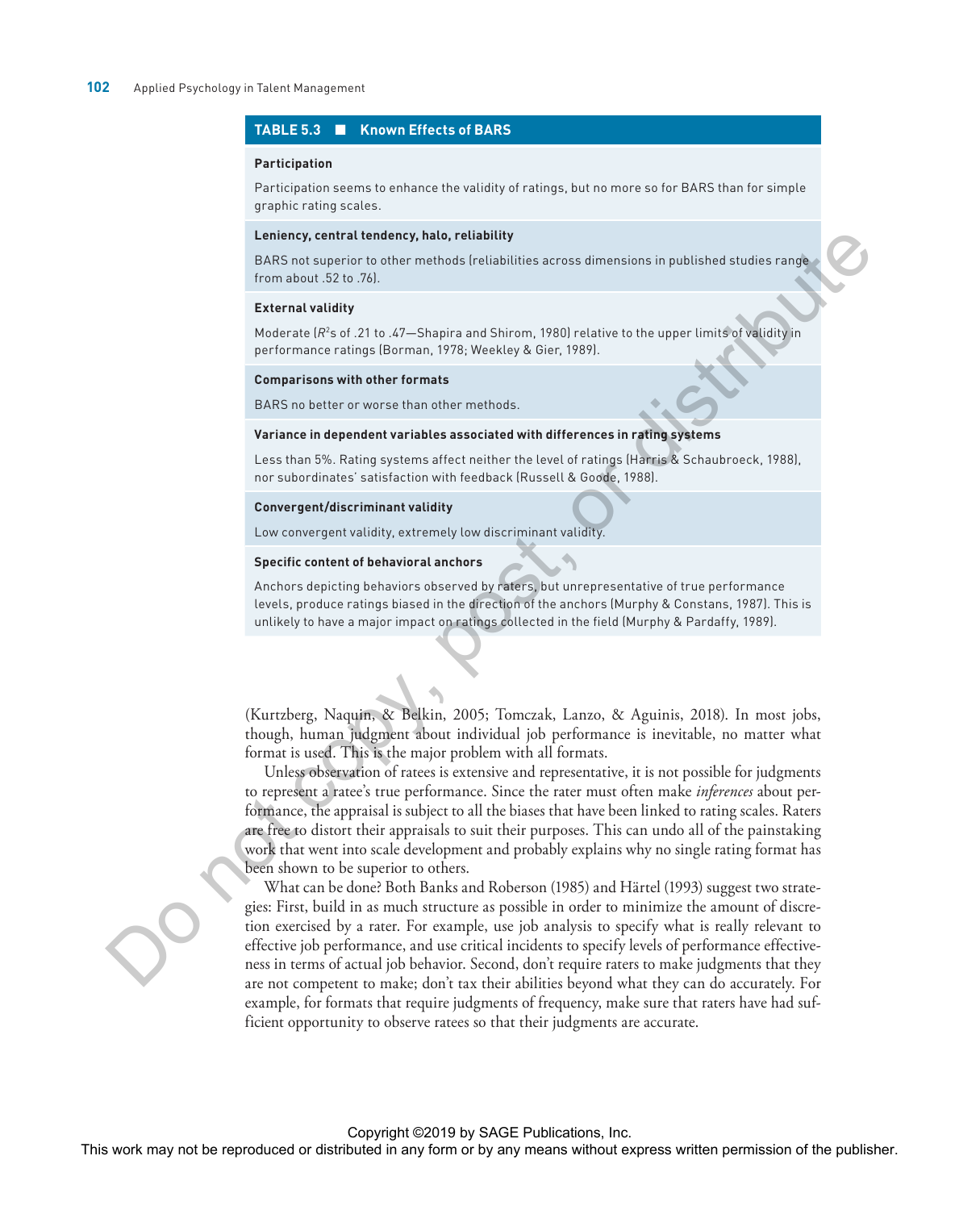## FACTORS AFFECTING SUBJECTIVE APPRAISALS

As we discussed earlier, performance appraisal is a complex process that may be affected by many factors, including organizational, political, and interpersonal barriers. In fact, idiosyncratic variance (i.e., variance due to the rater) has been found to be a larger component of variance in performance ratings than the variance attributable to actual ratee performance (Greguras & Robie, 1998; Scullen, Mount, & Goff, 2000). For example, rater variance was found to be 1.21 times larger than ratee variance for supervisory ratings, 2.08 times larger for peer ratings, and 1.86 times larger for subordinate ratings (Scullen et al., 2000). In addition, raters may be motivated to inflate ratings for reasons completely unrelated to the true nature of an employee's performance, such as the desire to avoid confrontation with subordinates, promote a problem employee out of the unit, look like a competent manager, and procure resources (Spence & Keeping, 2011). In this section, we consider individual differences in raters and in ratees (and their interaction) and how these factors affect performance ratings. Findings in each of these areas are summarized in Tables 5.4, 5.5, and 5.6. For each variable listed in the tables, an illustrative reference is provided for those who wish to find more specific information. Construction is Noted that the repression in a Cold 2000, For controls, and the repression or the reproduced or distributed in any means were repressed to the means were repressed to the means written and the form or by a

## **TABLE 5.4** ■ **Summary of Findings on Rater Characteristics and Performance Ratings**

#### **Personal Characteristics**

#### **Gender**

No general effect (Landy & Farr, 1980).

#### **Race**

African American raters rate whites slightly higher than they rate African Americans. White and African American raters differ very little in their ratings of white ratees (Sackett & DuBois, 1991).

#### **Age**

No consistent effects (Schwab & Heneman, 1978).

#### **Education**

Statistically significant, but extremely weak effect (Cascio & Valenzi, 1977).

#### **Low self-confidence; increased psychological distance**

More critical, negative ratings (Rothaus, Morton, & Hanson, 1965).

#### **Interests, social insight, intelligence**

No consistent effect (Zedeck & Kafry, 1977).

### **Personality characteristics**

Raters high on agreeableness (*r* = .25), extraversion (*r* = .12), and emotional stability (*r* = .12) are more likely to provide higher ratings and the Big Five personality traits alone account for between 6% and 22% of the variance in performance ratings (Cheng, Hui, & Cascio, 2017; Harari, Rudolph, & Laginess, 2015). Raters high on conscientiousness are more likely to give higher ratings to older workers than to younger workers (Kmicinska, Zaniboni, Truxillo, Fraccaroli, & Wang, 2016). Raters high on self-monitoring are more likely to provide more accurate ratings (Jawahar, 2001). Attitudes toward performance appraisal affect rating behavior more strongly for raters low on conscientiousness (Tziner, Murphy, & Cleveland, 2002).

*(Continued)*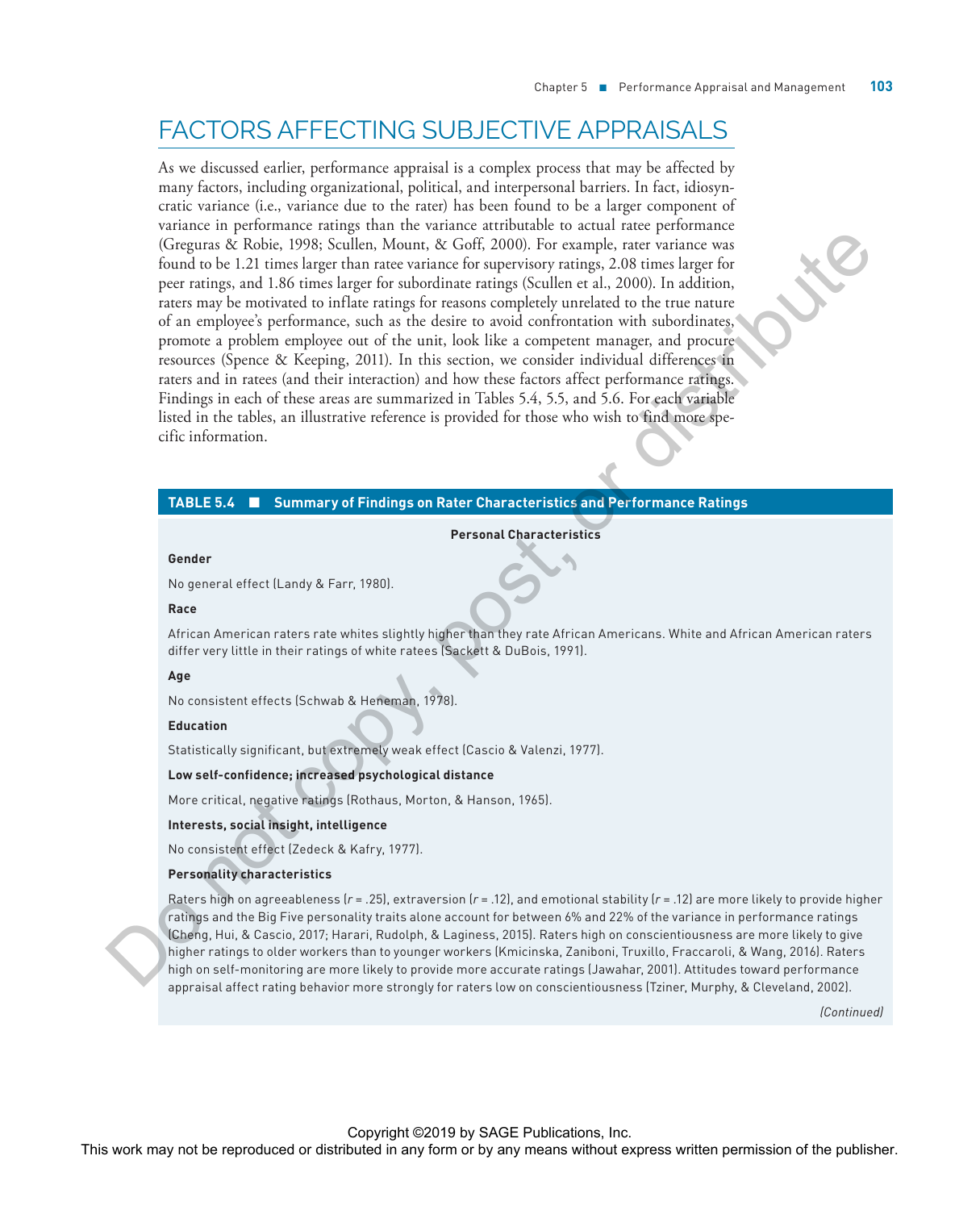#### **TABLE 5.4** ■ **(Continued)**

#### **Job-Related Variables**

#### **Accountability**

Raters who are accountable for their ratings provide more accurate ratings than those who are not accountable (Mero & Motowidlo, 1995).

#### **Job experience**

Statistically significant, but weak positive effect on quality of ratings (Cascio & Valenzi, 1977).

#### **Performance level**

Effective performers tend to produce more reliable and valid ratings (Kirchner & Reisberg, 1962).

#### **Leadership style**

Supervisors who provide little structure to subordinates' work activities tend to avoid formal appraisals (Fried, Tiegs, & Bellamy, 1992).

#### **Organizational position**

(See earlier discussion of "Who Shall Rate?")

#### **Rater knowledge of ratee and job**

Relevance of contact to the dimensions rated is critical. Ratings are less accurate when delayed rather than immediate and when observations are based on limited data (Heneman & Wexley, 1983).

#### **Prior expectations and information**

Disconfirmation of expectations (higher or lower than expected) lowers ratings (Hogan, 1987). Prior information may bias ratings in the short run. Over time, ratings reflect actual behavior (Hanges, Braverman, & Rentch, 1991).

#### **Stress**

Raters under stress rely more heavily on first impressions and make fewer distinctions among performance dimensions (Srinivas & Motowidlo, 1987).

## **TABLE 5.5** ■ **Summary of Findings on Ratee Characteristics and Performance Ratings**

#### **Personal Characteristics**

#### **Gender**

Females tend to receive lower ratings than males when they make up less than 20% of a work group, but higher ratings than males when they make up more than 50% of a work group (Sackett, DuBois, & Noe, 1991). Female ratees received more accurate ratings than male ratees (Sundvik & Lindeman, 1998). Female employees in line jobs tend to receive lower performance ratings than female employees in staff jobs or men in either line or staff jobs (Lyness & Heilman, 2006). This may not be represented to the representation of the representation or distributed in any form or distributed in any form or by any means without express without express with the publisher. The components are also the

#### **Race**

Race of the ratee accounts for between 1% and 5% of the variance in ratings (Borman, White, Pulakos, & Oppler, 1991; Oppler, Campbell, Pulakos, & Borman, 1992).

### **Age**

Older subordinates were rated lower than younger subordinates (Ferris, Yates, Gilmore, & Rowland, 1985) by both African American and white raters (Crew, 1984).

#### **Education**

No statistically significant effects (Cascio & Valenzi, 1977).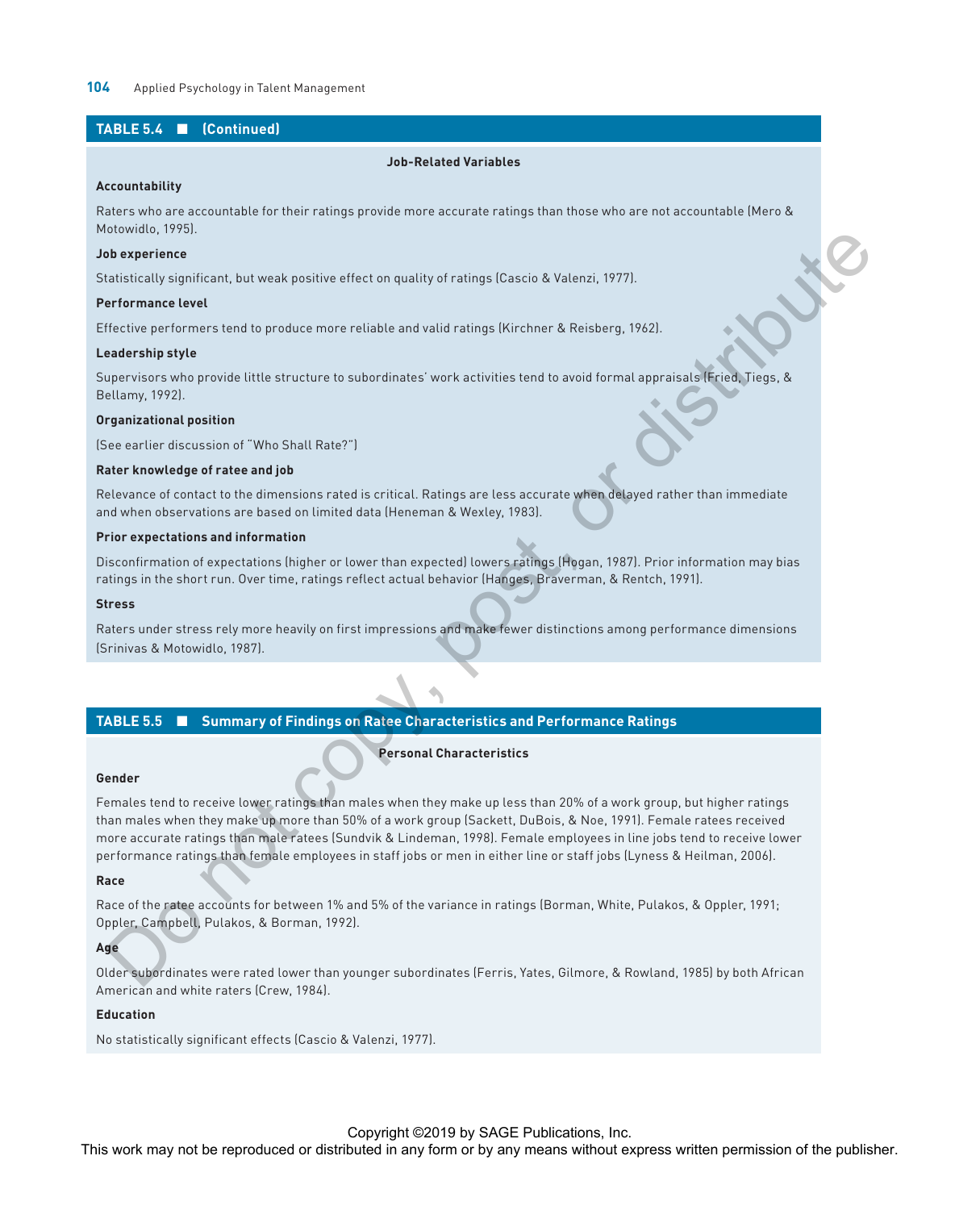#### **Emotional disability**

Workers with emotional disabilities received higher ratings than warranted, but such positive bias disappears when clear standards are used (Czajka & DeNisi, 1988).

#### **Job-Related Variables**

#### **Performance level**

Actual performance level and ability have the strongest effect on ratings (Borman et al., 1991; Borman et al., 1995; Vance, Winne, & Wright, 1983). More weight is given to negative than to positive attributes of ratees (Ganzach, 1995).

#### **Group composition**

Ratings tend to be higher for satisfactory workers in groups with a large proportion of unsatisfactory workers (Grey & Kipnis, 1976), but these findings may not generalize to all occupational groups (Ivancevich, 1983).

#### **Tenure**

Although age and tenure are highly related, evidence indicates no relationship between ratings and either ratee tenure in general or ratee tenure working for the same supervisor (Ferris et al., 1985).

#### **Job satisfaction**

Knowledge of a ratee's job satisfaction may bias ratings in the same direction (+ or –) as the ratee's satisfaction (Smither, Collins, & Buda, 1989).

#### **Personality characteristics**

Both peers and supervisors rate dependability highly. However, obnoxiousness affects peer raters much more than supervisors (Borman et al., 1995).

### **TABLE 5.6** ■ **Summary of Findings on Interaction of Rater–Ratee Characteristics and Performance Ratings**

#### **Gender**

In the context of merit pay and promotions, female ratees receive less favorable scores with greater negative bias by raters who hold traditional stereotypes about women (Dobbins, Cardy, & Truxillo, 1988).

#### **Race**

Both white and African American raters consistently assign lower ratings to African American ratees than to white ratees. White and African American raters differ very little in their ratings of white ratees (Oppler et al., 1992; Sackett & DuBois, 1991). Race effects may disappear when cognitive ability, education, and experience are taken into account (Waldman & Avolio, 1991). The rest may not be reproduced or distributed in any form or by an any form or between the publisher. This work may not be reproduced the publishers of the publishers of the publishers of the publishers of the publishers o

#### **Actual versus perceived similarity**

*Actual* similarity (agreement between supervisor–subordinate work-related self-descriptions) is a weak predictor of performance ratings (Wexley, Alexander, Greenawalt, & Couch, 1980), but *perceived* similarity is a strong predictor (Turban & Jones, 1988; Wayne & Liden, 1995).

#### **Performance attributions**

Age and job performance are generally unrelated (McEvoy & Cascio, 1989).

#### **Citizenship behaviors**

Dimension ratings of ratees with high levels of citizenship behaviors show high halo effects (Werner, 1994). Task performance and contextual performance interact in affecting reward decisions (Kiker & Motowidlo, 1999).

*(Continued)*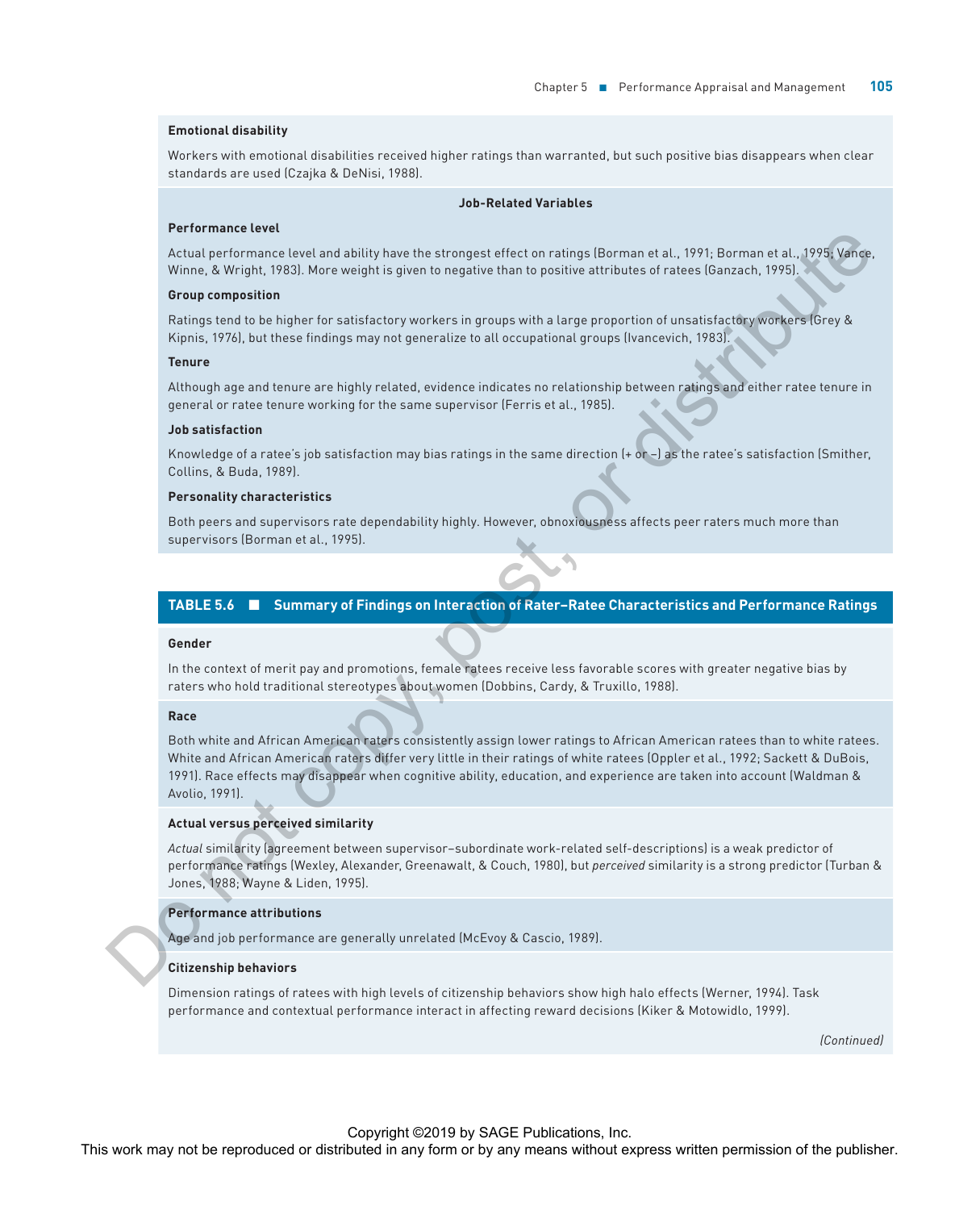### **TABLE 5.6** ■ **(Continued)**

#### **Length of relationship**

Longer relationships resulted in more accurate ratings (Sundvik & Lindeman, 1998).

#### **Personality characteristics**

Similarity regarding conscientiousness increases ratings of contextual work behaviors, but there is no relationship for agreeableness, extraversion, neuroticism, or openness to experience (Antonioni & Park, 2001).

> As the tables demonstrate, we now know a great deal about the effects of selected individual differences variables on ratings of job performance. However, there is a great deal more that we do not know. Accordingly, there is ongoing research proposing new formats and procedures (e.g., Hoffman et al., 2012). Above all, however, recognize that the process of performance appraisal, including the social and emotional context, and not just the mechanics of collecting performance data, determines the overall effectiveness of this essential component of all performance management systems (Djurdjevic & Wheeler, 2014).

## EVALUATING THE PERFORMANCE OF TEAMS

Our discussion thus far has focused on the measurement of employees working independently and not in groups. We have been focusing on the assessment and improvement of *individual* performance. However, numerous organizations are structured around teams (Hollenbeck, Beersma, & Schouten, 2012). Team-based organizations do not necessarily outperform organizations that are not structured around teams (Hackman, 1998). However, the interest in, and implementation of, team-based structures does not seem to be subsiding; on the contrary, there seems to be an increased interest in organizing how work is done around teams (Naquin & Tynan, 2003). Therefore, given the popularity of teams, it makes sense for performance management systems to target not only individual performance but also an individual's contribution to the performance of his or her team(s), as well as the performance of teams as a whole (Aguinis, Gottfredson, & Joo, 2013a; Li, Zheng, Harris, Liu, & Kirkman, 2016). Source the reproduced or distributed or distributed in any form or by any form or distributed or distributed or distributed in any form or by any  $\alpha$  means with the publisher. This were reproduced to the publisher of the

The assessment of team performance does not imply that individual contributions should be ignored. On the contrary, if individual performance is not assessed and recognized, social loafing may occur (Scott & Einstein, 2001). Even worse, when other team members see there is a "free rider," they are likely to withdraw their effort in support of team performance (Heneman & von Hippel, 1995). Assessing overall team performance based on team-based processes and team-based results should therefore be seen as complementary to the assessment and recognition of (a) individual performance (as we have discussed thus far), and (b) individuals' behaviors and skills that contribute to team performance (e.g., self-management, communication, decision making, collaboration; Aguinis, Gottfredson, & Joo, 2013a).

Meta-analysis results provide evidence to support the need to assess and reward both individual and team performance because they have complementary effects (Garbers & Konradt, 2014). Thus, the average effect size of using individual incentives on individual performance is  $g = 0.32$  (based on 116 separate studies), and the average effect size of using team incentives on team performance is  $g = 0.34$  (based on 30 studies). (The effect size g is similar to  $d$ —a standardized mean difference between two groups.)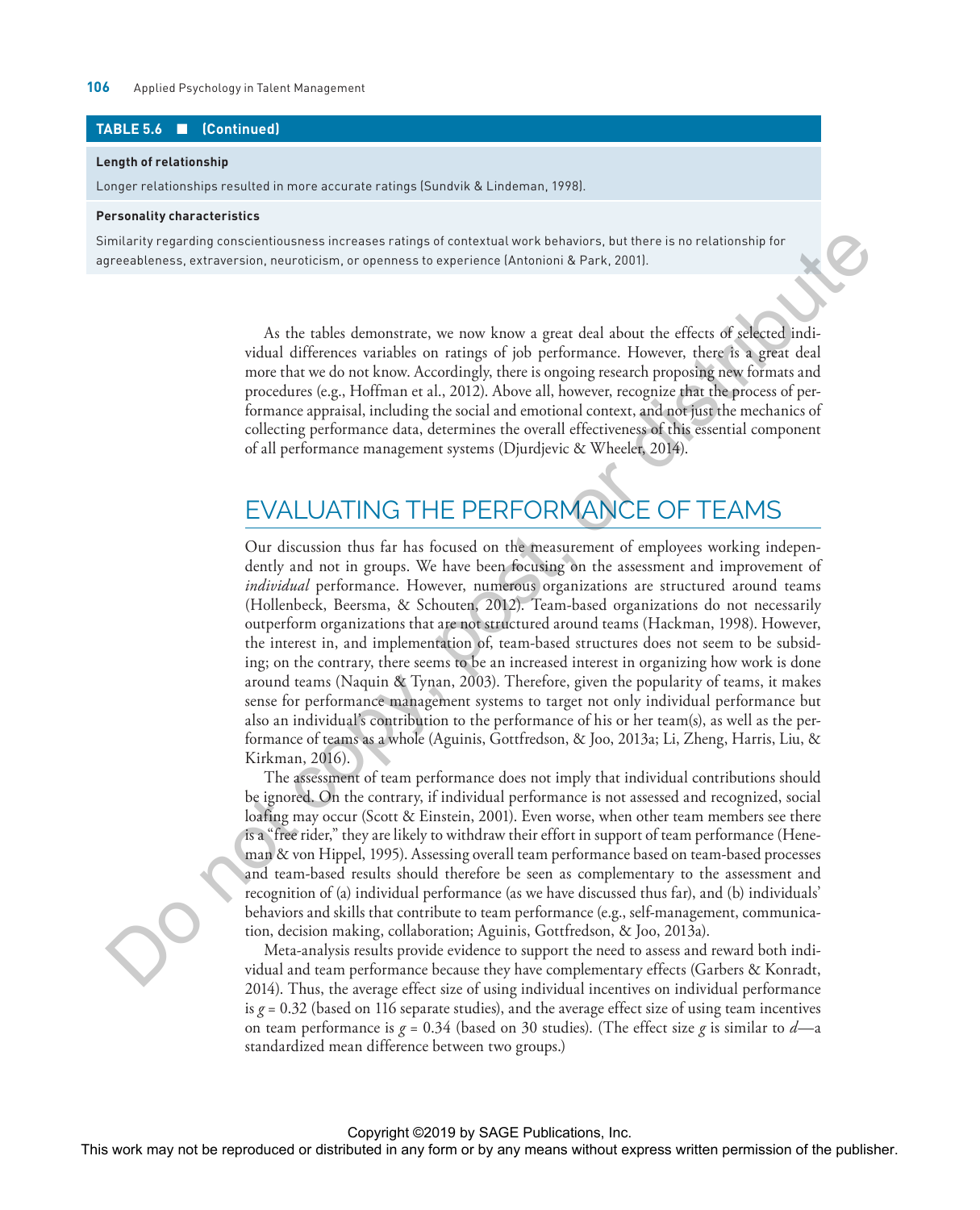| L.<br>TABLE 5.7  |                           | Performance Appraisal Methods for Different Types of Teams |                |                       |              |             |                         |                 |
|------------------|---------------------------|------------------------------------------------------------|----------------|-----------------------|--------------|-------------|-------------------------|-----------------|
|                  |                           |                                                            |                | <b>What Is Rated?</b> |              |             | How Is the Rating Used? |                 |
| <b>Team Type</b> | <b>Who Is Being Rated</b> | <b>Who Provides Rating</b>                                 | <b>Outcome</b> | Behavior              | Competency   | Development | Evaluation              | Self-Regulation |
| Work or service  | Team member               | Manager                                                    | ↘              | ゝ                     | ↘            | ↘           | ↘                       | $\mathbf{I}$    |
| team             |                           | Other team members                                         |                |                       |              |             |                         |                 |
|                  |                           | Customers                                                  |                |                       |              |             |                         |                 |
|                  |                           | Self                                                       |                |                       |              |             |                         | ↘               |
|                  |                           | Manager                                                    |                |                       |              |             |                         |                 |
|                  |                           | Other teams                                                |                |                       |              |             |                         |                 |
|                  | Entire team               | Customers                                                  |                |                       |              |             |                         |                 |
|                  |                           | Self                                                       |                |                       |              |             |                         | ↘               |
| Project team     | Team member               | Manager                                                    |                |                       |              |             | ↘                       |                 |
|                  |                           | Project leaders                                            |                |                       |              |             |                         |                 |
|                  |                           | Other team members                                         |                |                       |              |             | $\mathbf{I}$            |                 |
|                  |                           | Customers                                                  |                |                       | $\mathbf{I}$ |             | $\mathbf{I}$            | $\mathsf{I}$    |
|                  |                           | Self                                                       | ゝ              |                       |              | ゝ           |                         | $\checkmark$    |
|                  | Entire team               | Customers                                                  | ↘              |                       |              |             | ↘                       | $\mathbf{I}$    |
|                  |                           | Self                                                       | ↘              |                       |              |             |                         | ↘               |
| Network team     | Team member               | Manager                                                    |                |                       |              |             | ↘                       |                 |
|                  |                           | Team leaders                                               |                |                       |              |             |                         |                 |
|                  |                           | Coworkers                                                  |                |                       |              |             |                         |                 |
|                  |                           | Other team members                                         |                |                       |              |             |                         |                 |
|                  |                           | Customers                                                  |                |                       |              |             |                         | $\mathbf{I}$    |
|                  |                           | Self                                                       | ↘              |                       |              | ↘           |                         | ↘               |
|                  | Entire team               | Customers                                                  |                |                       |              |             |                         |                 |

not fit all. *Academy of Management Executive, 15*, 111; permission conveyed through Copyright Clearance Center, Inc.

Copyright ©2019 by SAGE Publications, Inc.<br>This work may not be reproduced or distributed in any form or by any means without express written permission of the publisher.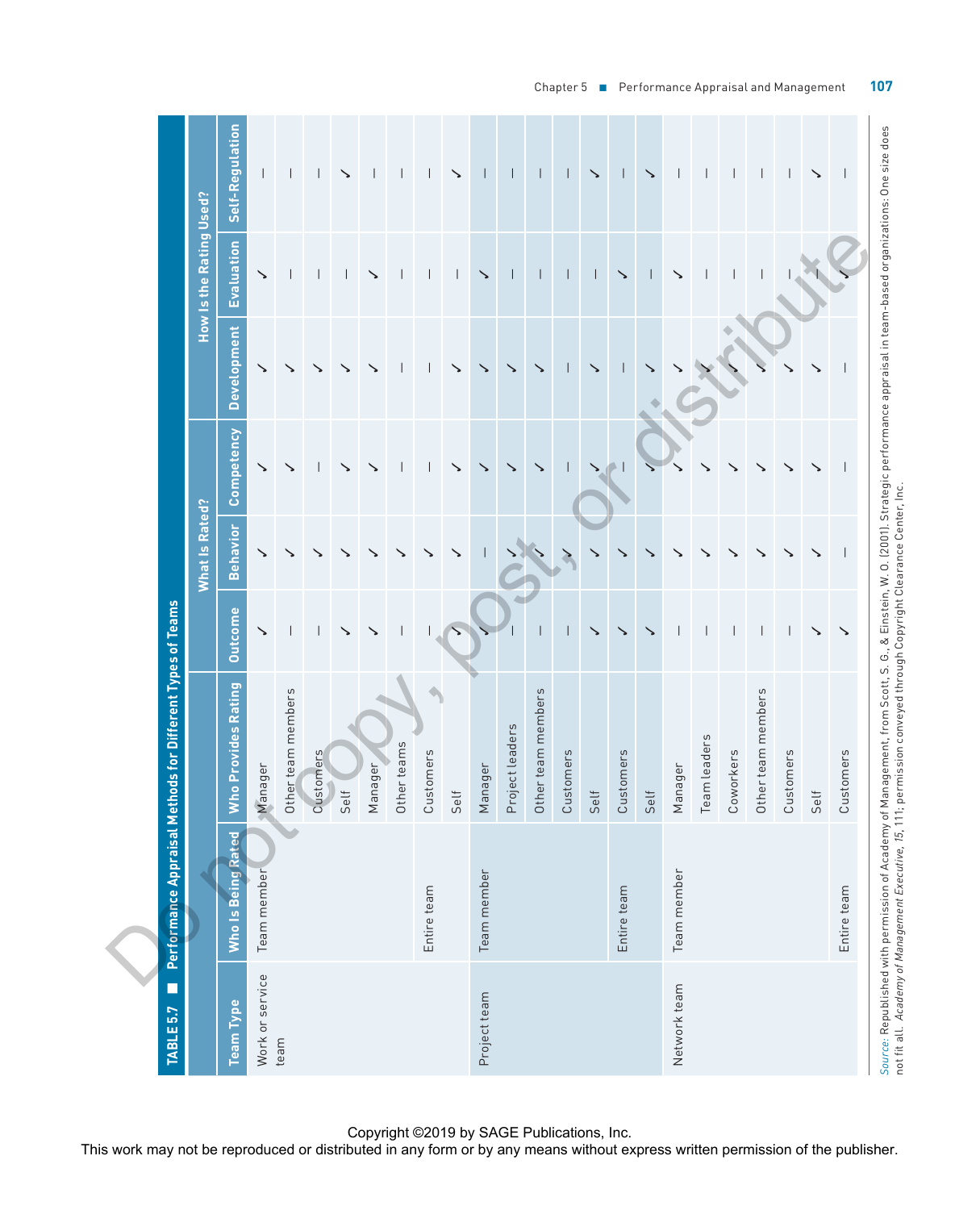Not all teams are created equally, however. Different types of teams require different emphases on performance measurement at the individual and team levels. Depending on the complexity of the task (from routine to nonroutine) and the membership configuration (from static to dynamic), we can identify three different types of teams (Scott & Einstein, 2001):

- *Work or service teams:* Intact teams engaged in routine tasks (e.g., manufacturing or service tasks)
- *Project teams:* Teams assembled for a specific purpose and expected to disband once their task is complete; their tasks are outside the core production or service of the organization and, therefore, less routine than those of work or service teams.
- *Network teams:* Teams whose membership is not constrained by time or space or limited by organizational boundaries (i.e., they are typically geographically dispersed and stay in touch via telecommunications technology); their work is extremely nonroutine.

Table 5.7 summarizes recommended measurement methods for each of the three types of teams. For example, regarding project teams, the duration of a particular project limits the utility of outcome-based assessments. Specifically, end-of-project outcome measures may not benefit the team's development because the team is likely to disband once the project is over. Instead, measurements taken during the project can be implemented, so that corrective action can be taken if necessary before the project is over. This is what Hewlett-Packard uses with its product development teams (Scott & Einstein, 2001). Irrespective of the type of team that is evaluated, the interpersonal relationships among the team members play a central role in the resulting ratings (Greguras, Robie, Born, & Koenigs, 2007). For example, self-ratings are related to how one rates, and how one is rated by, others. Particularly for performance dimensions related to interpersonal issues, team members are likely to reciprocate the type of rating they receive. The rest is a state of the state of the rest is a state of the rest or between the rest or distributed or distributed in any form or between the state or properties are not be reproduced or the rest of the publisher. This

Regardless of whether performance is measured at the individual level or at the individual and team levels, raters are likely to make intentional or unintentional mistakes in assigning performance scores (Naquin & Tynan, 2003). They can be trained to minimize such biases, as the next section demonstrates.

## RATER TRAINING

The first step in the design of *any* training program is to specify objectives. In the context of rater training, there are three broad objectives: (1) to improve the observational skills of raters by teaching them what to attend to, (2) to reduce or eliminate judgmental biases, and (3) to improve the ability of raters to communicate performance information to ratees in an objective and constructive manner.

Traditionally, rater training has focused on teaching raters to eliminate judgmental biases such as leniency, central tendency, and halo effects (Bernardin & Buckley, 1981). This approach assumes that certain rating distributions are more desirable than others (e.g., normal distributions, variability in ratings across dimensions for a single person). Raters may learn a new response set that results in lower average ratings (less leniency) and greater variability in ratings across dimensions (less halo), but their accuracy tends to decrease (Hedge & Kavanagh, 1988; Murphy & Balzer, 1989). Note, however, that accuracy in appraisal has been defined in different ways by researchers and relations among different operational definitions of accuracy are generally weak (Sulsky & Balzer, 1988). In addition, rater training programs that attempt to eliminate systematic errors typically have only short-term effects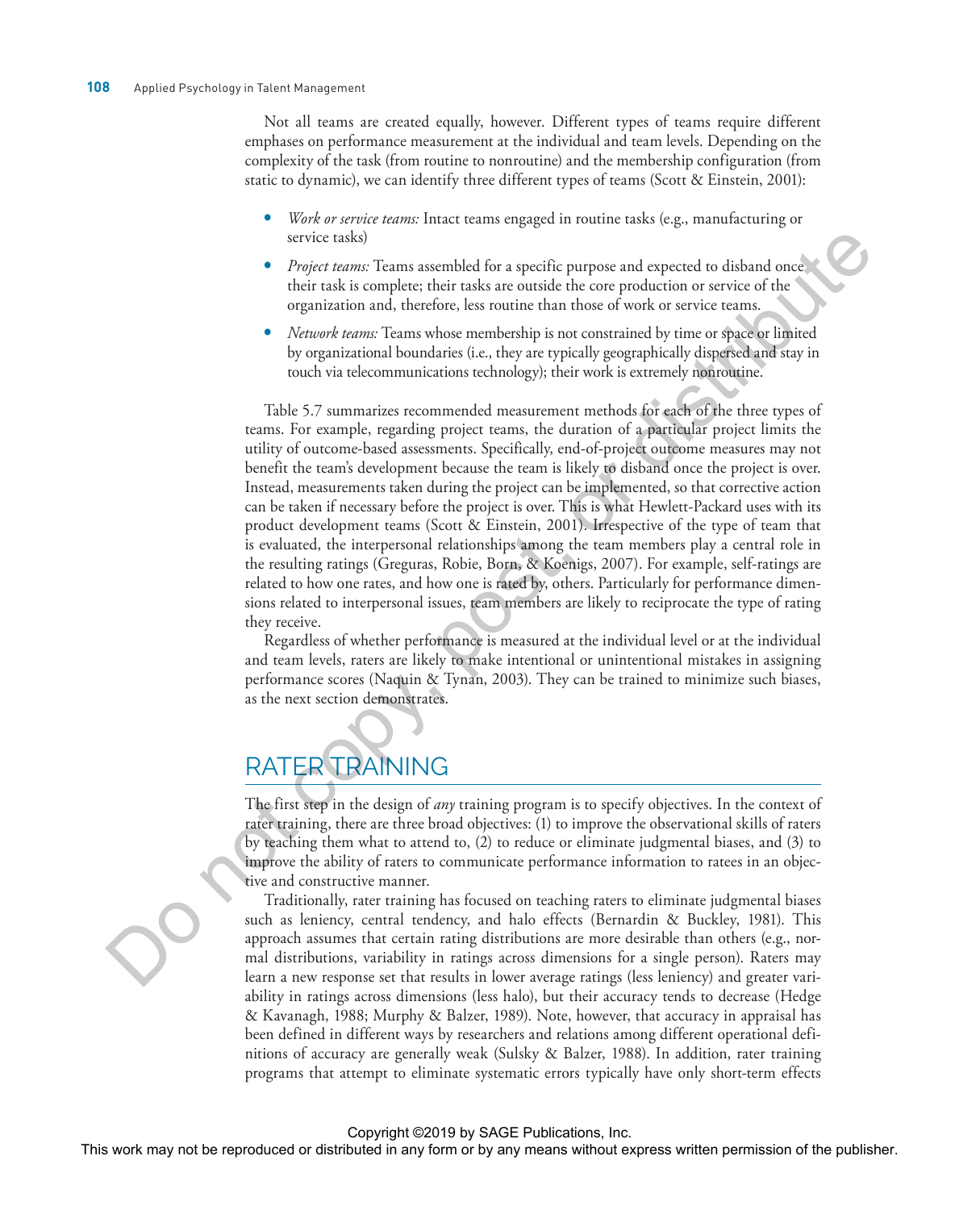(Fay & Latham, 1982). Regarding unintentional errors, **rater error training (RET)** exposes raters to the different errors and their causes. Raters may receive training on the various errors they may make, but this awareness does not necessarily lead to the elimination of such errors (London, Mone, & Scott, 2004). Being aware of the unintentional errors does not mean that supervisors will no longer make them. Awareness is certainly a good first step, but we need to go further if we want to minimize unintentional errors. One fruitful possibility is the implementation of **frame-of-reference (FOR)** training

Meta-analytic evidence has demonstrated that FOR training is effective in improving the accuracy of performance appraisals, with an average effect size of *d* = .50 (Roch, Woehr, Mishra, & Kieszczynska, 2012). Additional evidence suggests that other types of training in combination with FOR training does not seem to improve rating accuracy beyond the effects of FOR training alone (Noonan & Sulsky, 2001). Following procedures developed by Pulakos (1984, 1986), such FOR training proceeds as follows:

- 1. Participants are told that they will evaluate the performance of three ratees on three separate performance dimensions.
- 2. They are given rating scales and instructed to read them as the trainer reads the dimension definitions and scale anchors aloud.
- 3. The trainer then discusses ratee behaviors that illustrate different performance levels for each scale. The goal is to create a common performance theory (frame of reference) among raters such that they will agree on the appropriate performance dimension and effectiveness level for different behaviors.
- 4. Participants are shown a videotape of a practice vignette and are asked to evaluate the manager using the scales provided.
- 5. Ratings are then written on a blackboard and discussed by the group of participants. The trainer seeks to identify which behaviors participants used to decide on their assigned ratings and to clarify any discrepancies among the ratings.
- 6. The trainer provides feedback to participants, explaining why the ratee should receive a certain rating (target score) on a given dimension.

FOR training provides trainees with a "theory of performance" that allows them to understand the various performance dimensions, how to match these performance dimensions to rate behaviors, how to judge the effectiveness of various ratee behaviors, and how to integrate these judgments into an overall rating of performance (Sulsky & Day, 1992). In addition, the provision of rating standards and behavioral examples appears to be responsible for the improvements in rating accuracy. The use of target scores in performance examples and accuracy feedback on practice ratings allows raters to learn, through direct experience, how to use the different rating standards. In essence, the FOR training is a microcosm that includes an efficient model of the process by which performance-dimension standards are acquired (Stamoulis & Hauenstein, 1993). The restriction of the repression of the repression of the repression of the restriction or distributed in a security of performance appear of the restriction of the publisher. The restriction of the publisher is a securi

Nevertheless, the approach described here assumes a single frame of reference for all raters. Research has shown that different sources of performance data (peers, supervisors, subordinates) demonstrate distinctly different FORs and that they disagree about the importance of poor performance incidents (Hauenstein & Foti, 1989). Therefore, training should highlight these differences and focus both on the content of the raters' performance theories and on the process by which judgments are made (Schleicher & Day, 1998). Finally, the training process should identify idiosyncratic raters so that their performance in training can be monitored to assess improvement.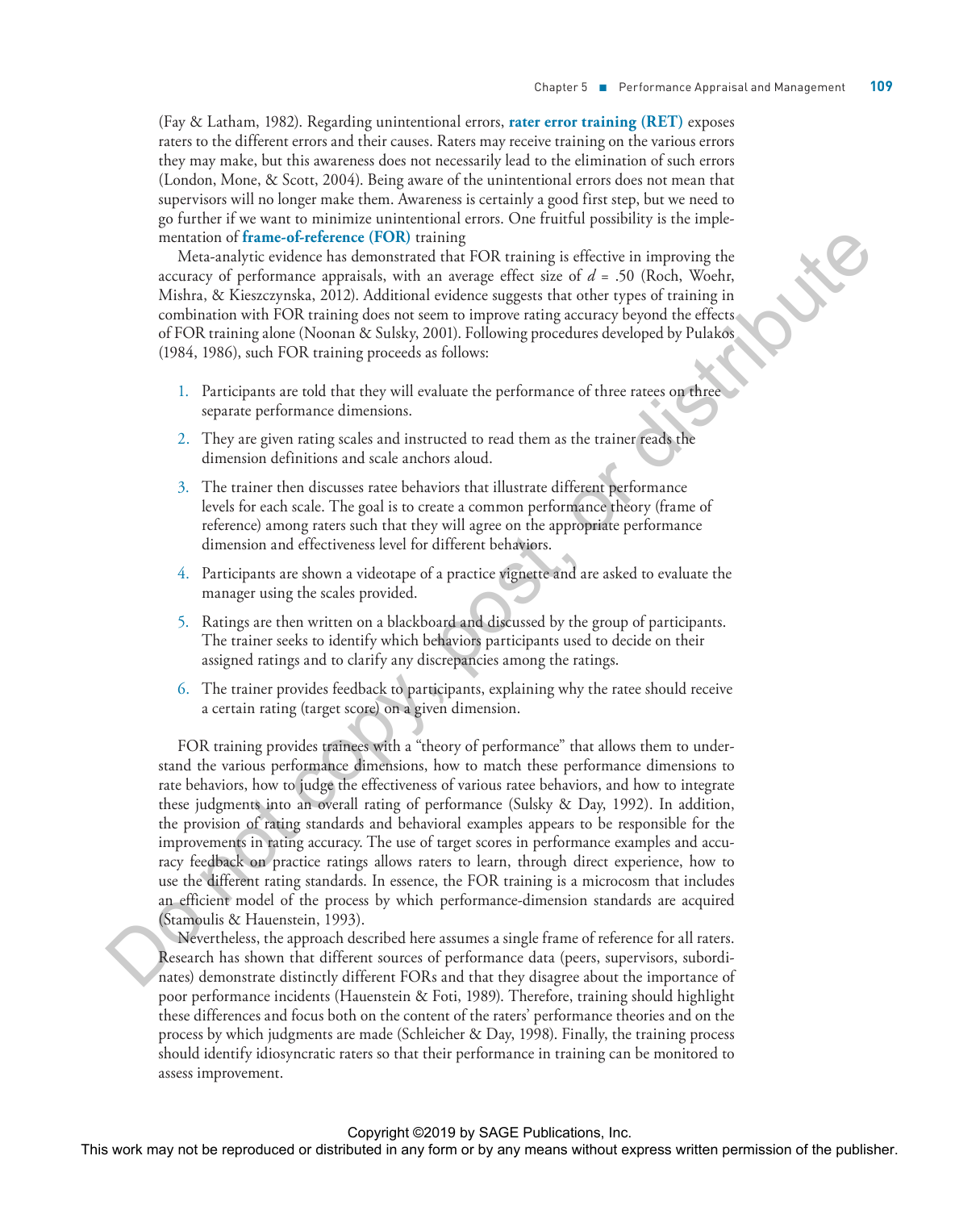Rater training is clearly worth the effort, and the kind of approach advocated here is especially effective in improving the accuracy of ratings for individual ratees on separate performance dimensions (Day & Sulsky, 1995). In addition, trained managers are more effective in formulating development plans for subordinates (Davis & Mount, 1984). The technical and interpersonal problems associated with performance appraisal are neither insurmountable nor inscrutable; they simply require the competent and systematic application of sound psychological principles.

## THE SOCIAL, EMOTIONAL, AND INTERPERSON CONTEXT OF PERFORMANCE MANAGEMEN **SYSTEMS**

Throughout this chapter, we have emphasized that performance management systems encompass measurement issues, as well as attitudinal and behavioral issues. Traditionally, we have tended to focus our research efforts on measurement issues per se; yet any measurement instrument or rating format probably has only a limited impact on performance appraisal scores (Banks & Roberson, 1985). Broader issues in performance management must be addressed, since appraisal outcomes are likely to represent an interaction among organizational contextual variables, rating formats, and rater and ratee motivation.

Several studies have assessed the attitudinal implications of various types of performance management systems (e.g., Kinicki, Prussia, Bin, & McKee-Ryan, 2004). This body of literature focuses on different types of reactions, including satisfaction, fairness, perceived utility, and perceived accuracy (see Keeping & Levy, 2000, for a review of measures used to assess each type of reaction). The reactions of participants to a performance management system are important because they are linked to system acceptance and success (Björkman, Ehrnrooth, Mäkelä, Smale, & Sumelius, 2013). In addition, there is evidence regarding the existence of an overall multidimensional reaction construct (Keeping & Levy, 2000). The various types of reactions can be conceptualized as separate yet related entities. Figure ) priority the reproduced or the reproduced or distributed in any form or be reproduced in any form or be reproduced in any form or be reproduced in any form or be reproduced in any form or be reproduced in any mean

As an example of one type of reaction, consider some of the evidence gathered regarding the perceived fairness of the system. Fairness, as conceptualized in terms of due process, includes two types of facets: (1) **process facets or interactional justice**—interpersonal exchanges between supervisor and employees; and (2) **system facets or procedural justice**—structure, procedures, and policies of the system (Findley, Giles, & Mossholder, 2000; Masterson, Lewis, Goldman, & Taylor, 2000). Results of a selective set of studies indicate the following:

 Process facets explain variance in contextual performance beyond that accounted for by system facets (Findley et al., 2000).

- Managers who have perceived unfairness in their own most recent performance evaluations are more likely to react favorably to the implementation of a procedurally just system than are those who did not perceive unfairness in their own evaluations (Taylor, Masterson, Renard, & Tracy, 1998).
- Appraisers are more likely to engage in interactionally fair behavior when interacting with an assertive appraisee than with an unassertive appraisee (Korsgaard, Roberson, & Rymph, 1998).

This kind of knowledge illustrates the importance of the social and motivational aspects of performance management systems (Fletcher, 2001). In implementing a system, this type of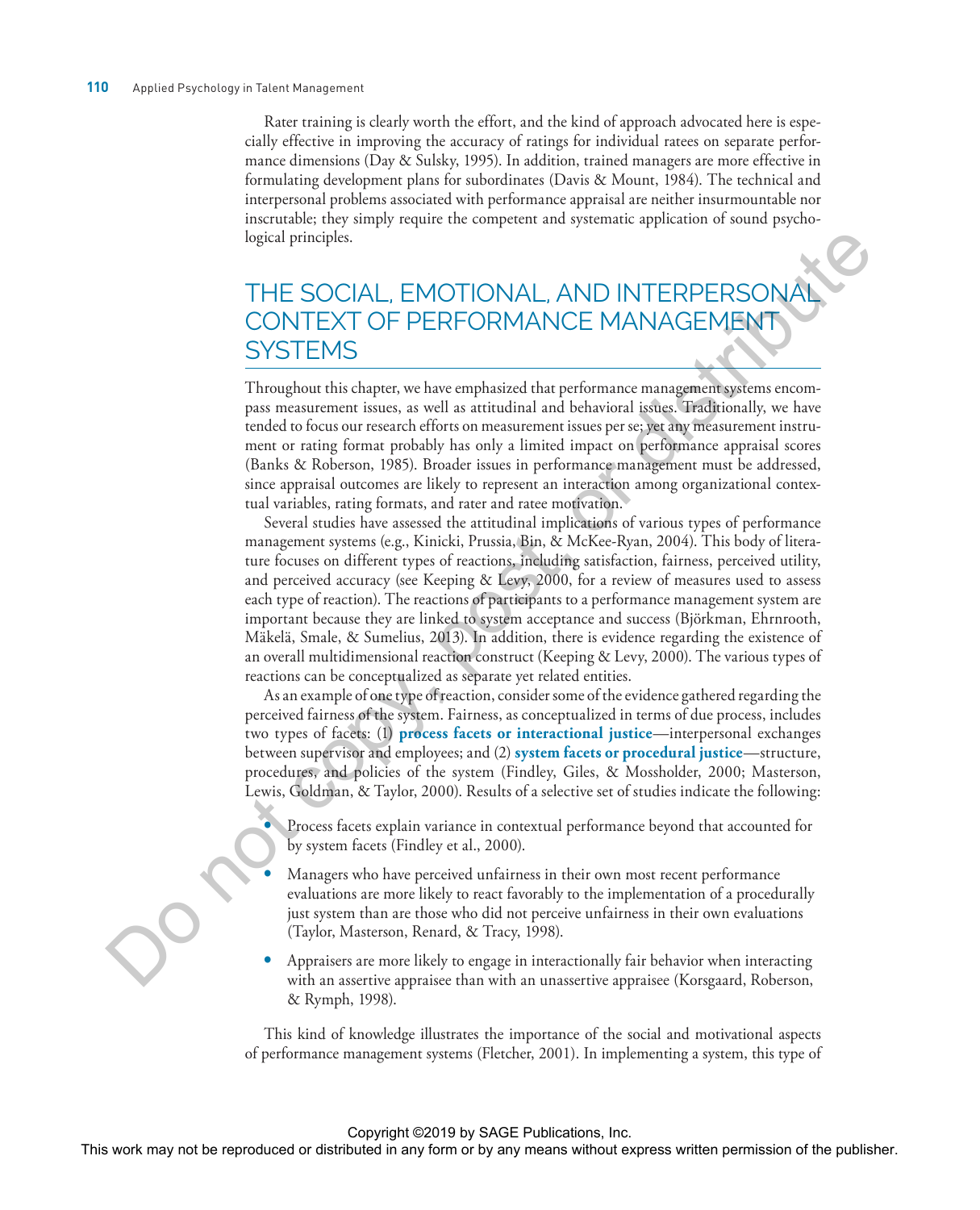information is no less important than the knowledge that a new system results in, for example, less halo, leniency, and central tendency. Both types of information are meaningful and useful; both must be considered in the wider context of performance management. In support of this view, a review of 295 U.S. circuit court decisions rendered from 1980 to 1995 regarding performance appraisal concluded that issues relevant to *fairness* and *due process* were most salient in making the judicial decisions (Werner & Bolino, 1997).

Finally, to reinforce the view that context must be taken into account and that performance management must be tackled from both a technical as well as an interpersonal issue, Aguinis and Pierce (2008) offered the following recommendations regarding issues that should be explored further:

- *Social power, influence, and leadership:* A supervisor's social power refers to his or her ability, as perceived by others, to influence behaviors and outcomes (Farmer & Aguinis, 2005). If an employee believes that his or her supervisor has the ability to influence important tangible and intangible outcomes (e.g., financial rewards, recognition), then the performance management system is likely to be more meaningful. Thus, future research could attempt to identify the conditions under which supervisors are likely to be perceived as more powerful and the impact of these power perceptions on the meaningfulness and effectiveness of performance management systems.
- *Trust:* The "collective trust" of all stakeholders in the performance management process is crucial for the system to be effective (Farr & Jacobs, 2006). Given the current business reality of downsizing and restructuring efforts, how can trust be created so that organizations can implement successful performance management systems? Stated differently, future research could attempt to understand conditions under which dyadic, group, and organizational factors are likely to enhance trust and, consequently, enhance the effectiveness of performance management systems.
- *Social exchange:* The relationship between individuals (and groups) and organizations can be conceptualized within a social exchange framework. Specifically, individuals and groups display behaviors and produce results that are valued by the organization, which in turn provides tangible and intangible outcomes in exchange for those behaviors and results. Thus, future research using a social exchange framework could inform the design of performance management systems by providing a better understanding of the perceived fairness of various types of exchange relationships and the conditions under which the same types of relationships are likely to be perceived as being more or less fair.
- *Group dynamics and close interpersonal relationships:* It is virtually impossible to think of an organization that does not organize its functions, at least in part, based on teams. Consequently, many organizations include a team component in their performance management system (Aguinis, 2019). Such systems usually target individual performance and also an individual's contribution to the performance of his or her team(s) and the performance of teams as a whole. Within the context of such performance management systems, future research could investigate how group dynamics affect who measures performance and how performance is measured. Future research could also attempt to understand how close personal relationships such as supervisor–subordinate workplace romances (Pierce, Aguinis, & Adams, 2000; Pierce, Broberg, McClure, & Aguinis, 2004), which often involve conflicts of interest, may affect the successful implementation of performance management systems. Thus the rest of the rest or the rest or distributed in a publisher control of the rest or distributed or distributed in any form or by any  $\alpha$  means were related to the rest of the publishered in any form or by any  $\alpha$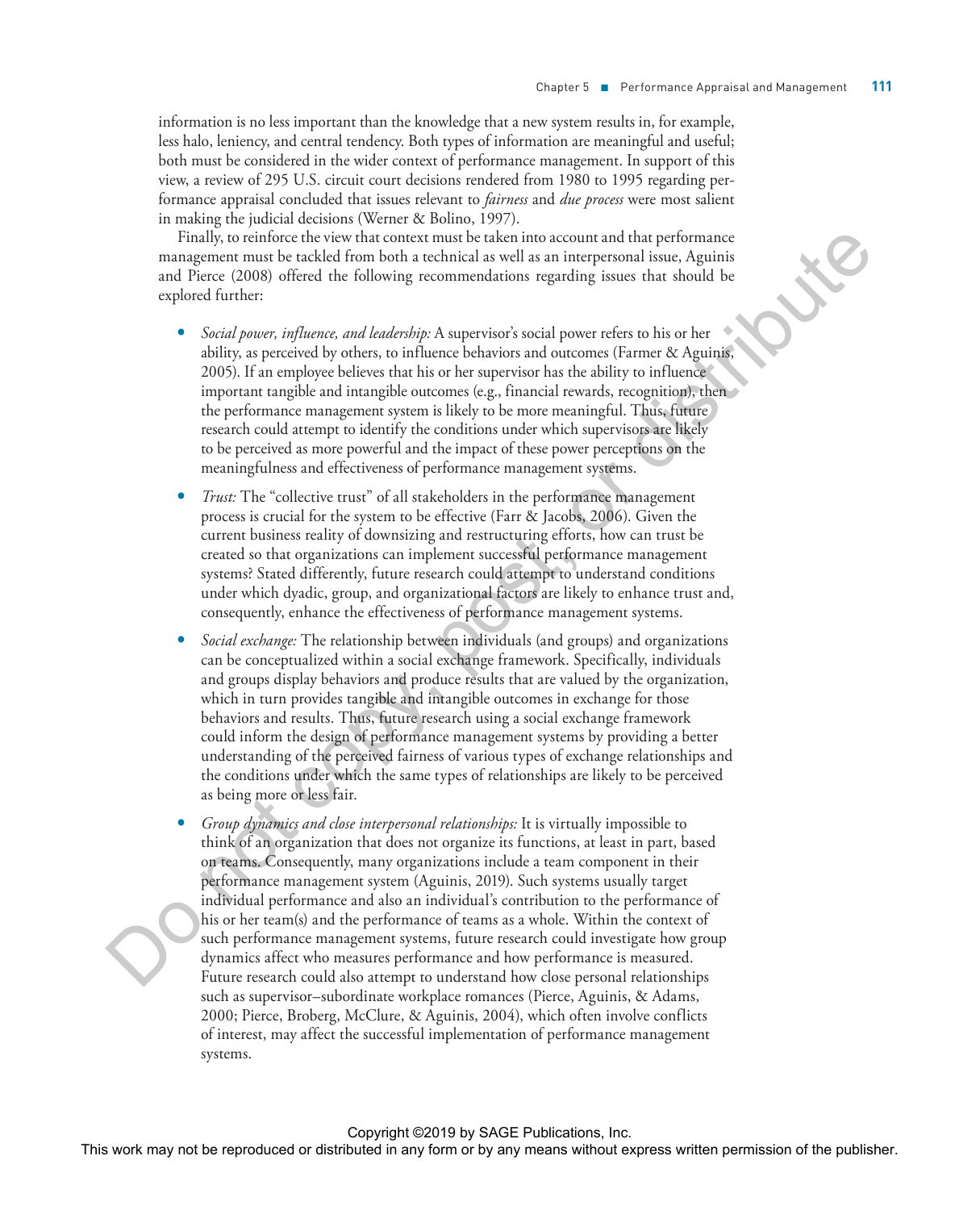## PERFORMANCE FEEDBACK: APPRAISAL AND GOAL-SETTING INTERVIEWS

One of the central purposes of performance management systems is to serve as a personal development tool. To improve, there must be some feedback regarding present performance. However, the mere presence of performance feedback does not guarantee a positive effect on future performance. In fact, a meta-analysis of 131 studies showed that, overall, feedback has a positive effect on performance (less than one half of one standard deviation improvement in performance), but 38% of the feedback interventions reviewed had a *negative* effect on performance (Kluger & DeNisi, 1996). Thus, in many cases, feedback does not have a positive effect; in fact, it can have a harmful effect on future performance. For instance, if feedback results in an employee's focusing attention on himself or herself instead of the task at hand, then feedback is likely to have a negative effect. Consider the example of a woman who has made many personal sacrifices to reach the top echelons of her organization's hierarchy. She might be devastated to learn she has failed to keep a valued client and then may begin to question her life choices instead of focusing on how not to lose valued clients in the future (DeNisi & Kluger, 2000).

Although performance information may be gathered from several sources, responsibility for communicating such feedback from multiple sources by means of an appraisal interview often rests with the immediate supervisor (Ghorpade & Chen, 1995). A formal system for giving feedback should be implemented because, in the absence of such a system, some employees are more likely than others to seek and benefit from feedback. For example, consider the relationship between **stereotype threat** (i.e., a fear of confirming a negative stereotype about one's group through one's own behavior; Farr, 2003) and the willingness to seek feedback. A study including 166 African American managers in utilities industries found that being the only African American in the workplace was related to stereotype threat and that stereotype threat was negatively related to **feedback seeking** (Roberson, Deitch, Brief, & Block, 2003). Thus, if no formal performance feedback system is in place, employees who do not perceive a stereotype threat will be more likely to seek feedback from their supervisors and benefit from it. This, combined with the fact that people generally are apprehensive about both receiving and giving performance information, reinforces the notion that the implementation of formal job feedback systems is necessary (London, 2003).

Ideally, a continuous feedback process should exist between superior and subordinate so that both may be guided. This can be facilitated by the fact that in many organizations electronic performance monitoring (EPM) is common practice (e.g., number or duration of phone calls with clients, duration of log-in time). EPM is qualitatively different from more traditional methods of collecting performance data (e.g., direct observation) because it can occur continuously and produces voluminous data on multiple performance dimensions (Tomczak et al., 2018). However, the availability of data resulting from EPM, often stored online and easily retrievable by the employees, does not diminish the need for face-to-face interaction with the supervisor, who is responsible not only for providing the information but also for interpreting it and helping guide future performance. In practice, however, supervisors frequently "save up" performance-related information for a formal appraisal interview, the conduct of which is an extremely trying experience for both parties. Most supervisors resist "playing God" (playing the role of judge) and then communicating their judgments to subordinates (McGregor, 1957). Hence, supervisors may avoid confronting uncomfortable issues, but even if they do, subordinates may only deny or rationalize them in an effort to maintain self-esteem (Larson, 1989). Thus, the process is self-defeating for both groups. Fortunately, this need not always be the case. Based on findings from appraisal interview research, Table 5.8 presents several However, the mass may not be repressed of the result of distributed in any operator or publisher. The results with the results with the results were permission of the results with the results with the publisher. Since the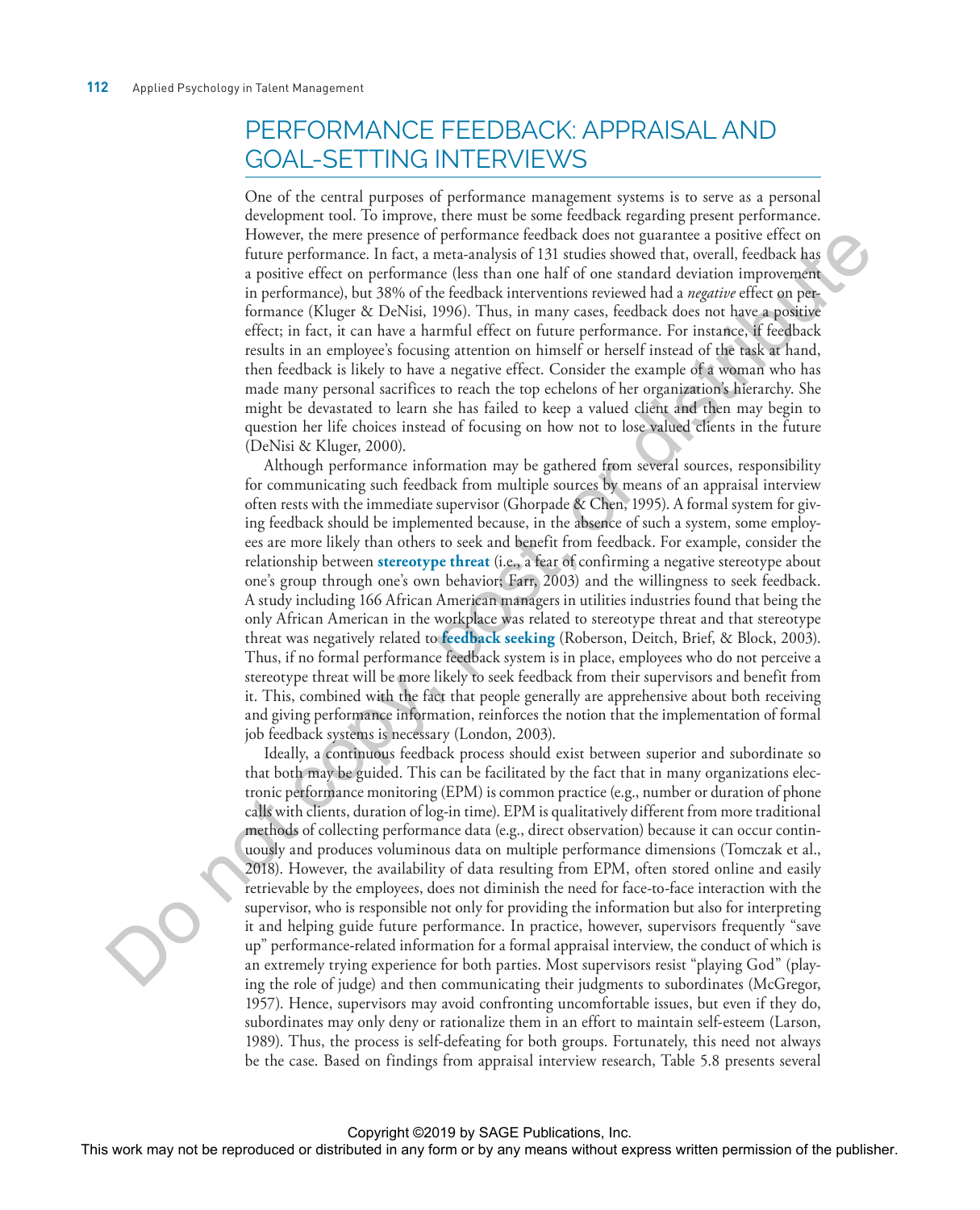### **TABLE 5.8** ■ **Supervisory Activities Before, During, and After the Appraisal Interview**

#### **Before**

Communicate frequently with subordinates about their performance

Get training in performance appraisal

Judge your own performance first before judging others

Encourage subordinates to prepare for appraisal interviews

Be exposed to priming information to help retrieve information from memory

### **During**

Warm up and encourage subordinate participation

Judge performance, not personality, mannerisms, or self-concept

Be specific

Be an active listener

Avoid destructive criticism and threats to the employee's ego

Set mutually agreeable and formal goals for future improvement

#### **After**

Communicate frequently with subordinates about their performance

Periodically assess progress toward goals

Make organizational rewards contingent on performance

activities that supervisors should engage in before, during, and after appraisal interviews. Let's briefly consider each of them.

## **Communicate Frequently**

Two of the clearest results from research on the appraisal interview are that once-a-year performance appraisals are of questionable value and that coaching should be done much more frequently—particularly for poor performers and with new employees (Cederblom, 1982; Meyer, 1991). Feedback has maximum impact when it is given as close as possible to the action. If a subordinate behaves effectively, tell him or her immediately; if he or she behaves ineffectively, also tell him or her immediately. Do not file these incidents away so that they can be discussed in six to nine months. Solar scanners are a content of the reproduced or distributed in any means when the reproduced or distributed in any means where the publisher or distributed in any means when the publisher or distributed in any means when

## **Get Training in Appraisal**

As we noted earlier, increased emphasis should be placed on training raters to observe behavior more accurately and fairly rather than on providing specific illustrations of "how to" or "how not to" rate. Training managers on how to provide evaluative information and to give feedback should focus on characteristics that are difficult to rate and on characteristics that people think are easy to rate, but that generally result in disagreements. Such factors include risk taking and development (Wohlers & London, 1989).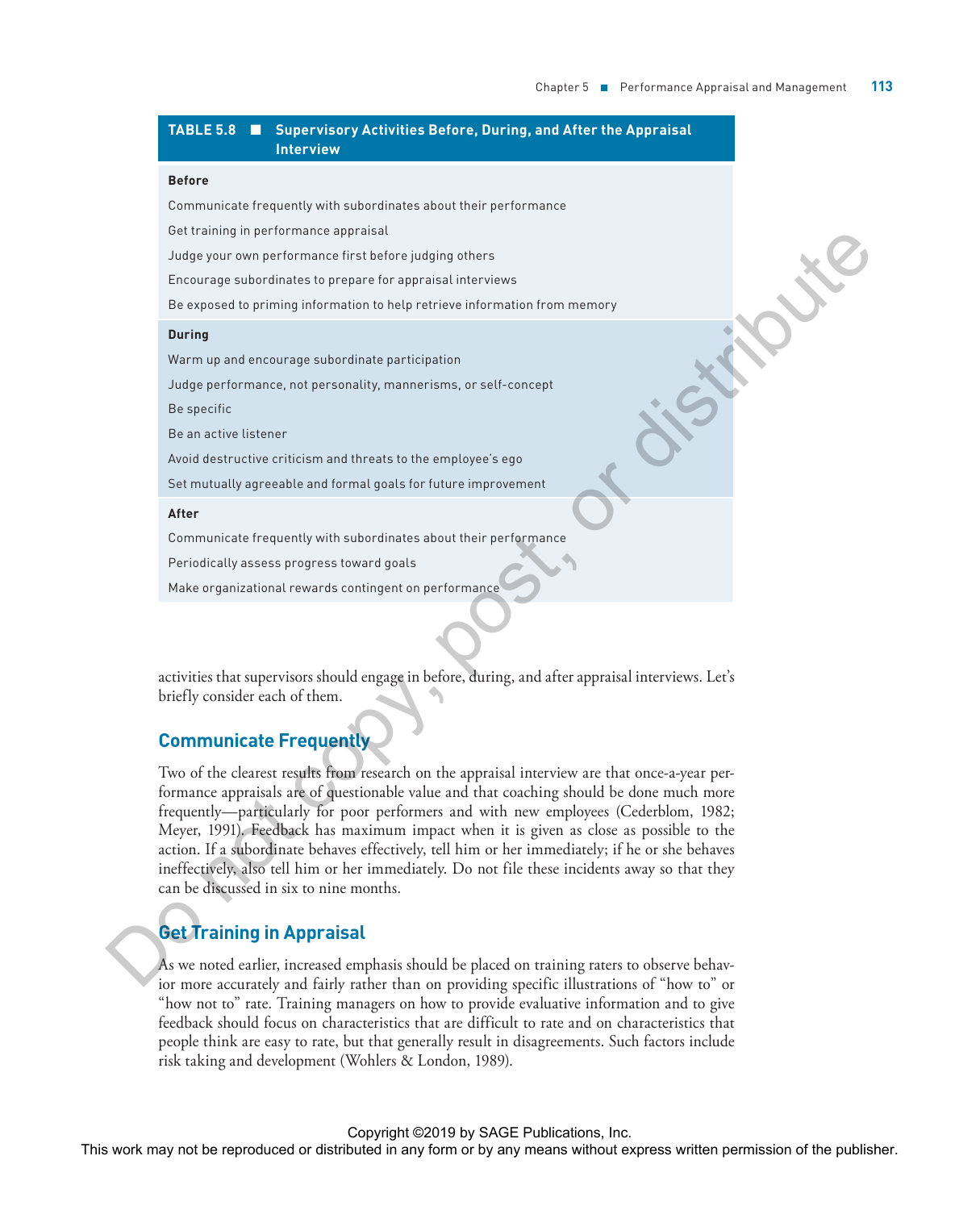## **Judge Your Own Performance First**

We often use ourselves as the norm or standard by which to judge others. Although this tendency may be difficult to overcome, research findings in the area of interpersonal perception can help us improve the process (Kraiger & Aguinis, 2001). A selective list of such findings includes the following:

- Self-protection mechanisms like denial, giving up, self-promotion, and fear of failure have a negative influence on self-awareness.
- Knowing oneself makes it easier to see others accurately and is itself a managerial ability.
- One's own characteristics affect the characteristics one is likely to see in others.
- The person who accepts himself or herself is more likely to be able to see favorable aspects of other people.
- Accuracy in perceiving others is not a single skill (Wohlers & London, 1989; Zalkind & Costello, 1962)

## **Encourage Subordinate Preparation**

Research conducted in a large Midwestern hospital indicated that the more time employees spent prior to appraisal interviews analyzing their job duties and responsibilities, the problems being encountered on the job, and the quality of their performance, the more likely they were to be satisfied with the appraisal process, to be motivated to improve their own performance, and actually to improve their performance (Burke, Weitzel, & Weir, 1978). To foster such preparation, (a) a BARS form could be developed for this purpose, and subordinates could be encouraged or required to use it (Silverman & Wexley, 1984); (b) employees could be provided with the supervisor's review prior to the appraisal interview and encouraged to react to it in specific terms; and (c) employees could be encouraged or required to appraise their own performance on the same criteria or forms their supervisor uses (Farh, Werbel, & Bedeian, 1988). This yave the procedure interesting the dentity giving up, self-goodpoint, and form of all the reproduced or distributed in any form of the reproduced in any form of the reproduced in any form of the permission of the per

Self-review has at least four advantages: (1) It enhances the subordinate's dignity and selfrespect; (2) it places the manager in the role of counselor, not judge; (3) it is more likely to promote employee commitment to plans or goals formulated during the discussion; and (4) it is likely to be more satisfying and productive for both parties than is the more traditional manager-to-subordinate review (Meyer, 1991).

## **Use "Priming" Information**

A prime is a stimulus given to the rater to trigger information stored in long-term memory. There are numerous ways to help a rater retrieve information about a ratee's performance from memory before the performance-feedback session. For example, an examination of documentation regarding each performance dimension and behaviors associated with each dimension can help improve the effectiveness of the feedback session (cf. Jelley & Goffin, 2001).

## **Warm Up and Encourage Participation**

Research shows generally that the more a subordinate feels he or she participated in the interview by presenting his or her own ideas and feelings, the more likely the subordinate is to feel that the supervisor was helpful and constructive, that some current job problems were cleared up, and that future goals were set. However, these conclusions are true only as long as the appraisal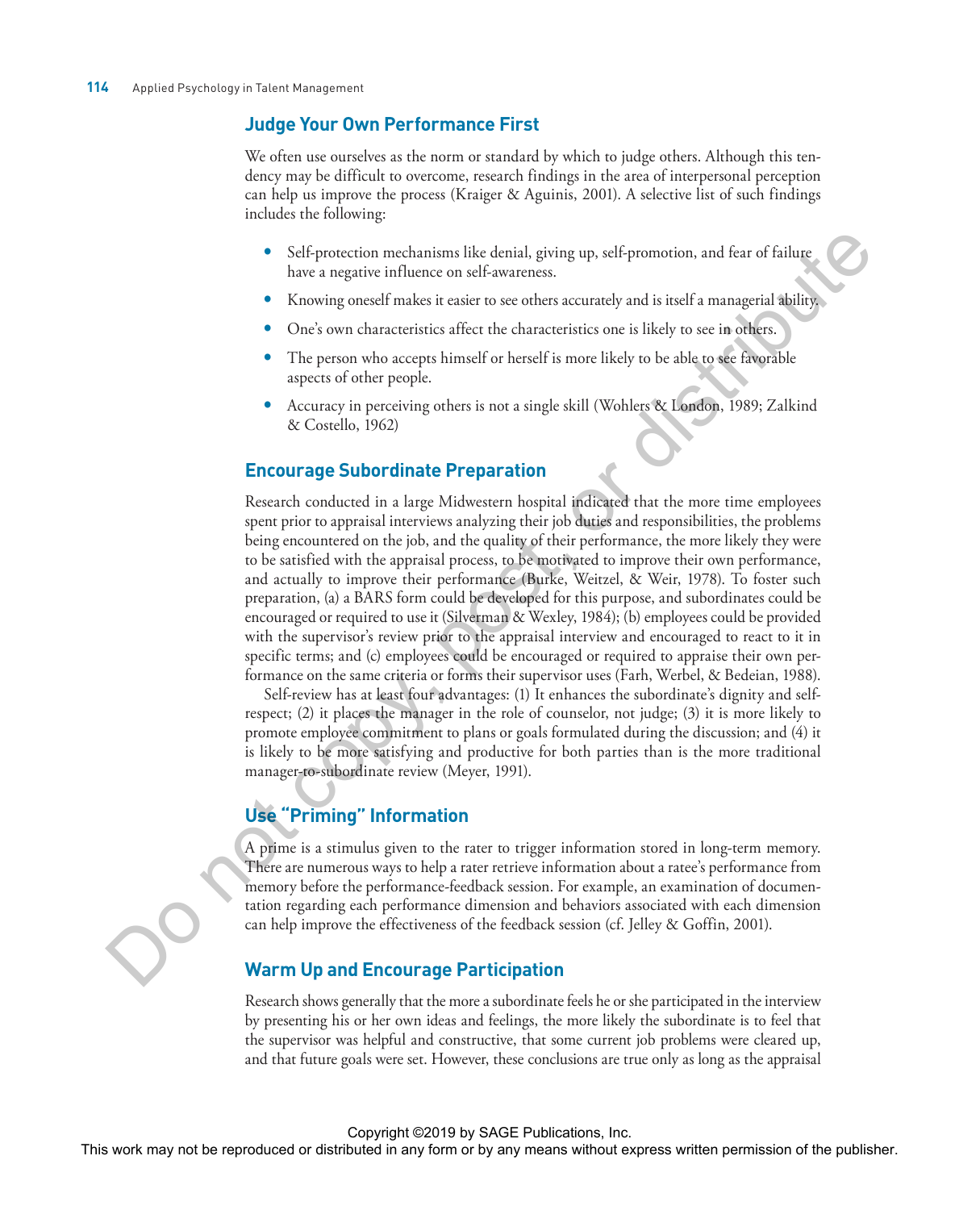interview represents a low threat to the subordinate, he or she previously has received an appraisal interview from the superior, he or she is accustomed to participating with the superior, and he or she is knowledgeable about issues to be discussed in the interview (Cederblom, 1982).

## **Judge Performance, Not Personality or Self-Concept**

The more a supervisor focuses on the personality and mannerisms of his or her subordinate rather than on aspects of job-related behavior, the lower the satisfaction of both supervisor and subordinate and the less likely the subordinate is to be motivated to improve his or her performance (Burke et al., 1978). Also, an emphasis on the employee as a person or on his or her self-concept, as opposed to the task and task performance only, is likely to lead to lower levels of future performance (DeNisi & Kluger, 2000).

## **Be Specific**

Appraisal interviews are more likely to be successful to the extent that supervisors are perceived as constructive and helpful (Russell & Goode, 1988). By being candid and specific, the supervisor offers clear feedback to the subordinate concerning past actions. He or she also demonstrates knowledge of the subordinate's level of performance and job duties. One can be specific about positive as well as negative behaviors on a job. Data show that the acceptance and perception of accuracy of feedback by a subordinate are strongly affected by the order in which positive or negative information is presented. Begin the appraisal interview with positive feedback associated with minor issues, and then proceed to discuss feedback regarding major issues. Praise concerning minor aspects of behavior should put the individual at ease and reduce the dysfunctional blocking effect associated with criticisms (Stone, Gueutal, & McIntosh, 1984). It is helpful to maximize information relating to performance improvements and minimize information concerning the relative performance of other employees (DeNisi & Kluger, 2000). The associates work may not be repressed or distributed in a better distributed in any means with the representation of the representation of the any form or by any means we represent the representation of the publisher o

## **Be an Active Listener**

Have you ever seen two people in a heated argument who are so intent on making their own points that each one has no idea what the other person is saying? That is the opposite of "active" listening, where the objective is to empathize, to stand in the other person's shoes and try to see things from her or his point of view (Itzchakov, Kluger, & Castro, 2017).

For example, during an interview with her boss, a member of a project team says: "I don't want to work with Sally anymore. She's lazy and snooty and complains about the rest of us not helping her as much as we should. She thinks she's above this kind of work and too good to work with the rest of us and I'm sick of being around her." The supervisor replies, "Sally's attitude makes the work unpleasant."

By reflecting what the woman said, the supervisor is encouraging her to confront her feelings and letting her know that she understands them. Active listeners are attentive to verbal as well as nonverbal cues, and, above all, they accept what the other person is saying without argument or criticism. Listen to and treat each individual with the same amount of dignity and respect that you yourself demand.

## **Avoid Destructive Criticism and Threats to the Employee's Ego**

Destructive criticism is general in nature; is frequently delivered in a biting, sarcastic tone; and often attributes poor performance to internal causes (e.g., lack of motivation or ability).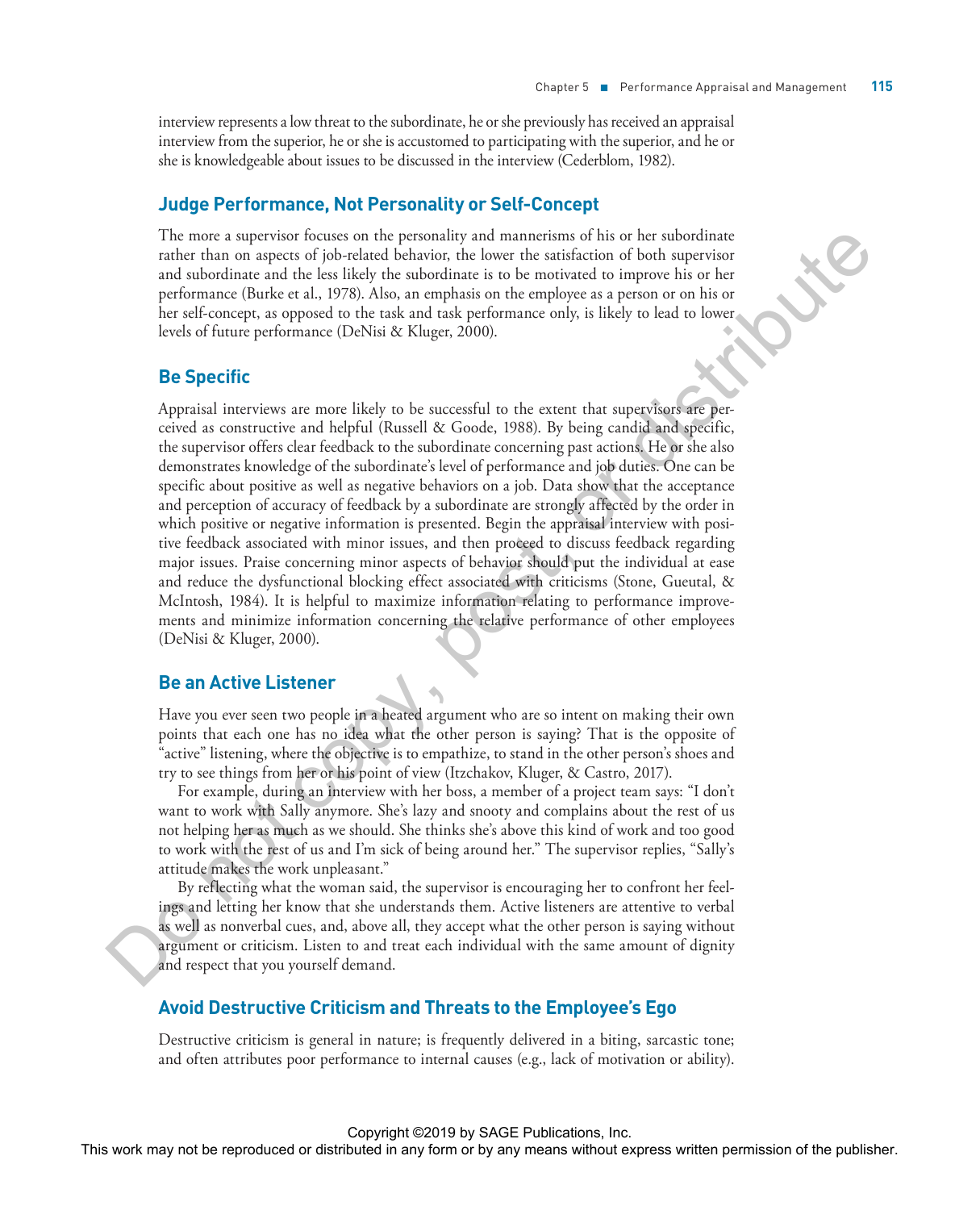Evidence indicates that employees are strongly predisposed to attribute performance problems to factors beyond their control (e.g., inadequate materials, equipment, instructions, or time) as a mechanism to maintain their self-esteem (Larson, 1989). Not surprisingly, therefore, destructive criticism leads to three predictable consequences: (1) It produces negative feelings among recipients and can initiate or intensify conflict among individuals, (2) it reduces the preference of recipients for handling future disagreements with the giver of the feedback in a conciliatory manner (e.g., compromise, collaboration), and (3) it has negative effects on selfset goals and feelings of self-efficacy (Baron, 1988). Needless to say, this is one type of communication that managers and others would do well to avoid.

## **Set Mutually Agreeable and Formal Goals**

It is important that a formal goal-setting plan be established during the appraisal interview (DeNisi & Kluger, 2000). There are three related reasons why goal setting affects performance. First, it has the effect of providing *direction*—that is, it focuses activity in one particular direction rather than others. Second, given that a goal is accepted, people tend to exert *effort* in proportion to the difficulty of the goal. Third, difficult goals lead to more *persistence* (i.e., directed effort over time) than do easy goals. These three dimensions—direction (choice), effort, and persistence—are central to the motivation/appraisal process (Katzell, 1994).

Research findings from goal-setting programs in organizations can be summed up as follows: Use participation to set specific goals, for they clarify for the individual precisely what is expected. Better yet, use participation to set specific, but difficult goals, for this leads to higher acceptance and performance than setting specific, but easily achievable, goals (Erez, Earley, & Hulin, 1985). These findings seem to hold across cultures, not just in the United States (Erez & Earley, 1987), and they hold for groups or teams, as well as for individuals (Matsui, Kakuyama, & Onglatco, 1987). It is the future-oriented emphasis in appraisal interviews that seems to have the most beneficial effects on subsequent performance. Top-management commitment is also crucial, as a meta-analysis of management-by-objectives programs revealed. When top-management commitment was high, the average gain in productivity was 56%. When such commitment was low, the average gain in productivity was only 6% (Rodgers & Hunter, 1991). orelation y may not given be reproduced or distributed in a specified or distributed in any form or distributed in any form or by any form or by any form or by any form or by any form or by any form or by any form or by a

As an illustration of the implementation of these principles, Microsoft Corporation has developed a goal-setting system using the label SMART (Shaw, 2004). SMART goals are specific, measurable, achievable, results based, and time specific.

## **Continue to Communicate and Assess Progress Toward Goals Regularly**

When coaching is a day-to-day activity, rather than a once-a-year ritual, the appraisal interview can be put in proper perspective: It merely formalizes a process that should be occurring regularly anyway. Periodic tracking of progress toward goals helps keep the subordinate's behavior on target, provides the subordinate with a better understanding of the reasons why his or her performance is judged to be at a given level, and enhances the subordinate's commitment to effective performance.

## **Make Organizational Rewards Contingent on Performance**

Research results are clear-cut on this issue. Subordinates who see a link between appraisal results and employment decisions are more likely to prepare for appraisal interviews, more likely to take part actively in them, and more likely to be satisfied with the appraisal system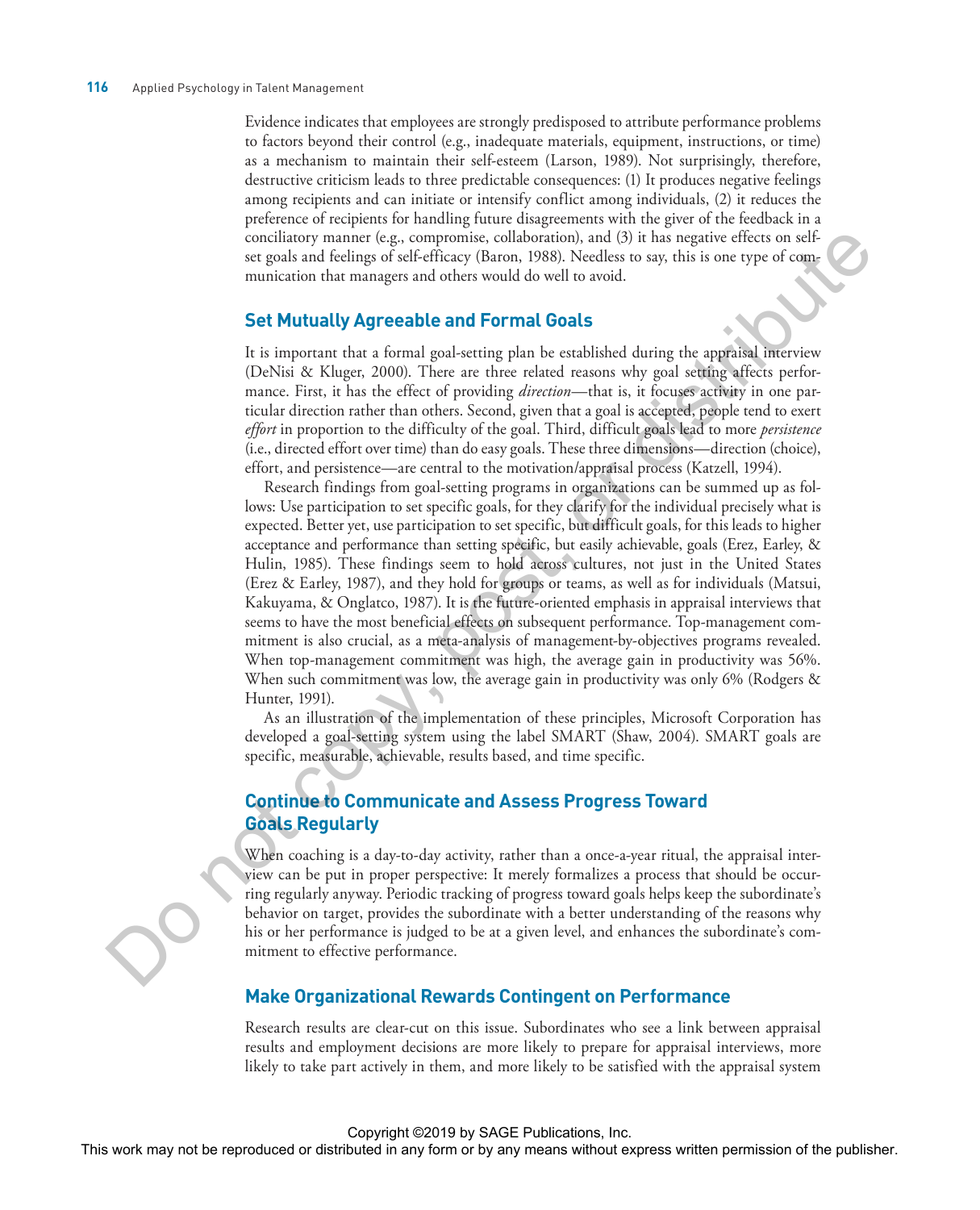(Burke et al., 1978). Managers, in turn, should pay careful attention to these results. In short, linking performance with rewards in a clear and open manner is critical for future performance improvements (Aguinis, Joo, & Gottfredson, 2013; Ambrose & Schminke, 2009).

## **EVIDENCE-BASED IMPLICATIONS FOR PRACTICE**

- Regardless of the type and size of an organization, its success depends on the performance of individuals and teams. Make sure performance management is more than just performance appraisal, and that it is an ongoing process guided by strategic organizational considerations.
- Performance management has both technical and interpersonal components. Focusing on the measurement and technical issues to the exclusion of interpersonal and emotional ones is likely to lead to a system that does not produce the intended positive results of improving performance and aligning individual and team performance with organizational goals.
- **•** Good performance management systems are congruent with the organization's strategic goals; they are thorough, practical, meaningful, and specific; they discriminate between good and poor performance; and they are reliable and valid, inclusive, and fair and acceptable.
- $\bullet$  Performance can be assessed by means of objective and subjective measures, and also by relative and absolute rating systems. There is no such thing as a "silver bullet" in measuring the

complex construct of performance, so consider carefully the advantages and disadvantages of each measurement approach in a given organizational context.

- **•** Organizational performance is contingent on the performance of individuals as well as teams. Thus, performance management systems should include a team-performance component that focuses on contributions of individuals to the team's process and outcomes, and also teamlevel performance metrics.
- Several biases affect the accuracy of performance ratings. Rater training programs can minimize many of them.
- Performance feedback does not always lead to positive results. Hence, those giving feedback should receive training so that they can give feedback frequently, judge their own performance first, encourage subordinate preparation, evaluate performance and not personality or selfconcept, be specific, be active listeners, avoid destructive criticism, and be able to set mutually agreed-upon goals. **EVIDENCE-BASED IMPLICATIONS FOR PRACTICE**<br> **BEGINERED INTERFERENCE OR DESCRIPTION CONTINUES INTERFERENCE OR DESCRIPTION CONTINUES INTERFERENCE INTERFERENCE INTERFERENCE INTERFERENCE INTERFERENCE INTERFERENCE INTERFERENCE**

## **Discussion Questions**

- 1. Why do performance management systems often fail?
	- What is the difference between performance management and performance appraisal?
- What are the most important purposes of performance management systems and why?
- 4. Under what circumstances can performance management systems be said to "work"?
- 5. What kinds of unique information about performance can each of the following provide: immediate supervisor, peers, self, subordinates, and clients served?
- 6. Consider an organization that you know and then rank order each of the fundamental requirements of a successful performance management system to enhance its usefulness in that particular organization.

*(Continued)*